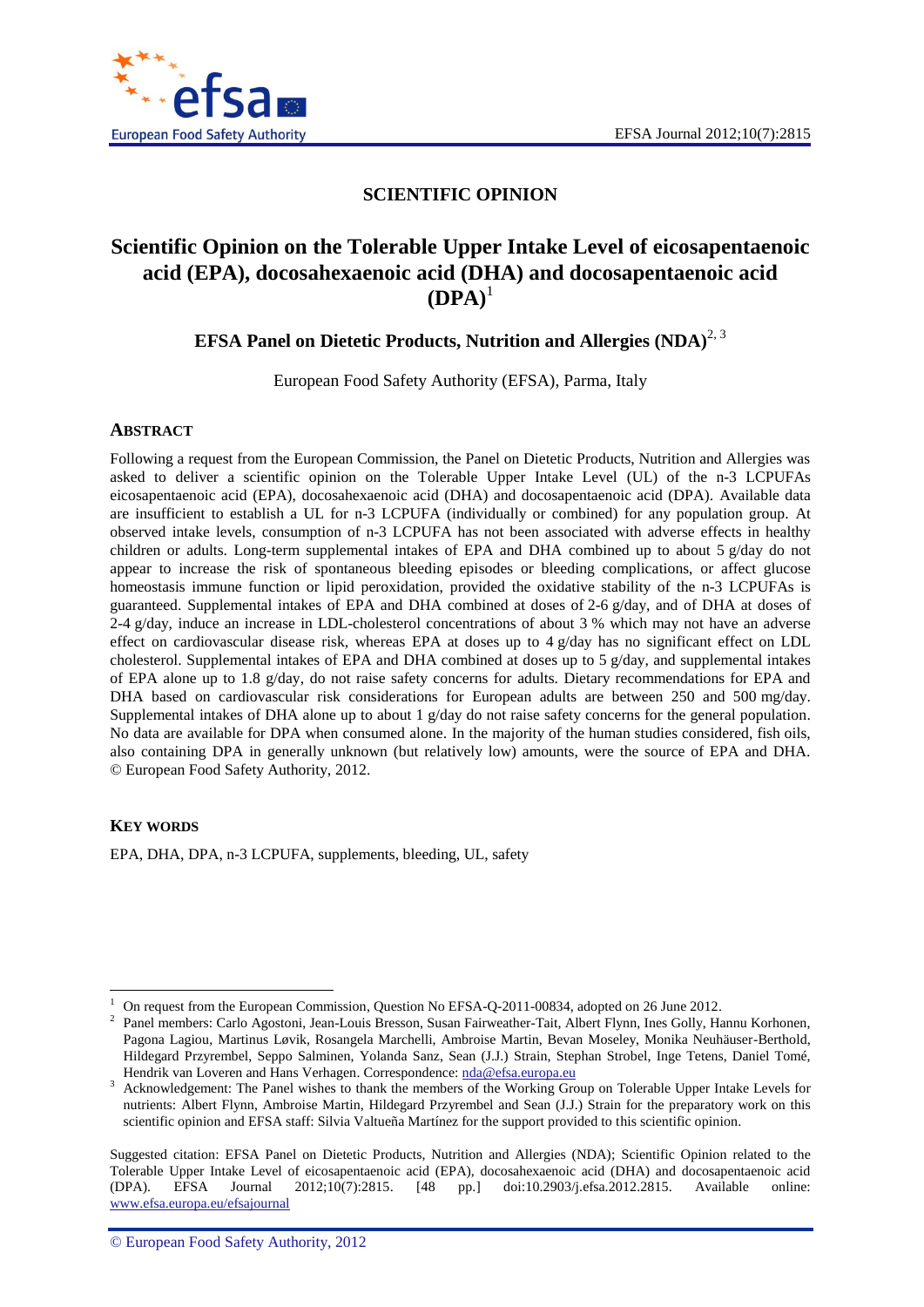

# <span id="page-1-0"></span>**SUMMARY**

Following a request from the European Commission, the Panel on Dietetic Products, Nutrition and Allergies was asked to deliver a scientific opinion on the Tolerable Upper Intake Level of eicosapentaenoic acid (EPA), docosahexaenoic acid (DHA) and docosapentaenoic acid (DPA).

Omega-3 (n-3) polyunsaturated fatty acids (PUFAs) contain one of the double bonds located at three carbon atoms from the methyl end. The main n-3 PUFAs in the diet are  $\alpha$ -linoleic acid (ALA; 18:3Δ9c,12c,15c), eicosapentaenoic acid (EPA; 20:5Δ5c,8c,11c,14c,17c), docosahexaenoic acid (DHA; 22:6Δ4c,7c,10c,13c,16c,19c ) and docosapentaenoic acid (DPA; 22:5Δ7c,10c,13c,16c,19c). EPA, DHA and DPA are n-3 long-chain PUFAs (n-3 LCPUFA), i.e. n-3 PUFA with 20 or more carbon atoms. The n-3 LCPUFAs are important structural components of cell membranes and contribute to various membrane functions such as fluidity, permeability, activity of membrane-bound enzymes and receptors, and signal transduction.

Fish is a uniquely rich source of n-3 LCPUFAs. Other natural sources are human milk, cultivated marine algae, marine mammals and krill. EPA, DHA and DPA may also be provided by foods and supplements enriched with n-3 LCPUFAs (e.g. fish oils, single cell oils, krill oils added to foods or consumed as food supplements). The ratios of EPA:DHA:DPA differ between the various sources of n-3 LCPUFAs, although DPA is generally a minor quantitative component compared to EPA and DHA. Food supplements containing mainly EPA, or mainly DHA (isolated from microalgae), are also available. Pure DPA is not commercialised for human consumption.

Adverse effects, which have been described in humans in association with high intakes of EPA and DHA, include bleeding episodes, impaired immune function, increased lipid peroxidation, and impaired lipid and glucose metabolism. However, no tolerable upper intake level (UL) for EPA, DHA or DPA has been set by any authoritative body.

Previous assessments on the safety of n-LCPUFAs referred to mixtures of EPA and DHA (DPA was not explicitly mentioned), and were primarily based on a large number of human studies. The Panel considers that the evaluation of the safety of n-3 LCPUFA intakes should be based on the human studies available.

The majority of human intervention studies which have investigated the effects of n-3 LCPUFAs on different health outcomes have used fish oils containing known amounts of EPA and DHA and generally unknown (but relatively low) amounts of DPA; EPA and DHA in combination as ethyl esters; or more rarely mostly EPA or mostly DHA. Very few studies are available using krill oil as a source of EPA and DHA, and no studies have been conducted with sources containing mainly DPA, or with DPA alone.

Long-term human intervention studies which have investigated the effects of supplemental intakes of EPA and DHA, either alone or in combination, at doses up to about 1 g/day on a variety of health outcomes (e.g., cardiovascular, neurological, immunological), have generally reported no adverse effects in relation to the consumption of EPA or DHA at these doses.

Long-term supplemental intakes of EPA and DHA combined up to about 5 g/day do not increase the risk of spontaneous bleeding episodes or bleeding complications even in subjects at high risk of bleeding (e.g. taking acetylsalicylic acid or anti-coagulants).

Supplemental intakes of EPA and DHA combined at doses up to 5 g/day consumed for up to 12 weeks do not significantly affect glucose homeostasis in healthy or diabetic subjects, nor do they induce changes in immune functions which might raise concern in relation to the risk of infections or inappropriate activation of inflammatory responses. The data available are insufficient to conclude on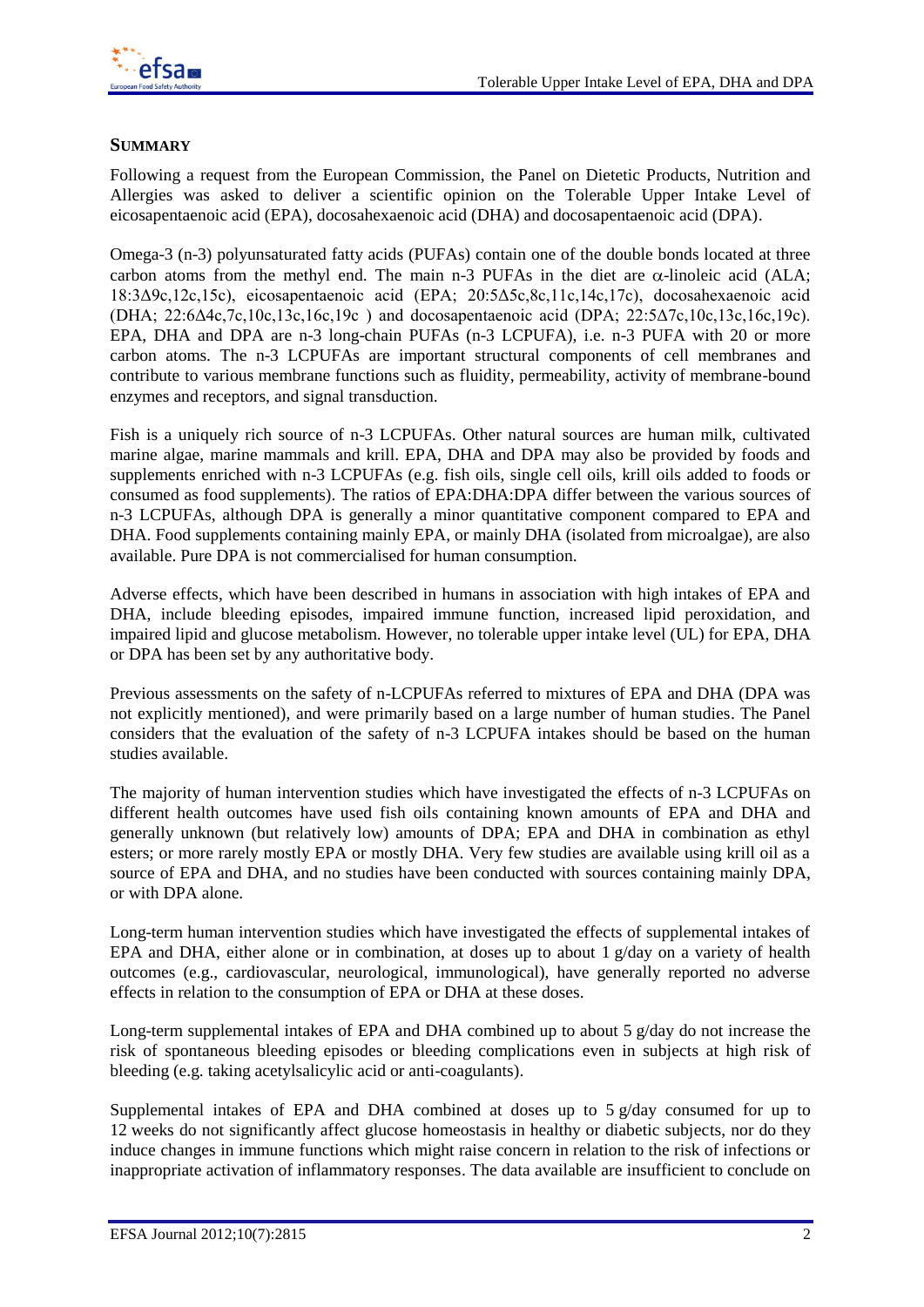whether the same doses administered mostly as EPA or mostly as DHA would have different effects on these outcomes.

Supplemental intakes of EPA and DHA consumed either alone or in combination at doses up to about 5 g/day for up to 16 weeks do not induce changes in lipid peroxidation which might raise concern in relation to cardiovascular disease (CVD) risk as long as the oxidative stability of these n-3 LCPUFA is guaranteed.

Supplemental intakes of EPA and DHA combined of 2-6 g/day, and supplemental intakes of mostly DHA of 2-4 g/day, increase blood concentrations of LDL cholesterol by about 3 %. Such increase is accompanied by a decrease in triglycerides with no changes in total (or non-HDL) cholesterol concentrations. Supplemental intakes of mostly EPA at doses up to 4  $g$ /day have no significant effect on LDL-cholesterol concentrations. The Panel considers that the small increase in LDL-cholesterol concentrations associated with combined EPA and DHA supplementation or with DHA supplementation alone at the doses mentioned above may not have an adverse effect on CVD risk.

The Panel concludes that the available data are not sufficient to establish a tolerable upper intake level for n-3 LCPUFA (DHA, EPA, and DPA, individually or combined) for any population group.

At observed intake levels, consumption of n-3 LCPUFA has not been associated with adverse effects in healthy children or adults.

The Panel considers that supplemental intakes of EPA and DHA combined at doses up to 5 g/day, and supplemental intakes of EPA alone up to 1.8 g/day, do not raise safety concerns for the adult population. Limited data are available on the effects of long-term supplementation with these n-3 LCPUFAs at higher doses. The Panel also notes that observed intakes of EPA and DHA from food and food supplements in European populations are generally below these amounts. Dietary recommendations for EPA and DHA based on CVD risk considerations for European adults are between 250 and 500 mg/day. There are no specific recommendations for EPA.

The Panel also considers that supplemental intakes of DHA alone up to about 1 g/day do not raise safety concerns for the general population. Limited data are available on the effects of long-term supplementation with DHA alone at higher doses. The Panel notes that specific dietary recommendations for DHA for European adults and children are well below this amount.

No data are available for DPA when consumed alone. The Panel notes that in the majority of the human studies considered, fish oils, which also contained DPA in generally unknown (but relatively low) amounts, were the source of EPA and DHA. No dietary recommendations have been made specifically for DPA.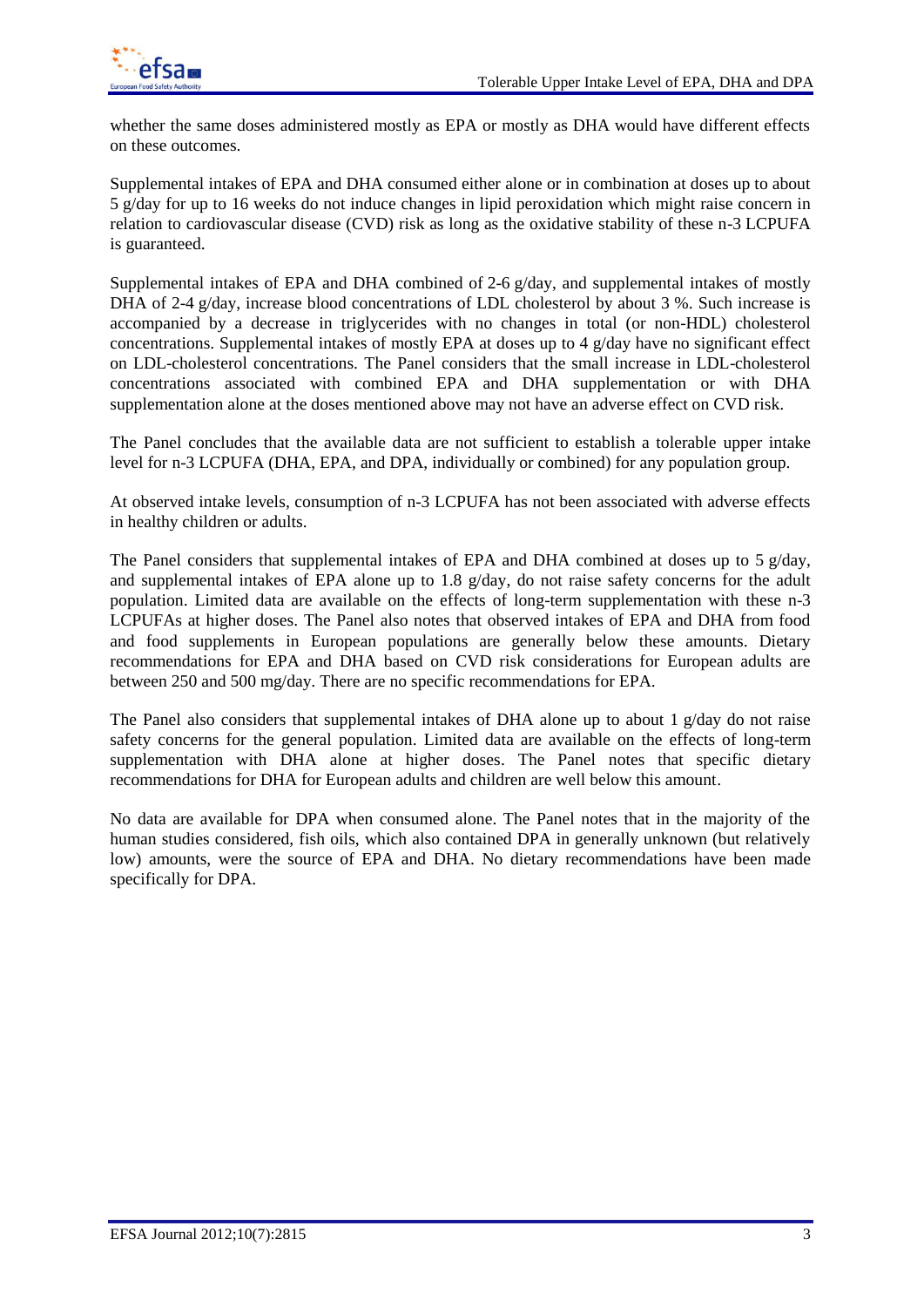

# <span id="page-3-0"></span>TABLE OF CONTENTS

| 1.                                                                                           |  |
|----------------------------------------------------------------------------------------------|--|
| 2.                                                                                           |  |
| 2.1.                                                                                         |  |
| 2.2.                                                                                         |  |
| 2.2.1.                                                                                       |  |
| 2.2.2.                                                                                       |  |
| 2.2.3.                                                                                       |  |
| 2.3.                                                                                         |  |
| 2.4.                                                                                         |  |
| 2.5.                                                                                         |  |
| 3.                                                                                           |  |
| $3.1$ .                                                                                      |  |
| 3.1.1.                                                                                       |  |
| 3.1.2.                                                                                       |  |
| 3.1.3.                                                                                       |  |
| 3.2.                                                                                         |  |
| 3.3.                                                                                         |  |
| 3.4.                                                                                         |  |
| 3.4.1.                                                                                       |  |
| 3.4.2.                                                                                       |  |
| 3.4.3.                                                                                       |  |
| 3.4.4.                                                                                       |  |
| 3.5.                                                                                         |  |
| 4.                                                                                           |  |
| 5.                                                                                           |  |
|                                                                                              |  |
|                                                                                              |  |
|                                                                                              |  |
| Intake of long-chain n-3 fatty acids (mg/day) among adults in European countries 33<br>A.    |  |
| Intake of long-chain n-3 fatty acids (mg/day) among children in European countries  42<br>Β. |  |
| C.                                                                                           |  |
|                                                                                              |  |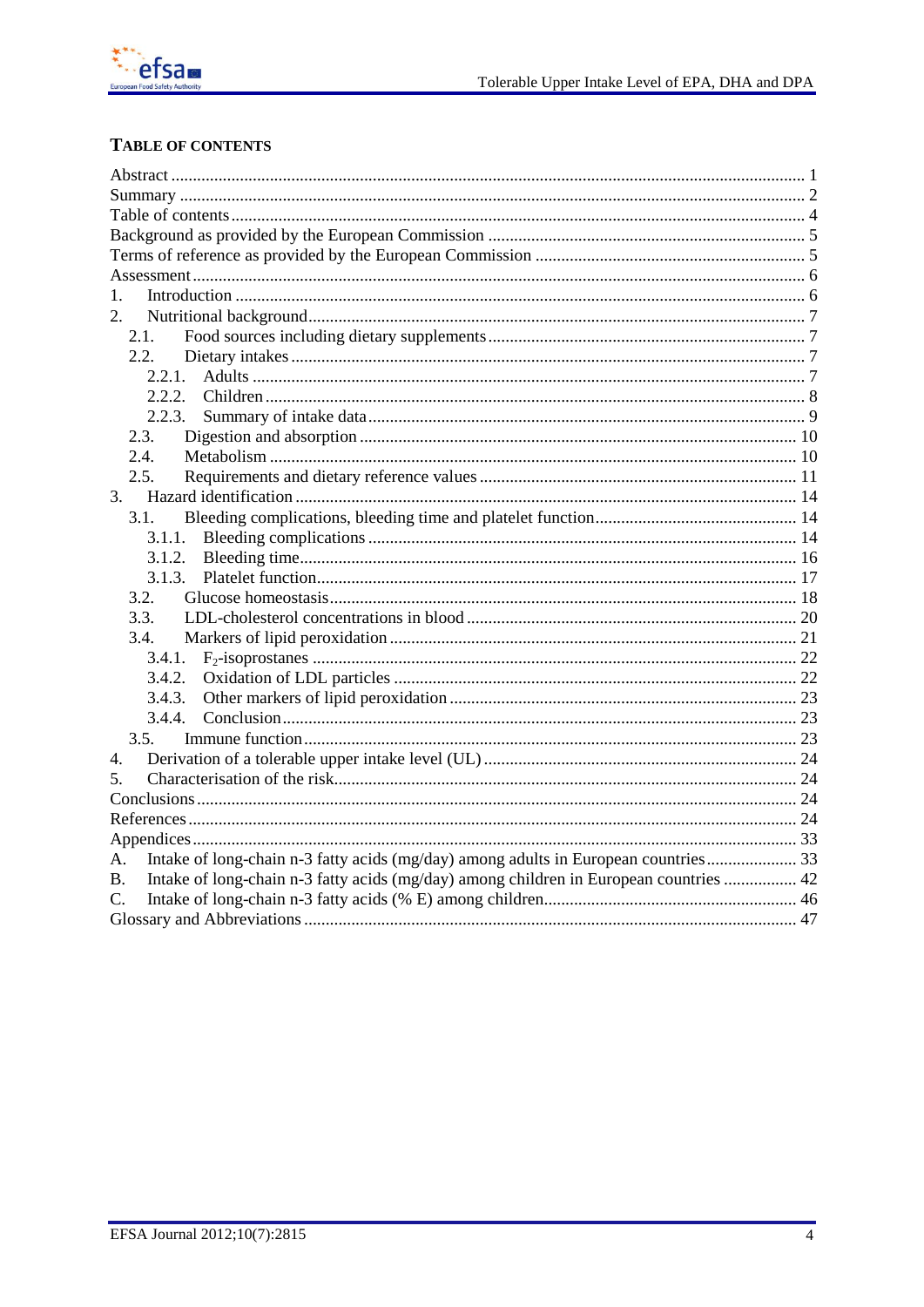

#### <span id="page-4-0"></span>**BACKGROUND AS PROVIDED BY THE EUROPEAN COMMISSION**

Several Member States have raised concerns about a potential link between the intake of omega-3 long chain polyunsaturated fatty acids (eicosapentaenoic acid (EPA), docosahexaenoic acid (DHA), docosapentaenoic acid (DPA)) and adverse health effects.

The scientific opinion of the European Food Safety Authority of 6 July 2005<sup>4</sup> on nutrition claims concerning omega-3 fatty acids refers to the reporting of adverse effects of high consumption of omega-3 polyunsaturated fatty acids and these effects include prolonged bleeding time and increased tendency to nasal bleeding, suppression of certain immune reactions which enable the body to attack pathogens and adverse effects on oxidation of LDL cholesterol.

Scientific opinions of the European Food Safety Authority on the substantiation of health claims related to EPA and DHA have proposed intakes of EPA and DHA of about 2-4 g/day in order to obtain the claimed effects<sup>5</sup>.

In the absence of EU advice on a tolerable upper intake level, the German Federal Risk Assessment Agency has established a level of 1.5 g/day as the recommended upper intake level for omega-3 polyunsaturated fatty acids. The US Food and Drug Administration (FDA) has recommended not to exceed an intake of 3 g/day of omega-3 fatty acids (EPA and DHA) as a safeguard against possible adverse effects of these fatty acids.

#### <span id="page-4-1"></span>**TERMS OF REFERENCE AS PROVIDED BY THE EUROPEAN COMMISSION**

In accordance with Article 29(1)(a) of Regulation (EC) No 178/2002 of the European Parliament and of the Council of 29 January 2002 laying down the general principles and requirements of food law, establishing the European Food Safety Authority and laying down procedures in matters of food safety<sup>6</sup>, the European Commission asks the European Food Safety Authority to:

Review the existing scientific data on the possible link between the intake of omega-3 long-chain polyunsaturated fatty acids (DHA, EPA, DPA) and adverse health effects in the general population and, as appropriate in specific vulnerable subgroups of the population.

Provide advice on a tolerable upper intake level (UL) for omega-3 long-chain polyunsaturated fatty acids (DHA, EPA, DPA) individually or combined for the general population and, as appropriate, for vulnerable subgroups of the population.

In the absence of tolerable upper intake level, to provide advice on a daily intake of omega-3 long-chain polyunsaturated fatty acids (DHA, EPA, DPA) either individually or combined and which does not give rise to concerns about adverse health effects.

 $\overline{a}$ 

<sup>4</sup> The EFSA Journal 2005; 253, 1-29.

<sup>5</sup> EFSA Journal 2009; 7(9):1263; EFSA Journal 2010;8(10):1734; EFSA Journal 2010;8(10):1796

<sup>6</sup> OJ. L 31, 1.2.2002, p.1-24.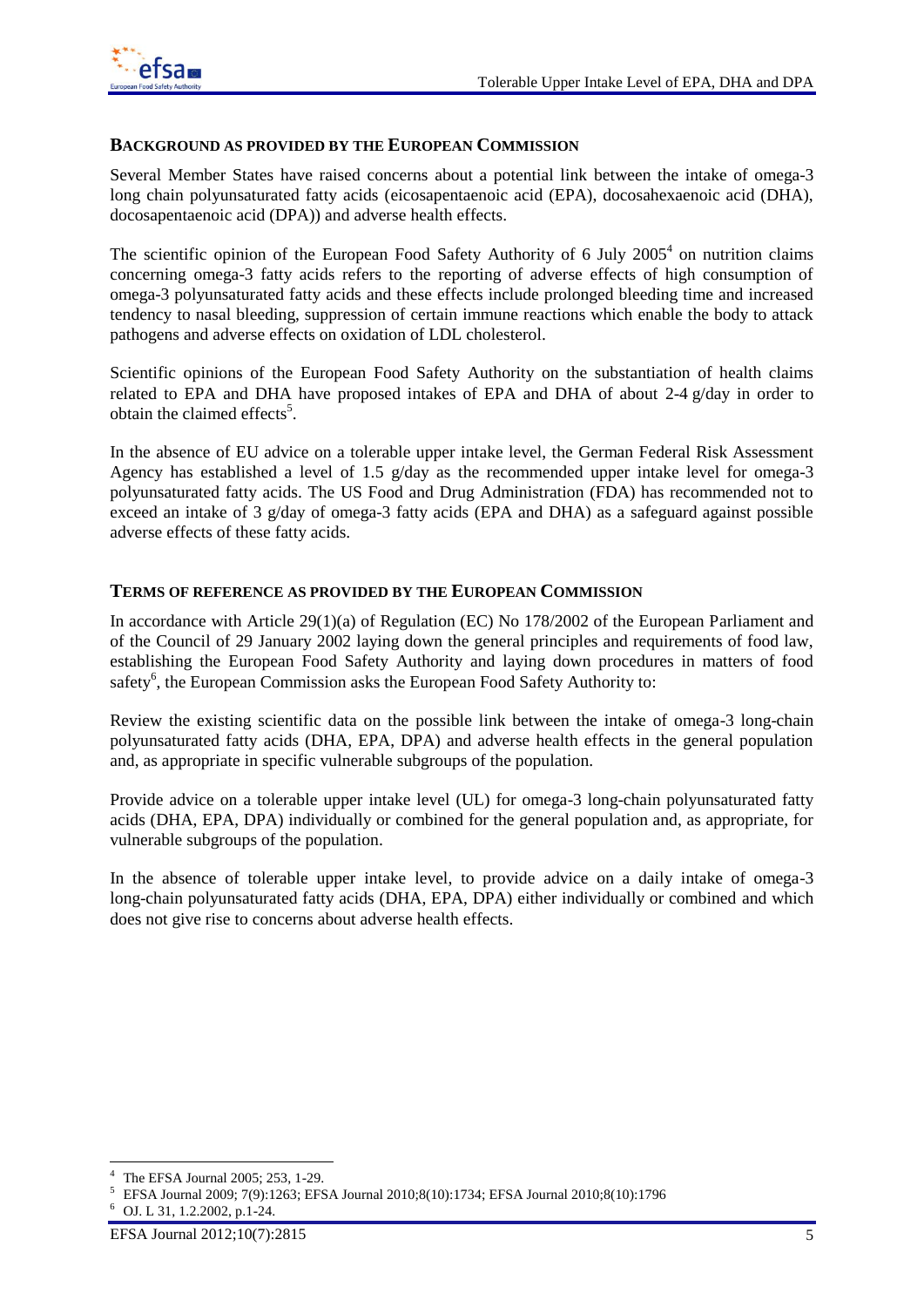

# <span id="page-5-0"></span>**ASSESSMENT**

# <span id="page-5-1"></span>**1. Introduction**

Omega-3 (n-3) polyunsaturated fatty acids (PUFAs) contain one of the double bonds located at three carbon atoms from the methyl end. The main n-3 PUFAs in the diet are  $\alpha$ -linoleic acid (ALA; 18:3Δ9c,12c,15c), eicosapentaenoic acid (EPA; 20:5Δ5c,8c,11c,14c,17c), docosahexaenoic acid (DHA; 22:6Δ4c,7c,10c,13c,16c,19c ) and docosapentaenoic acid (DPA; 22:5Δ7c,10c,13c,16c,19c). The n-3 PUFAs EPA, DHA and DPA are usually referred to as n-3 long-chain PUFAs (n-3 LCPUFAs), i.e. n-3 PUFA with 20 or more carbon atoms. The n-3 LCPUFAs are important structural components of cell membranes and contribute to various membrane functions such as fluidity, permeability, activity of membrane-bound enzymes and receptors, and signal transduction.

Adverse effects, which have been described in humans in association with high intakes of n-3 LCPUFA, include bleeding episodes, impaired immune function, increased lipid peroxidation, and impaired lipid and glucose metabolism. However, no tolerable upper intake level (UL) for EPA, DHA or DPA has been set by any authoritative body.

In 1997, the US Food and Drug Administration [\(FDA, 1997\)](#page-26-0) concluded that total intakes (from diet and supplements) of EPA and DHA up to 3 g/day were generally recognised as safe (GRAS). This figure was set on the basis of increased bleeding times, increased fasting blood glucose concentrations in non-insulin dependent, type 2 diabetic subjects, and increased LDL-cholesterol concentrations, particularly in hypertriglyceridaemic or hypercholesterolaemic subjects, at higher levels of intake.

In 2004, the FDA approved a mixture of EPA and DHA in the form of ethyl esters as a registered drug for the treatment of hypertriglyceridaemia in adult patients at doses of 4  $g$ /day. No significant adverse effects were reported for the drug *vs.* placebo in human intervention studies at this dose.

In 2005, the US Institute of Medicine [\(IoM, 2005\)](#page-27-0) also evaluated the safety of n-3 LCPUFA and concluded that the available data were insufficient to set a UL for EPA and DHA, although subjects with impaired glucose tolerance or type 2 diabetes and subjects with familial hypercholesterolemia using anticoagulants were recommended to consume EPA and DHA supplements with caution. The bases of this recommendation are not explicitly stated.

In May 2009, the German Federal Risk Assessment Agency [\(BfR, 2009\)](#page-24-0) recommended that 1.5 g/day of EPA and DHA from all sources should not be exceeded and this recommendation was based on the increased risk of bleeding reported in one study in children [\(Clarke et al., 1990\)](#page-24-1).

In June 2011, the Norwegian Scientific Committee for Food Safety [\(VKM, 2011\)](#page-31-0) conducted a safety evaluation of n-3 LCPUFA from all sources. Previous evaluations by other authoritative bodies and an up to date review of the literature available up to March 2009 were taken into account. No clear adverse effects were associated with EPA and DHA intakes up to 6.9 g/day and no UL could be established.

The Panel notes that the conclusions of all these safety assessments referred to mixtures of EPA and DHA (DPA was not explicitly mentioned) and were primarily based on a large number of human studies.

The Panel considers that the evaluation of the safety of n-3 LCPUFA intakes should be based on the human studies available.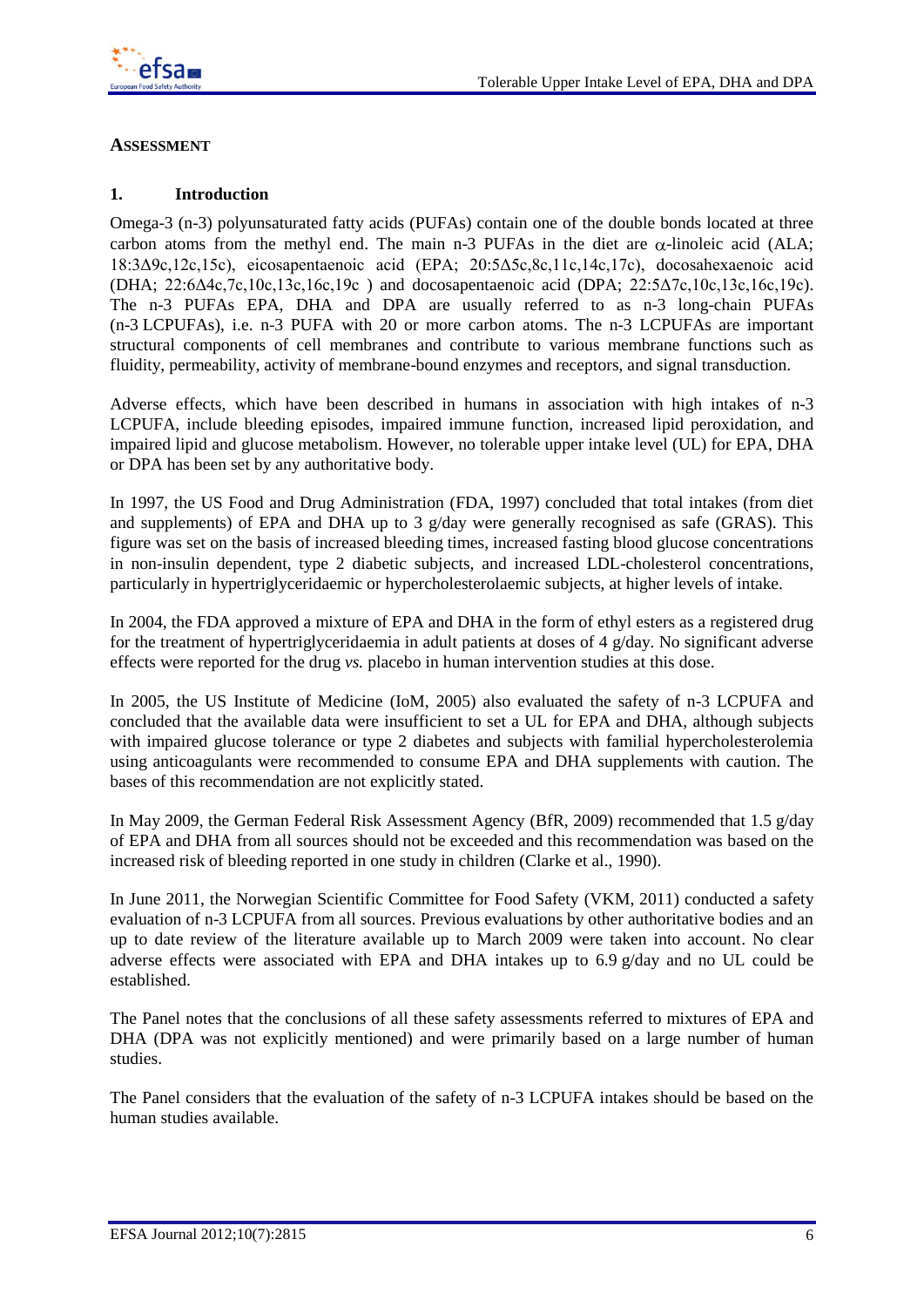

# <span id="page-6-0"></span>**2. Nutritional background**

#### <span id="page-6-1"></span>**2.1. Food sources including dietary supplements**

Fish is a uniquely rich source of n-3 LCPUFA [\(EFSA \(European Food Safety Authority\), 2005\)](#page-25-0). Other natural sources are human milk, cultivated marine algae, marine mammals and krill. EPA, DHA and DPA may also be provided by foods and supplements enriched with n-3 LCPUFAs (e.g., fish oils, single cell oils, krill oils added to foods or consumed as food supplements). The ratios of EPA:DHA:DPA differ between the various sources of n-3 LCPUFAs, although DPA is generally a minor quantitative component compared to EPA and DHA. Food supplements containing mainly EPA, or mainly DHA (isolated from microalgae), are also available. Pure DPA is not commercialised for human consumption.

The n-3 LCPUFAs are present in foods and food supplements mainly as triacylglycerols (TAGs), and as free fatty acids or bound to phospholipids in smaller amounts. EPA and DHA may be found in the form of ethyl esters in synthetically produced concentrated supplements. In krill, EPA and DHA are mainly bound to phospholipids.

Lipid peroxidation may occur during the processing and storage of foods and food supplements rich in n-3 LCPUFA in the absence of appropriate amounts of antioxidants (e.g. vitamin E).

#### <span id="page-6-2"></span>**2.2. Dietary intakes**

Mean intakes of n-3 LCPUFA in European countries vary according to sex, age group, and supplementation habits (Appendices A, B and C). There is a large diversity in the methodology used to assess the individual intakes of children, adolescents and adults. These differences in dietary assessment methods make direct comparisons difficult. Age classifications may not be uniform and comparability is also hindered by differences in food composition tables used for the conversion of food consumption data to nutrient intake data [\(Deharveng et al., 1999\)](#page-25-1). Although these differences have an impact on the accuracy of between-country comparisons, the data presented give a rough overview of average intakes and intakes in high consumers of n-3 LCPUFA in a number of European countries.

References were selected in order to obtain data on intake distributions and/or high consumption of n-3 LCPUFA individually or collectively in national surveys, in large cohorts and/or in populations of fish consumers.

#### <span id="page-6-3"></span>**2.2.1. Adults**

#### 2.2.1.1. EPA

Mean daily intakes of EPA from food only were between 50 mg/day (Spain, both sexes, occasional fish consumers, 35-65 years) and 150 mg/day (France, men,  $\geq$ 45 years), and median daily intakes between 14 mg/day (Belgium, women, 18-39 years) and 180 mg/day (Denmark, men, 50-64 years). Data from surveys considering food and food supplements combined reported slightly higher mean daily intakes of EPA in the general adult population (up to 330 mg/day, Norway, 16-79 years). Daily intakes of EPA from food only in the highest percentiles of consumption (P95) from the few surveys which reported on this outcome were between 308 mg/day (France, women,  $\geq 35$  years) and 428 mg/day (Belgium, women, 18-39 years). The high percentiles available for Denmark (P75) were within that range. In high seafood consumers, mean daily intakes from food only ranged from 320 mg/day (Spain, 35-65 years) to 991 mg/day (France,  $\geq 18$  years, fifth quintile of EPA-DHA intake). No surveys reported on EPA intakes from food and supplements combined in high seafood consumers.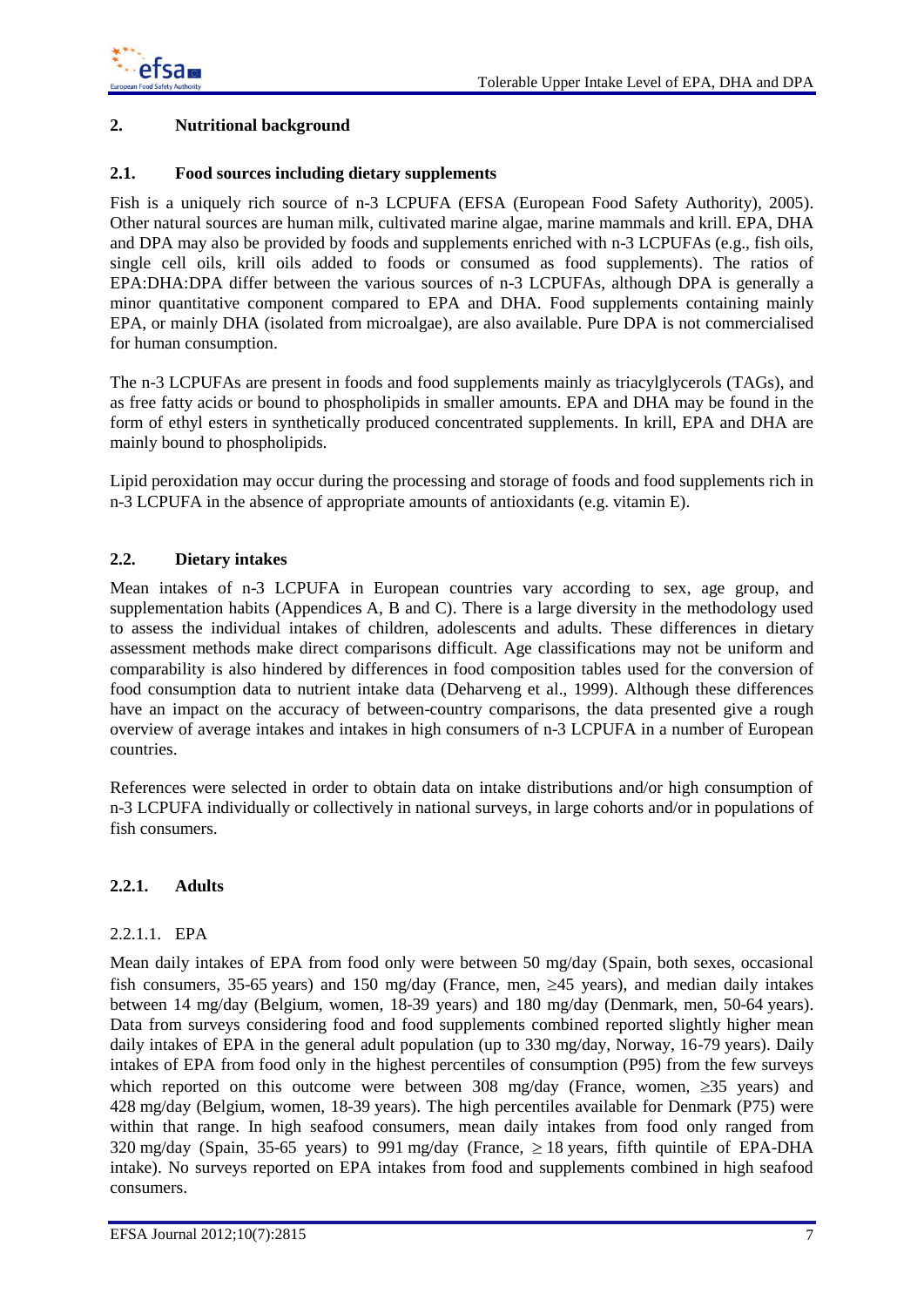

# 2.2.1.2. DHA

Mean daily intakes of DHA from food only were between 131 mg/day (Belgium, women, 18-39 years) and 273 mg/day (France, men,  $\geq 45$  years), and median daily intakes between 42.5 mg/day (Belgium, women, 18-39 years) and 430 mg/day (Denmark, men, 50-64 years). Data from surveys considering food and food supplements combined reported higher mean daily intakes of DHA in the general adult population (up to 490 mg/day, Norway, 16-79 years). Daily intakes of DHA in the highest percentiles of consumption (P95) for the few surveys reporting on this outcome were between 574 mg/day (France, women,  $\geq$ 35 years) and 668 mg/day (France, men,  $\geq$ 45 years) from food only. The high percentiles available for Denmark (P75) were within that range. Mean daily intakes in high seafood consumers from food only were between 600 mg/day (Finnish, women,  $\geq 18$  years) and 1,709 mg/day (France,  $\geq 18$  years, fifth quintile of EPA-DHA intake). No surveys reported on DHA intakes from food and supplements combined in high seafood consumers.

# 2.2.1.3. DPA

Mean daily intakes of DPA from food only were between 25 mg/day (Belgium, women, 18-39 years) and 75 mg/day (France, men,  $\geq 45$  years), and median daily intakes between 12 mg/day (Belgium, women, 18-39 years) and 80 mg/day (Denmark, men, 50-64 years). Daily intakes of DPA from food only in the highest percentiles of consumption (P95) from the few surveys which reported on this outcome were between 100 mg/day (Belgium, women, 18-39 years) and 138 mg/day (France, men,  $\geq$ 45 years). The high percentiles available for Denmark (P75) were within that range. Data from food and food supplements combined were within these ranges. Mean daily intakes in high seafood consumers from food only were up to 129 mg/day (France, men, 18-64 years).

# 2.2.1.4. EPA and DHA/total n-3 LCPUFA

Mean daily intakes of EPA and DHA from food only were between 127 mg/day (Germany, women, 18-24 years) and 295 mg/day (Germany, men, 45-54 years). Daily intakes of EPA and DHA in the highest percentiles of consumption (P95) were between 285 mg/day (The Netherlands, women, 19-30 years) and 1,115 mg/day (Belgium, women, 18-39 years), going up to 1,278 mg/day (Ireland, 51-64 years) when food and food supplements were considered together. Mean intakes of EPA and DHA in high fish consumers from food only were up to 2,700 mg/day (France,  $\geq 18$  years, fifth quintile of EPA-DHA intake). No surveys reported on EPA and DHA intakes from food and supplements combined in high seafood consumers.

Mean daily intakes of EPA, DHA and DPA were about  $400-500$  mg/day (France, women  $\geq 35$  years and males  $\geq$ 45 years), increasing to 2,570 mg/day (Norway, males, 16-79 years, fourth quartile of n-3 LCPUFA) when food and food supplements were considered together. Data from another survey considering food and fish oil combined for total n-3 LCPUFA were within these ranges.

# <span id="page-7-0"></span>**2.2.2. Children**

No population-based data were available for infants.

# 2.2.2.1. Young children (1-3 years)

Intake data were available for Germany (EPA and DHA from food only excluding fortified food) and Norway (EPA, DHA and DPA considering also food supplements).

Mean daily intakes of EPA and DHA in German girls and boys, aged 2 to  $\leq$  4 years consuming fish were 100 to 118 mg/day. Mean intakes of EPA, DHA and DPA in Norwegian children aged 1 or 2 years were 400-600 mg/day ( $95<sup>th</sup>$  percentiles 1,400-1,700 mg/day).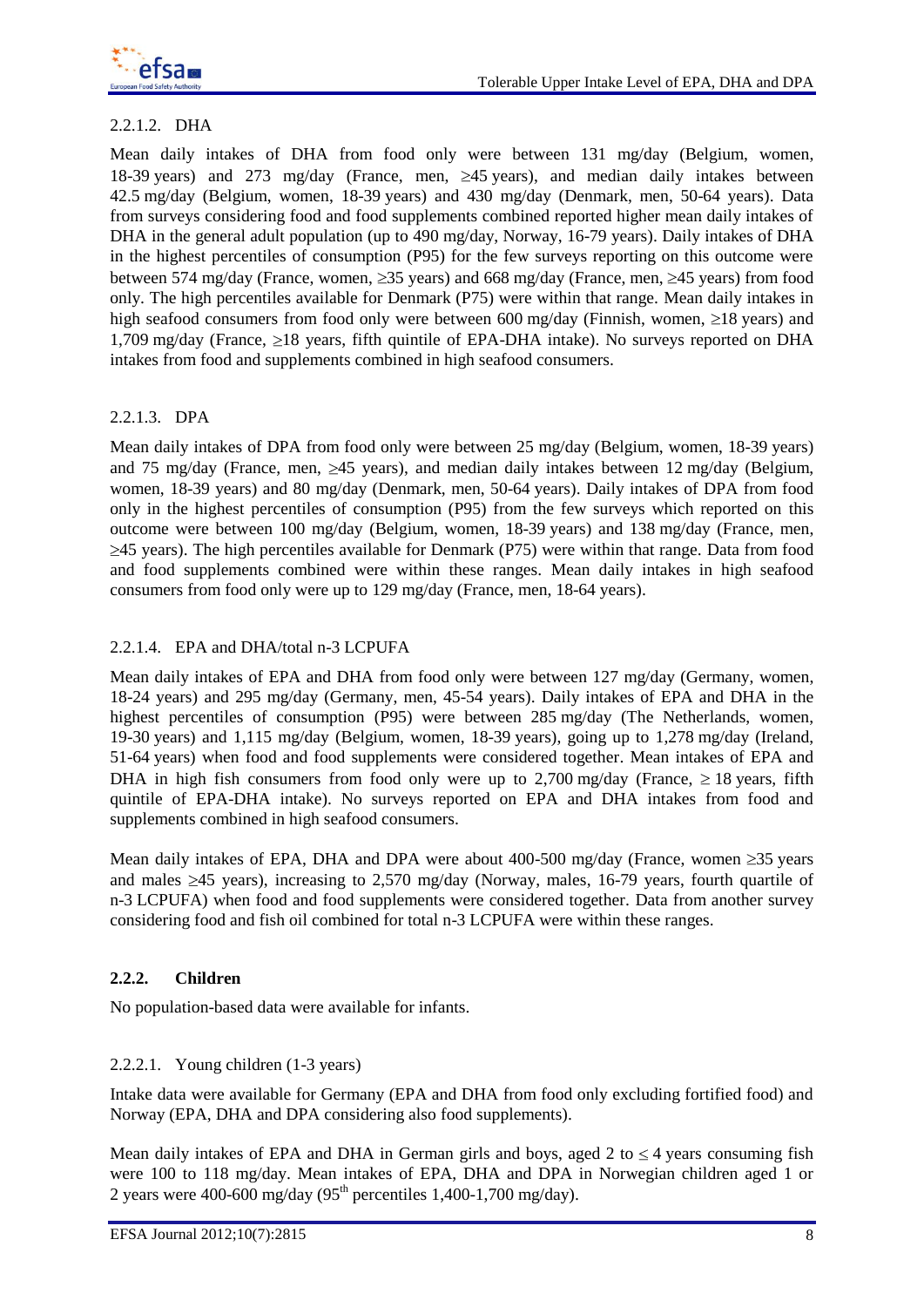

# 2.2.2.2. Children aged 3-13 years

Data from food and food supplements combined were available for this age group for individual fatty acids (Sweden), for EPA and DHA combined (The Netherlands), and for EPA, DHA and DPA combined (Norway). Mean daily intakes in German fish consumers in a survey which considered intake of EPA and DHA from food only and excluding fortified foods have been reported to be lower than the high consumers  $(95<sup>th</sup>$  percentile) in surveys considering food and food supplements.

Mean daily intakes of EPA in Swedish children  $(4-12 \text{ years})$  were 40 mg/day, and the 95<sup>th</sup> percentiles of intake varied between 140 mg/day (4 years) and 170 mg/day (8-9 years).

Mean daily intakes of DHA in this population subgroup were between 100 mg/day (4 years) and 120 mg/day (8-12 years). The 95<sup>th</sup> percentiles of intake were between 320 mg/day (4 years) and 420 mg/day (8-12 years).

Mean daily intakes of DPA were between 30 mg/day (4 years) and 40 mg/day (8-12 years), and the 95<sup>th</sup> percentiles of intake varied from 70 mg/day (4 years) to 90 mg/day (8-12 years).

In Dutch children (7-13 years), median daily intakes of EPA and DHA were between 62 mg/day (boys 7-8 years) and 66 mg/day (girls 7-13 years). Higher percentiles of intake (P95) were between 264 mg/day (girls, 9-13 years) and 317 mg/day (boys, 9-13 years). Mean daily intakes of EPA, DHA and DPA in Norwegian children aged 4-9 years were 300-400 mg/day, and the  $95<sup>th</sup>$  percentiles were 1,200-1,400 mg/day.

#### 2.2.2.3. Adolescents (13-19 years)

Data for the individual fatty acids EPA, DPA and DHA from food only were available from Belgium in children of both sexes aged 13-18 years. For DHA, mean daily intakes were 111 mg/day, and the  $95<sup>th</sup>$  percentile was 363 mg/day. Mean daily intakes for EPA was 56 mg/day, and the  $95<sup>th</sup>$  percentile was 244 mg/day. Mean daily intakes for DPA were 18 mg/day, and the  $95<sup>th</sup>$  percentile was 63 mg/day.

The highest mean daily intakes of EPA and DHA combined from food (excluding fortified food) were reported in German fish consumers aged 13-14 years (girls, 214 mg/day) and 15-18 years (boys, 324 mg/day) which increased up to 536 mg/day and 838 mg/day, respectively, on days of fish consumption. Data in Dutch children from food and supplements combined were lower.

In Norwegian adolescents aged 13 years, mean intakes for EPA, DHA and DPA combined from food only were 200 mg/day ( $95<sup>th</sup>$  percentiles of 700 mg/day), and 300 mg/day ( $95<sup>th</sup>$  percentile was 1,100 mg/day) when food and food supplements were considered.

# <span id="page-8-0"></span>**2.2.3. Summary of intake data**

The Panel notes that mean daily intakes of n-3 LCPUFA in adults at the highest percentiles of intake were generally <1,200 mg/day from food only, and <1,300 mg/day when food supplements were considered as well. In high fish consumers daily intakes of n-3 LCPUFA from food only were <2.7g/day. No surveys reported on EPA and DHA intakes from food and supplements combined in high seafood consumers.

In children, the highest intakes of n-3 LCPUFA were observed in children aged 1-2 years consuming food supplements  $(95<sup>th</sup>$  percentiles 1,400-1,700 mg/day).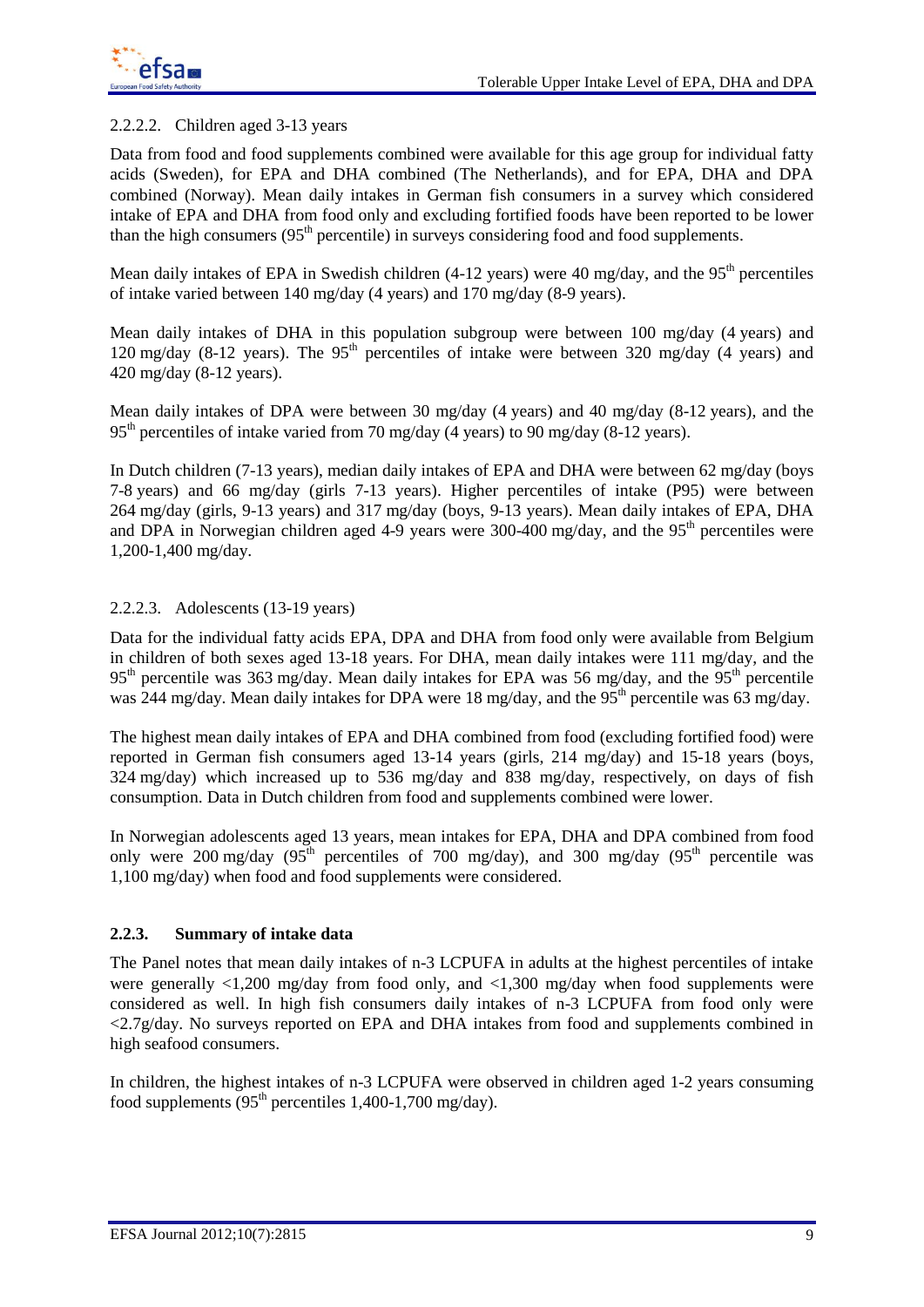

# <span id="page-9-0"></span>**2.3. Digestion and absorption**

Triacylglycerols represent the major dietary form of n-3 LCPUFA, where three fatty acids are esterified to a glycerol backbone and represent more than 90 % by weight. Owing to the asymmetric structure of substituted glycerol, the esterified fatty acids are distinguished by their position, namely the sn-1, sn-2 and sn-3 position. Considering their metabolic fate (action of lipases) in the digestive tract, sn-1 and sn-3-esterified fatty acids are considered as esterified at "external" positions, whereas the sn-2 position is considered as "internal".

TAGs undergo lipolysis by lipases in the gastrointestinal tract prior to absorption. Although there are lipases in the saliva and gastric secretion, most lipolysis occurs in the small intestine [\(IoM, 2005\)](#page-27-0). In the intestine, TAGs are emulsified with bile salts and phospholipids secreted into the intestine in bile, hydrolysed by pancreatic enzymes, and almost completely absorbed. Pancreatic lipase has a high specificity for the sn-1 and sn-3 position of dietary triacylglycerols so that free fatty acids from the sn-1 and sn-3 position and 2-monoacylglycerol are released for absorption. The pancreatic lipase also completely hydrolyses ethyl esters into fatty acids and the ethanol backbone, although the affinity of the lipase for the fatty acid-ethanol bond appears to be lower than for the fatty acid-glycerol bond. Dietary phospholipids are hydrolysed by pancreatic phospholipase  $A<sub>2</sub>$  prior to absorption.

Dietary EPA and DHA are absorbed into the enterocyte as free fatty acids or 2-monoacylglycerol, where they are incorporated into TAGs. The TAGs are then assembled together with cholesterol, phospholipids, and apoproteins into chylomicrons, which enter the circulation. Data are scarce for DPA, but there is no reason to assume that digestion and absorption of DPA might be different from EPA and DHA.

Both comparable and lower rates of absorption and incorporation of EPA and DHA into cell membranes and tissues have been reported for ethyl esters compared to TAGs. Conversely, higher rates of absorption and incorporation of EPA and DHA into cell membranes and tissues have been reported for phospholipids compared to TAGs. However, as the safety assessment of EPA, DHA and DPA refers to long-term consumption and these fatty acids are absorbed almost completely regardless of the source, the Panel considers that there is no need to undertake separate safety assessments for different sources of n-3 LCPUFA. This Opinion refers to EPA, DHA and DPA from all sources.

# <span id="page-9-1"></span>**2.4. Metabolism**

Circulating n-3 LCPUFAs are either used as a source of energy (i.e. oxidised to carbon dioxide and water), incorporated into tissue lipids, or utilised in eicosanoid synthesis. Small amounts are lost during sloughing of skin and other epithelial cells [\(IoM, 2005\)](#page-27-0).

ALA is essential in human nutrition as a precursor for n-3 LCPUFA. EPA, DPA and to a lesser degree DHA are synthesised from ALA through the sequential action of various desaturases and elongases in animal tissues, but not in plants. Estimates for the conversion of ALA into EPA, DPA and DHA are low, and even lower when dietary intakes of these n-3 LCPUFAs are high [\(EFSA Panel on Dietetic](#page-25-2)  [Products Nutrition and Allergies \(NDA\), 2010\)](#page-25-2). The Panel notes that endogenous production of EPA, DPA and DHA from ALA may be negligible compared to the doses used in the studies considered for the assessment of the safety of these n-3 LCPUFAs.

DHA is a component of membrane structural lipids, especially of phospholipids in nervous tissue and the retina. EPA can be transformed to eicosanoids, a group of biologically active substances including prostaglandins, prostacyclins and leukotrienes which participate in the regulation of blood pressure, renal function, blood coagulation, inflammatory and immunological reactions and other functions in tissues; EPA is also the precursor for series 3 prostanoids and series 5 leukotrienes [\(Kinsella et al.,](#page-28-0)  [1990\)](#page-28-0). Other metabolites of EPA and DHA (resolvins, protectins) are thought to be involved in the resolution of the inflammatory response. Both EPA and DHA are incorporated into cell membranes, and thus may impact cellular metabolism, signal transduction, and regulation of gene expression.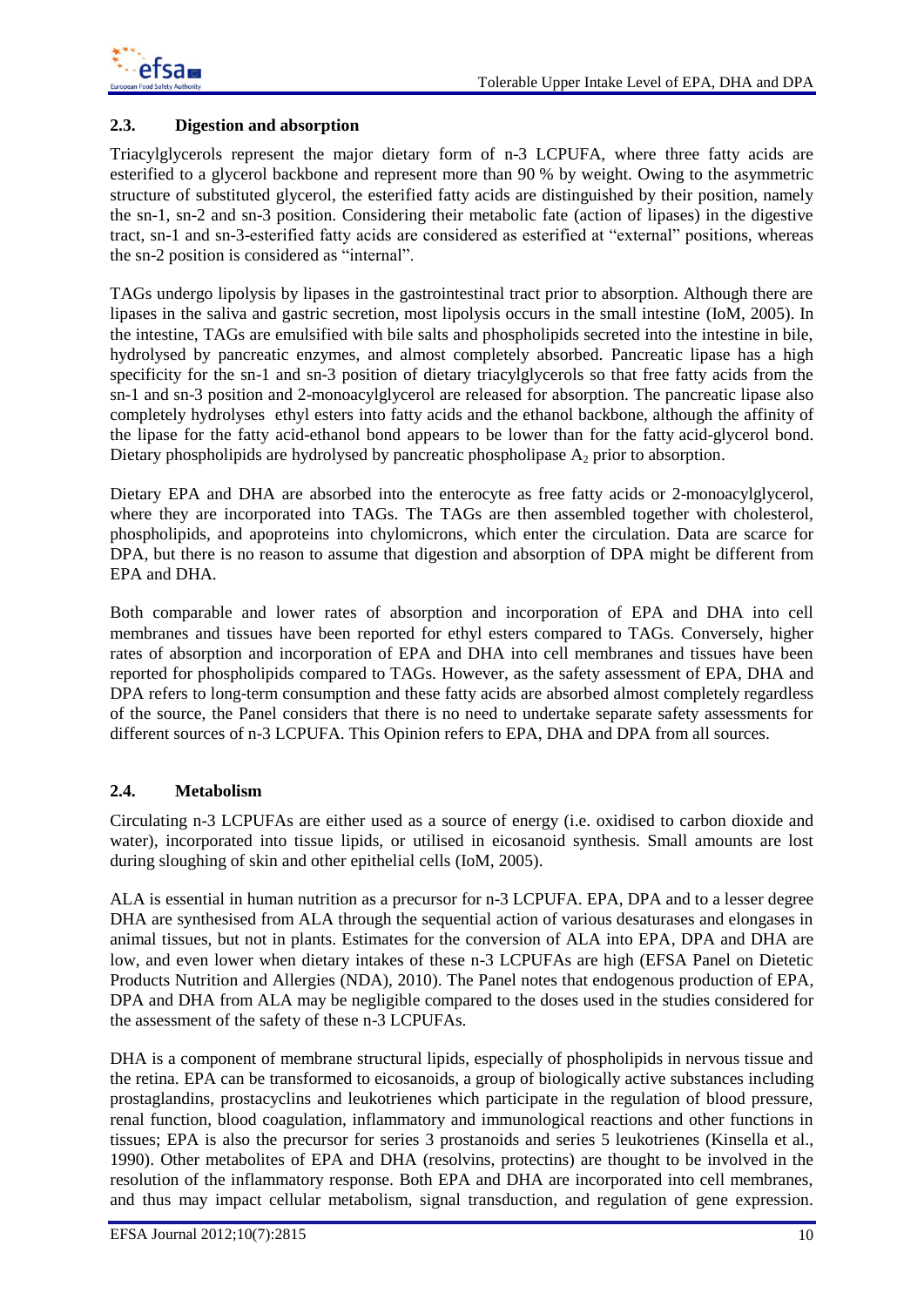

Although DPA can be retro-converted to EPA and only minimally to DHA, little is known about the biological effects of DPA *in vivo* [\(Kaur et al., 2011\)](#page-28-1). As acyl chain length and degree of saturation may affect the function of fatty acids in biological membranes, it is expected that alterations in the content of these fatty acids will differentially affect membrane structure and function. Indeed, different effects of EPA, DHA and DPA on enzyme activity, gene expression and platelet aggregation have been described *in vitro* [\(Kaur et al., 2011;](#page-28-1) [VKM, 2011\)](#page-31-0). However, the exact molecular and cellular effects of each of the n-3 LCPUFA, and their impact on disease outcomes *in vivo*, are not precisely known.

High dietary intakes of EPA and DHA result in decreased tissue concentrations of arachidonic acid (AA) and increased concentrations of EPA and DHA, respectively. Supplementation with DHA is also accompanied by an increase in EPA, which could be explained by retroconversion of DHA to EPA or by inhibition of further metabolism of the EPA formed from ALA. These effects of DHA supplementation induce changes in AA metabolism and in the balance of eicosanoids synthesized from the n-6 and n-3 fatty acids, and thus may have an impact on the functions partially regulated by eicosanoids cited above [\(IoM, 2005\)](#page-27-0).

The Panel notes that although endogenous inter-conversion of EPA, DPA and DHA may occur *in vivo*, and particularly when either fatty acid (mainly EPA and DHA) is administered in isolation at high doses, this inter-conversion is considered to be negligible when they are administered in combination at the dose levels used in the studies considered for the assessment of their safety. The Panel also notes that different biological effects of EPA, DPA and DHA cannot be excluded, and that the effects of these n-3 LCPUFAs may depend on the mode of administration (e.g., given alone *vs*. given in combination).

# <span id="page-10-0"></span>**2.5. Requirements and dietary reference values**

ALA is an essential fatty acid required to maintain metabolic integrity and is a precursor of EPA, DPA and to a lesser degree DHA. Whereas some authoritative bodies and organisations have set dietary recommendations for total n-3 PUFAs (primarily ALA, EPA, DHA and DPA in combination) for different population subgroups, or for ALA as the essential precursor of EPA, DPA and DHA [\(IoM, 2005\)](#page-27-0), many authorities have separate recommendations for ALA on the one hand, and for the n-3 LCPUFAs (either as total n-3 LCPUFAs or as EPA and DHA) on the other hand, owing to the different biological functions attributed to ALA and to the n-3 LCPUFAs [\(EFSA Panel on Dietetic](#page-25-3)  [Products Nutrition and Allergies \(NDA\), 2009,](#page-25-3) [2010\)](#page-25-2).

Dietary recommendations from national and international bodies for n-3 LCPUFAs (mostly as EPA and DHA) range from 200 mg to >600 mg/day for adults (Table 1), and from 40 mg to 250 mg/day for infants older than six months and for children and adolescents (Table 2). These recommendations have been generally based on the inverse relationship observed between the consumption of these n-3 LCPUFAs (primarily from fish and fish oils) and a lower risk of coronary artery disease.

Specific recommendations have also been made for DHA for infants and young children (6 to 24 months of age) ranging from 70-100 mg/day based on its accumulation in the central nervous system and its effects on visual function during the complementary feeding period (Table 2) and for additional DHA (100-200 mg/day) for pregnant and lactating women to compensate for oxidative losses of maternal dietary DHA and accumulation of DHA in body fat of the fetus/infant (Table 1).

The Panel notes that the highest dietary recommendations for EPA and DHA (mostly as EPA and DHA or as DHA alone) for different population subgroups are 610 mg/day (Australia). The Panel also notes that the highest recommendations for EPA and DHA combined for European adults and children (250-500 mg/day) are based on the reduction of CVD risk, and that no dietary recommendations have been made specifically for DPA.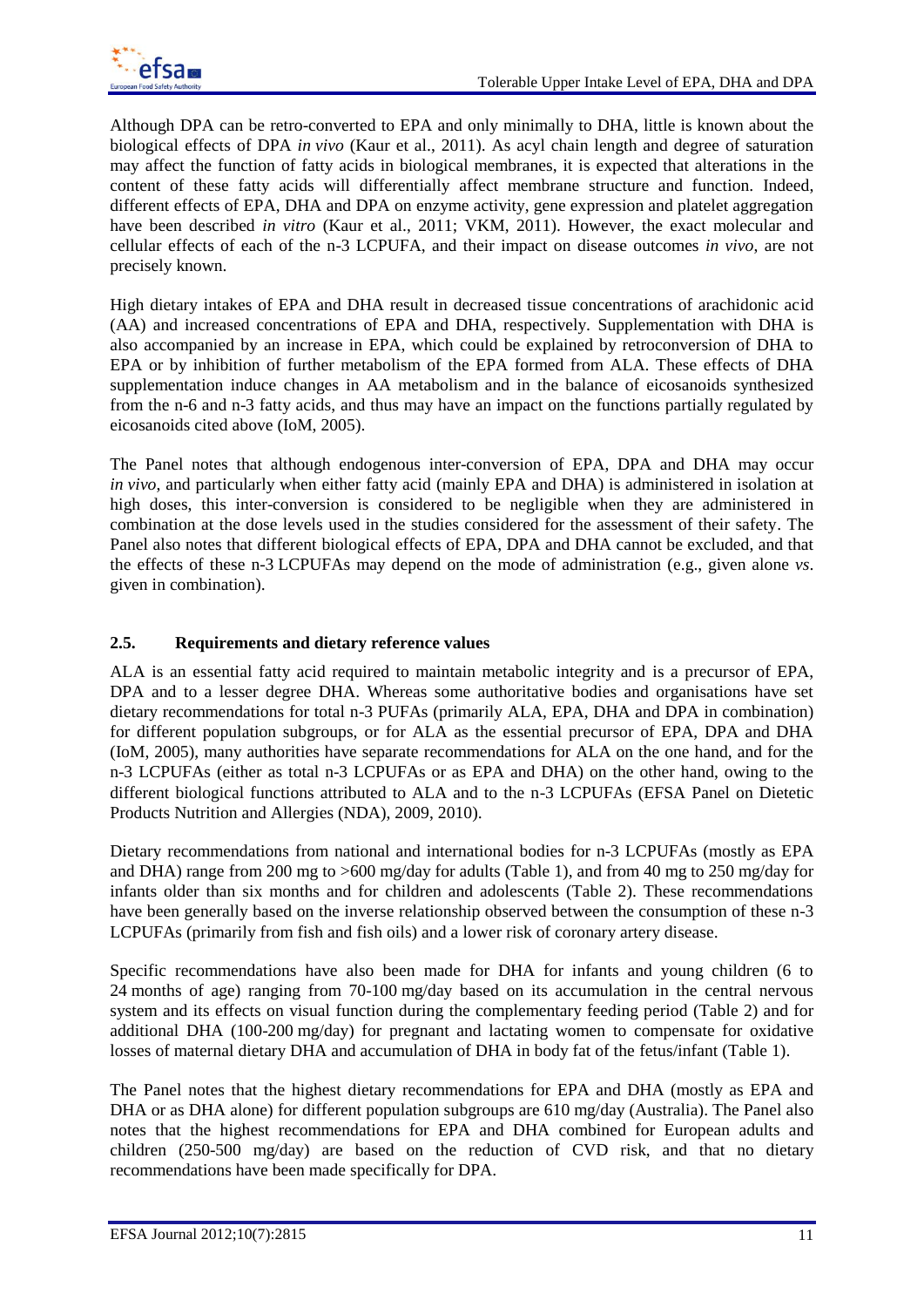|                                                            |                  | n-3 PUFA                 | <b>ALA</b>                   |                          |                          | $EPA+DHA^2$              |
|------------------------------------------------------------|------------------|--------------------------|------------------------------|--------------------------|--------------------------|--------------------------|
| <b>National/International Body</b>                         | $%$ of<br>energy | g/day                    | $%$ of<br>energy             | g/day                    | $%$ of<br>energy         | mg/day                   |
| (WHO/FAO, 2003)                                            | $1 - 2$          | ÷,                       | $\blacksquare$               | ÷,                       | $\overline{a}$           | 200-1000/wk              |
| United Kingdom,                                            | $\overline{a}$   |                          | >0.2                         |                          |                          | 200                      |
| (DoH, 1991, 1994)                                          |                  |                          |                              |                          |                          |                          |
| (SACN, 2004)                                               |                  |                          |                              |                          |                          | 450                      |
| (Eurodiet, 2000)                                           |                  | L.                       | $\sim$                       | $\overline{2}$           |                          | $200\,$                  |
| Belgium, Superior Health Council<br>(CSS, 2009; SHC, 2004) | $1.3 - 2.0$      |                          | >1                           | $\overline{a}$           | $\geq 0.3$               |                          |
| Australia, (Ministry of Health-                            |                  |                          |                              |                          |                          |                          |
| Department of Health and Ageing -                          |                  |                          |                              |                          |                          |                          |
| National Health and Medical                                |                  |                          |                              |                          |                          |                          |
| Research Council, 2006)                                    |                  |                          |                              |                          |                          |                          |
| Adult men                                                  |                  |                          |                              | 1.3                      |                          | 610 <sup>3</sup>         |
| Adult women                                                |                  |                          |                              | 0.8                      |                          | $430^3$                  |
| Pregnancy                                                  |                  |                          |                              | 1.0                      |                          | $115^4$                  |
| Lactation                                                  |                  |                          |                              | 1.2                      |                          | $145^4$                  |
| The Netherlands,                                           |                  |                          | $\mathbf{1}$                 | ÷,                       |                          | 450                      |
| (Health Council, 2001, 2006)                               |                  |                          |                              |                          |                          |                          |
| Nordic Countries, (NNR, 2004)                              | $\geq$ 1         | $\overline{\phantom{a}}$ | $\qquad \qquad \blacksquare$ | $\blacksquare$           | $\overline{\phantom{0}}$ | $\overline{\phantom{a}}$ |
| France, (ANSES, 2010)                                      |                  |                          | 1                            |                          |                          | 500 (250 DHA)            |
| USA, (IoM, 2005)                                           |                  |                          |                              |                          |                          |                          |
| Adult men                                                  |                  |                          |                              | 1.6                      |                          |                          |
| Adult women                                                |                  |                          |                              | 1.1                      |                          |                          |
| Pregnancy                                                  |                  |                          |                              | 1.4                      |                          |                          |
| Lactation                                                  |                  |                          |                              | 1.3                      |                          |                          |
| Germany, Austria, Switzerland,                             |                  |                          | 0.5                          | ÷,                       |                          |                          |
| (D-A-CH, 2012)                                             |                  |                          |                              |                          |                          |                          |
| Pregnancy                                                  |                  |                          |                              |                          |                          | 200 (DHA)                |
| Lactation                                                  |                  |                          |                              | $\overline{\phantom{a}}$ |                          | 200 (DHA)                |
| (EFSA Panel on Dietetic Products                           |                  |                          | 0.5                          |                          |                          | 250                      |
| Nutrition and Allergies (NDA),                             |                  |                          |                              |                          |                          |                          |
| 2010)                                                      |                  |                          |                              |                          |                          |                          |
| Pregnancy and lactation                                    |                  |                          |                              |                          |                          | $+100-200$ (DHA)         |

**Table 1:** Recommended dietary intakes for n-3 polyunsaturated fatty acids from national and international bodies  $(adults)^1$ .

<sup>1</sup> Values for pregnancy and lactation are only indicated if different from those for adult women. <sup>2</sup>Values in bold refer to n-3 LCPUFA (EPA, DHA and DPA); <sup>3</sup>Suggested Dietary Target; <sup>4</sup> Adequate Intakes.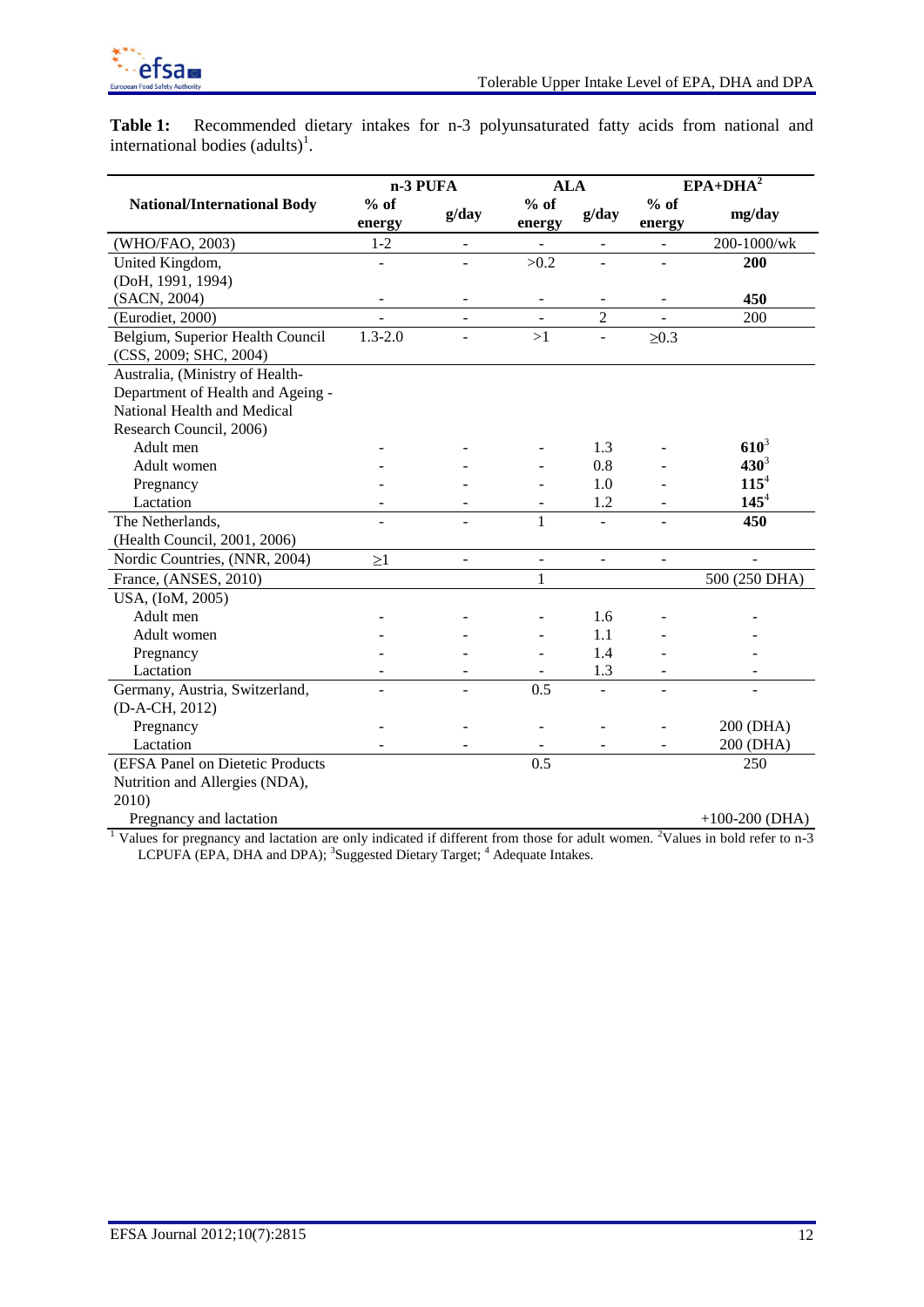

Table 2: Recommended dietary intakes for n-3 polyunsaturated fatty acids from national and international bodies (children).

|                                    | n-3 PUFA                 |                          | <b>ALA</b>               |                |                 | $EPA+DHA$ <sup>1</sup>  |
|------------------------------------|--------------------------|--------------------------|--------------------------|----------------|-----------------|-------------------------|
| <b>National/International Body</b> | $%$ of<br>energy         | g/day                    | $%$ of<br>energy         | g/day          | % of energy     | mg/day                  |
| United Kingdom,                    |                          | -                        | $\geq0.2$                |                |                 |                         |
| (DoH, 1991, 1994)                  |                          |                          |                          |                |                 |                         |
| $\geq$ 5 years                     | $\overline{\phantom{a}}$ | $\overline{\phantom{a}}$ | $\overline{\phantom{a}}$ |                |                 | 200                     |
| Belgium, Superior Health           |                          |                          |                          |                |                 |                         |
| Council, (CSS, 2009)               |                          |                          |                          |                |                 |                         |
| $0-12$ mo                          |                          |                          |                          | 0.5            |                 |                         |
| >1 y                               |                          |                          | $0.45 - 1.50$            | $\blacksquare$ | $0.1 - 0.4$ DHA |                         |
|                                    |                          |                          |                          |                | 0.05-0.15 EPA   |                         |
| Australia, (Ministry of Health-    |                          |                          |                          |                |                 |                         |
| Department of Health and Ageing    |                          |                          |                          |                |                 |                         |
| - National Health and Medical      |                          |                          |                          |                |                 |                         |
| Research Council, 2006)            |                          |                          |                          |                |                 |                         |
| $0-1 y$                            |                          | 0.5                      |                          |                |                 |                         |
| $1-3y$                             |                          |                          |                          | 0.5            |                 | 40                      |
| $4-8y$                             |                          |                          |                          | 0.8            |                 | 55                      |
| $9-13$ y boys                      |                          |                          |                          | 1.0            |                 | 70                      |
| girls                              |                          |                          |                          | 0.8<br>1.2     |                 | 70                      |
| 14-18 y boys<br>girls              |                          |                          |                          | 0.8            |                 | 125<br>85               |
| The Netherlands, (Health           |                          |                          |                          |                |                 |                         |
| Council, 2001)                     |                          |                          |                          |                |                 |                         |
| $0-5$ mo                           |                          |                          | $\blacksquare$           | 0.08/kg        |                 | 20/kg (DHA)             |
| 6 mo-18 y                          |                          |                          | 1                        |                |                 | 150-200                 |
| Nordic Countries, (NNR, 2004)      | $\geq$ 1                 | $\overline{a}$           | $\overline{a}$           |                | $\overline{a}$  |                         |
| France, (ANSES, 2010)              |                          |                          |                          |                |                 |                         |
| $0-6$ mo                           |                          |                          | 0.45                     |                |                 | DHA: 0.32 %             |
|                                    |                          |                          |                          |                |                 | of total FAs,           |
|                                    |                          |                          |                          |                |                 | EPA <dha< td=""></dha<> |
| $6 \text{ mo-}3y$                  |                          |                          | 0.45                     |                |                 | 70 (DHA)                |
| $3-9y$                             |                          |                          | $\mathbf{1}$             |                |                 | 250 (125 DHA)           |
| $10-18y$                           |                          |                          | 1                        |                |                 | 500 (250 DHA)           |
| USA, (IoM, 2005)                   |                          |                          |                          |                |                 |                         |
| $0-6$ mo                           |                          | 0.5                      |                          |                |                 |                         |
| 7-12 mo                            |                          | 0.5                      |                          |                |                 |                         |
| $1-3y$                             |                          |                          |                          | 0.7            |                 |                         |
| $4-8y$                             |                          |                          |                          | 0.9            |                 |                         |
| 9-13 y boys                        |                          |                          |                          | 1.2            |                 |                         |
| girls                              |                          |                          |                          | 1.0            |                 |                         |
| $14-18$ y boys                     |                          |                          |                          | 1.6            |                 |                         |
| girls                              |                          |                          |                          | 1.1            |                 |                         |
| Germany, Austria, Switzerland,     |                          |                          | 0.5                      | $\Box$         |                 |                         |
| (D-A-CH, 2012)                     |                          |                          |                          |                |                 |                         |
| (EFSA Panel on Dietetic            |                          |                          |                          |                |                 |                         |
| Products Nutrition and Allergies   |                          |                          |                          |                |                 |                         |
| (NDA), 2010)                       |                          |                          |                          |                |                 |                         |
| 7-24 mo                            |                          |                          | 0.5                      |                |                 | 100 (DHA)               |
| $2-18y$                            |                          |                          | 0.5                      |                |                 | 250                     |

<sup>1</sup>Values in bold refer to n-3 LCPUFA (EPA, DHA and DPA).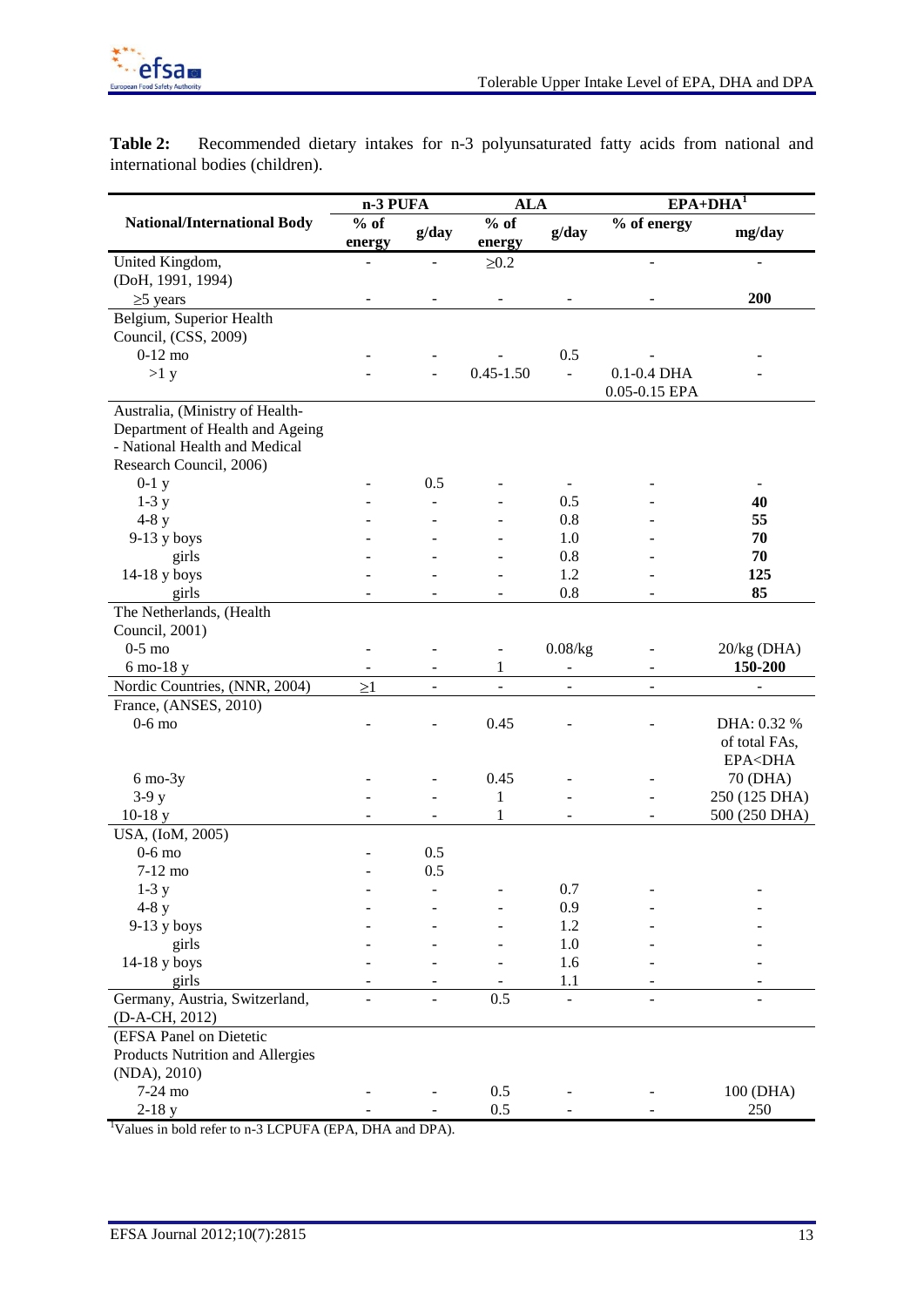

# <span id="page-13-0"></span>**3. Hazard identification**

Adverse effects which have been described in humans in association with high intakes of n-3 LCPUFA include bleeding episodes, impaired immune function, increased lipid peroxidation, and impaired lipid and glucose metabolism.

The majority of human intervention studies which have investigated the effects of n-3 LCPUFA on different health outcomes have used fish oils containing known amounts of EPA and DHA and generally unknown (but relatively low) amounts of DPA; EPA and DHA in combination as ethyl esters; or more rarely EPA alone or DHA alone. Very few studies are available using krill oil as a source of EPA and DHA, and no studies have been conducted with sources containing mainly DPA or with DPA alone.

Long-term human intervention studies which have investigated the effects of supplemental intakes of EPA and DHA, either alone or in combination, at doses up to about 1 g/day on a variety of health outcomes (e.g. cardiovascular, neurological and immunological) have generally reported no adverse effects in relation to the consumption of EPA or DHA at these dose levels.

#### <span id="page-13-1"></span>**3.1. Bleeding complications, bleeding time and platelet function**

#### <span id="page-13-2"></span>**3.1.1. Bleeding complications**

An increased tendency to bleed from the nose and urinary tract, and an increased mortality from haemorrhagic stroke, have been reported in Greenlandic Inuits with high intakes of fatty fish (mean intakes of n-3 LCPUFA about 6.5 g/day), as well as increased bleeding times and reduced platelet aggregation *in vitro* [\(IoM, 2005\)](#page-27-0). The Panel notes that these studies were uncontrolled for factors other than dietary n-3 LCPUFA which may have been responsible for the effects.

The hypothesis that n-3 LCPUFA supplementation could modify platelet function, increase bleeding time and, eventually, increase the risk of spontaneous bleeding and haemorrhagic stroke, has been addressed in several controlled human intervention studies.

Data on the effects of n-3 LCPUFA on the risk of haemorrhagic stroke are scarce. One open label human intervention study [\(Yokoyama et al., 2007\)](#page-31-2) which investigated the effects of 1.8 g/day of EPA as ethyl esters consumed for five years in combination with statins (n=9,326) *vs*. statins alone (n=9,319) in hypercholesterolemic, high fish consumers on the primary and secondary prevention of coronary heart disease also assessed safety outcomes and the risk of stroke and its subclasses [\(Tanaka](#page-30-1)  [et al., 2008\)](#page-30-1). Bleeding (cerebral and fundal bleedings, epistaxis, and subcutaneous bleeding combined) was more frequently reported in the EPA group than in controls. The Panel notes that nose or subcutaneous bleeding for example was self-reported, and that self-reported side effects are subject to high reporting bias in open label studies. The Panel also notes that no significant differences in the total incidence of stroke, or in the incidence of cerebral or subarachnoid haemorrhage, which were objectively assessed, were observed between groups. The Panel considers that intakes of EPA alone at doses up to 1.8 g/day for two years do not increase the risk of bleeding complications.

Among the several prospective cohort studies published to date on the relationship between dietary intake of n-3 LCPUFA and risk of stroke, none has reported an increased risk of haemorrhagic stroke [\(He et al., 2002;](#page-27-3) [IoM, 2005;](#page-27-0) [Skerrett and Hennekens, 2003\)](#page-30-2). Mean dietary intakes of n-3 LCPUFA at the highest quintiles of intake in these studies were  $\langle 1 \text{ g}/\text{day} \rangle$ .

The Panel notes that there is no evidence for an increased risk of haemorrhagic stroke at doses of n-3 LCPUFA which are usually consumed in Western diets, or at supplemental intakes of mostly EPA up to 1.8 g/day.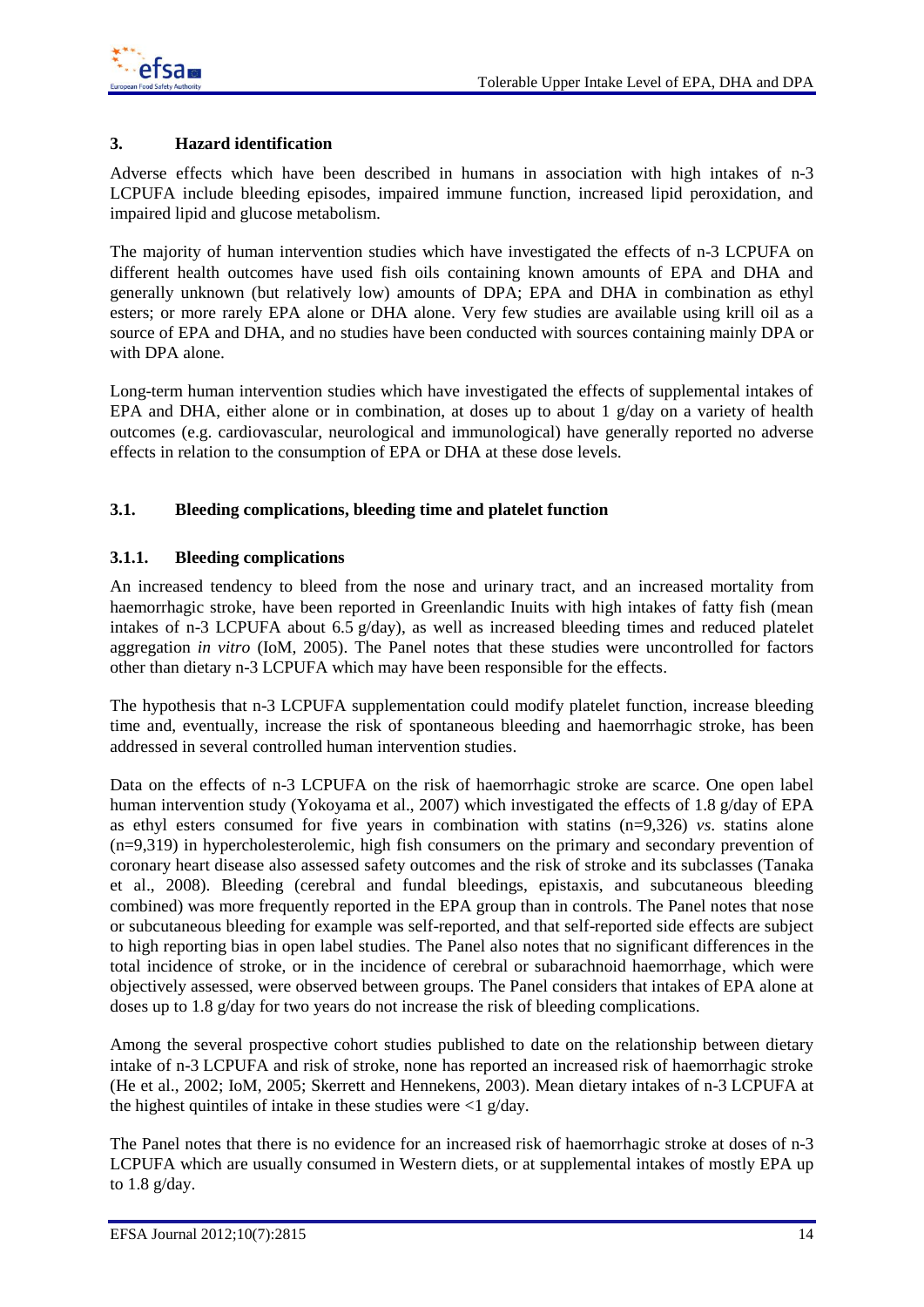Some controlled human intervention studies on the effects of n-3 LCPUFA on bleeding complications other than haemorrhagic stroke have been conducted in population subgroups at high risk of bleeding, and which include patients on antiplatelet or antithrombotic medications (acetyl salicylic acid ASA, clopidogrel, anticoagulants) undergoing invasive procedures, and pregnant women at delivery.

A Cochrane review [\(Hooper et al., 2004\)](#page-27-4) including 48 radomised controlled trials (RCTs) conducted in subjects at high risk of cardiovascular events addressed the effects of n-3 LCPUFA at doses of 0.4 to 7 g/day (compared to placebo or to a control oil) for at least six (and up to 47) months on CVD-related outcomes. The majority of subjects were under antithrombotic medications for the prevention or treatment of CVD. Seven of the studies, which used EPA and DHA at doses of 1.8 to 6.9 g/day for 6 to 24 months, reported on bleeding episodes [\(Bairati et al., 1992;](#page-24-3) [Eritsland et al., 1996;](#page-26-2) [Franzen et al., 1993;](#page-26-3) [Kaul et al., 1992;](#page-28-3) [Leaf et al., 1994;](#page-28-4) [Loeschke et al., 1996;](#page-28-5) [Reis et al., 1991\)](#page-29-2). No difference in the risk of bleeding between the intervention (n=17/949) and control (or placebo, n=13/836) groups was observed. The study which used the highest dose of n-3 LCPUFA (6.9  $g$ /day) lasted six months [\(Leaf et al., 1994\)](#page-28-4) and the study of longest duration (24 months) used 5.1 g/day of EPA and DHA [\(Loeschke et al., 1996\)](#page-28-5).

Harris [\(2007\)](#page-27-5) reviewed 19 controlled intervention studies (4,397 subjects) in patients on secondary prevention for coronary heart disease (CHD) undergoing major vascular surgery or femoral puncture for diagnostic purposes who received EPA and DHA (1.4 to 6.9 g/day) from different sources (fish oil or capsules with EPA and DHA as triglycerides or ethyl esters) for 1-28 months. This review included six of the seven studies [\(all except Loeschke et al., 1996\)](#page-28-5) considered by Hooper et al. [\(2004\)](#page-27-4). Except in two studies [\(Nye et al., 1990;](#page-29-3) [Rapp et al., 1991\)](#page-29-4), subjects were on antithrombotic medications (ASA, warfarin or heparin). Even if these studies were not specifically designed to address the safety of n-3 LCPUFA, they all reported on adverse events in general and on bleeding complications in particular. None of the studies observed an increased frequency or severity of bleeding complications associated with EPA and DHA supplementation. Besides Leaf et al. [\(1994\)](#page-28-4), the study using the highest dose of n-3 LCPUFA (6 g/day) lasted 4.5 months [\(Cairns et al., 1996\)](#page-24-4) and the study of longest duration (28 months) used 4.8 g/day of EPA and DHA [\(Sacks et al., 1995\)](#page-29-5).

Also a recent meta-analysis of RCTs [\(Filion et al., 2010\)](#page-26-4) on the effects of n-3 LCPUFA (EPA and DHA given at doses of 0.9-6.9 g/day for 1-55 months) on mortality (25 RCTs, mean duration 12 months) and re-stenosis following angioplasty (14 RCTs, mean duration six months) in populations with (or at high risk of) CHD addressed safety outcomes, including bleeding. The risk of bleeding was not significantly different between the intervention and control groups in the 15 RCTs which reported on this outcome and entered data analysis. Of these, only four studies had not been considered by Harris [\(2007\)](#page-27-5), three of which used either low doses (1  $g/day$ ) of n-3 LCPUFA (Rauch [et al., 2010\)](#page-29-6), had a very short duration (days) of the intervention [\(Calo et al., 2005\)](#page-24-5) or included a small sample of patients [\(Rossing et al., 1996\)](#page-29-7).

Supplementation studies (n=31) with n-3 LCPUFA in patients (n=485) with end-stage renal disease undergoing dialysis and treated with antithrombotic medications (mostly ASA) which reported on bleeding complications were reviewed by Friedman and Moe [\(2006\)](#page-26-5). Most studies were small  $\left($  <20 subjects), uncontrolled or not randomised  $(n=21)$ , lasted 4 to 24 weeks, and all except two (which provided EPA alone at doses of 1.8 and 3 g/day, respectively) used fish oil at doses of 1.4 to 7.6 g/day. The RCTs had generally bigger sample sizes, were of longer duration ( $\geq 8$  weeks) and used EPA or fish oil at doses of 1.8 to 5.2 g/day. Only one case of serious gastrointestinal bleeding required hospitalisation and was reported in one small uncontrolled study  $(n=7)$  in a patient consuming 3 g/day of EPA, but the event could not be attributed to the EPA treatment (Diskin et al., [1990\)](#page-25-8). There were no studies which reported on bleeding episodes using DHA in isolation at these dose levels. One single-arm intervention study was also available in children with end-stage renal disease on dialysis and at high risk of bleeding [\(Goren et al., 1991\)](#page-27-6). A total of 16 children and adolescents (7 to 18 years) with hyperlipidaemia were given 3 to 8 g/day (weight-adjusted dose) of fish oil (0.3 to 2.4 g/day of EPA and DHA) for eight weeks, and were followed up for one month after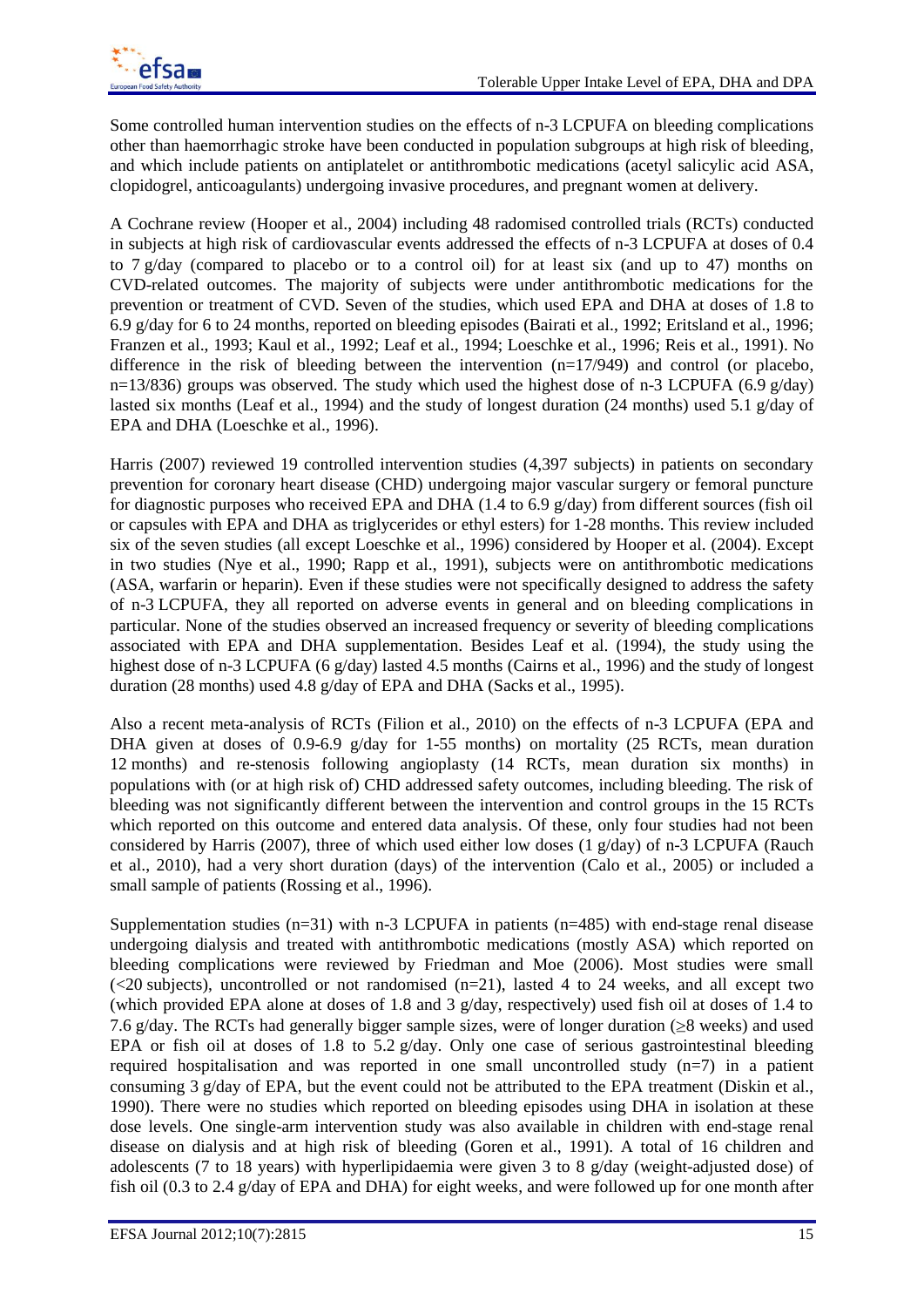

treatment. Platelet counts were normal in all subjects and mild side effects of treatment (abdominal cramps and diarrhoea which resolved spontaneously) did not include spontaneous bleeding.

In a single-arm intervention [\(Sorgi et al., 2007\)](#page-30-3), nine children and adolescents (8–16 years) under treatment for attention-deficit hyperactivity disorder (ADHD) received 30 mL of a liquid EPA/DHA which provided 16.2 g of n-3 LCPUFA (10.8 g EPA and 5.4 g DHA) per day for 4 weeks. Then doses were adjusted to maintain the AA:EPA ratio in the isolated plasma phospholipids between 1.5 and 3, so that three, two and four subjects consumed 8.1, 10.8 and 16.8 g/day, respectively, for another four weeks. No bleeding episodes were reported for any of the children during the eight-week study.

No increased risk of bleeding complications at delivery was observed in pregnant women (n=533) who received 2.7 g/day n-3 LCPUFA from fish oil during the last trimester compared to olive oil or no supplement [\(Olsen et al., 1992\)](#page-29-8).

The Panel notes that some authoritative bodies have warned about an increased risk of bleeding complications at supplemental doses of these n-3 LCPUFAs of  $\geq$ 3 g/day. The concern was raised by one human intervention study in children which reported nose bleeding episodes associated with the consumption of fish oil [\(Clarke et al., 1990\)](#page-24-1).

The study by Clarke et al. [\(1990\)](#page-24-1) was a single-arm intervention on the effects of fish oil on blood lipids conducted in 11 children and adolescents with familial hyperlipoproteinaemia (aged 11 to 21 years) who received an increasing dose of fish oil (18 % EPA and 12 % other n-3 fatty acids) for six months (starting at 1 g/day the first month and increasing by 1 g/day monthly up to 5 g/day) after three months of pre-treatment observation. Subjects were followed after treatment for one month. Doses of EPA and DHA ranged from 0.3 to 1.5 g/day during the study. Eight of the 11 subjects reported nine episodes of epistaxis (nose bleeding) during the fish oil supplementation and none during the pre- and post-observation periods. In one case the intervention was stopped due to epistaxis with prolongation of bleeding time when doses of 1.5 g/day of EPA and DHA were being consumed. In two subjects, epistaxis was associated with modest prolongation of bleeding time (one subject was on ASA), whereas one subject who withdrew due to epistaxis had a normal bleeding time. One subject had asymptomatic occult blood in the stool on one occasion with normal bleeding time. Platelet counts, prothrombin and partial thromboplastin times were within the normal range. No information was provided in the publication about the time at which eight of the nine episodes of epistaxis occurred, nor about the dose of EPA and DHA being consumed at the time of the events. The Panel notes the uncontrolled nature and poor reporting of the study (e.g. medication use).

The Panel notes that the bleeding episodes associated with the consumption of fish oil reported by Clarke et al. [\(1990\)](#page-24-1) have not been observed in other studies of similar design conducted with higher doses of EPA and DHA in children at low [\(Sorgi et al., 2007\)](#page-30-3) or high [\(Goren et al., 1991\)](#page-27-6) risk of bleeding, or in a number of controlled intervention studies in adults at high risk of bleeding.

The Panel considers that supplemental intakes of EPA and DHA combined of up to about 5 g/day for up to two years and up to about 7 g/day for up to six months, do not increase the risk of spontaneous bleeding episodes or bleeding complications, even in subjects at high risk of bleeding (e.g. taking acetylsalicylic acid or anti-coagulants). The Panel notes that the data available are insufficient to conclude on whether the same doses administered mostly as EPA or mostly as DHA would have different effects on this outcome. The Panel considers that intakes of EPA alone at doses up to 1.8 g/day for two years do not increase the risk of bleeding complications.

# <span id="page-15-0"></span>**3.1.2. Bleeding time**

An increase in bleeding time beyond the normal range and/or leading to bleeding complications is considered an adverse effect. However, changes in bleeding time which are within the normal range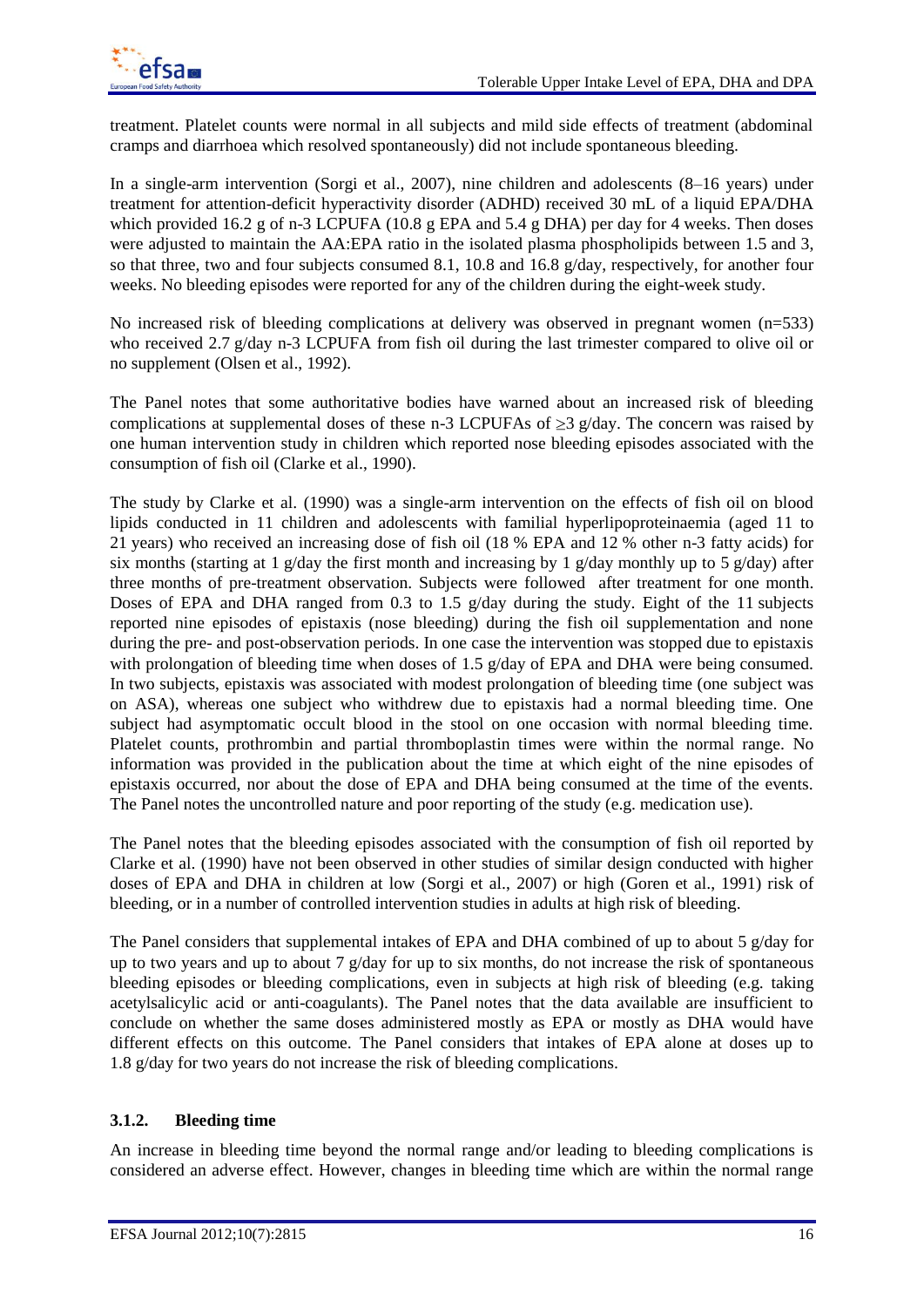

and which are not associated with bleeding complications may not be considered adverse. The predictive value of changes in bleeding time within the normal range in relation to bleeding complications is low.

A number of small, short-term (4-11 weeks) controlled intervention studies have examined the effects of n-3 LCPUFA at doses of 2-15  $g$ /day (most between 3 and 6  $g$ /day) on bleeding time in healthy subjects and in subjects with hypercholesterolemia, hypertension, type 2 diabetes, patients with atherosclerosis undergoing coronary artery bypass graft surgery, or a combination of these, who were not under medications prolonging bleeding time, such as ASA or anti-coagulants [\(IoM, 2005\)](#page-27-0). The majority of these studies reported a significant increase in bleeding time with n-3 LCPUFA supplementation [\(Cairns et al., 1996;](#page-24-4) [Cobiac et al., 1991;](#page-25-9) [DeCaterina et al., 1990;](#page-25-10) [Emsley et al.,](#page-26-6) 2008; [Levinson et al., 1990;](#page-28-6) [Lorenz et al., 1983;](#page-28-7) [Mortensen et al., 1983;](#page-29-9) [Sanders et al., 1981;](#page-29-10) [Schmidt et al.,](#page-30-4)  [1990;](#page-30-4) [Smith et al., 1989;](#page-30-5) [Thorngren and Gustafson, 1981;](#page-31-3) [Wojenski et al., 1991;](#page-31-4) [Zucker et al., 1988\)](#page-31-5) whereas other studies using doses up to 6 g/day resulted in no difference [\(Blonk et al., 1990;](#page-24-6) Freese [and Mutanen, 1997;](#page-26-7) [Nelson et al., 1997;](#page-29-11) [Rogers et al., 1987\)](#page-29-12). All changes in bleeding times were within the normal range and did not lead to spontaneous bleeding. The Panel also notes that only a few studies have addressed the effects of supplements containing mostly EPA [\(Emsley et al., 2008;](#page-26-6) [Wojenski et al., 1991\)](#page-31-4) or mostly DHA [\(Nelson et al., 1997\)](#page-29-11).

Three of the studies specifically assessed dose-response relationships between n-3 LCPUFA intakes and bleeding time. Blonk et al. [\(1990\)](#page-24-6) supplemented 45 healthy normotriglyceridaemic male volunteers with 1.5, 3 or 6 g/day of EPA and DHA as ethyl esters for 12 weeks. No significant effect on bleeding time was observed for any of the doses tested. Schmidt al. [\(1990\)](#page-30-4) supplemented ten healthy males with increasing doses of n-3 LCPUFA (1.3 g, 4 g or 9 g/day) from fish oil daily for periods of six weeks each. Bleeding time increased significantly compared to baseline after the 4 g and the 9 g doses in a dose-dependent manner. A more recent intervention study [\(Cohen et al., 2011\)](#page-25-11) examined the effects of increasing doses of EPA and DHA as ethyl esters  $(1, 2, 4$  and  $8 \text{ g/day}$  for six consecutive weeks each, 24 weeks in total), either alone, in combination with ASA, or in combination with ASA plus clopidogrel, in 30 volunteers (ten subjects per group). Median bleeding times increased within the normal range in a dose-dependent manner with increasing doses of EPA and DHA given alone. No effect was reported in the ASA or the ASA plus clopidogrel groups which already had prolonged bleeding times.

Four controlled studies [\(reviewed in VKM, 2011\)](#page-31-0) assessed bleeding time in subjects supplemented with n-3 LCPUFA who were under ASA, and/or the international normalised ratio (INR) in subjects on warfarin as antithrombotic therapy at doses from 0.9 to 6.9 g/day [\(Bender et al., 1998;](#page-24-7) [Dehmer et](#page-25-12)  [al., 1988;](#page-25-12) [Eritsland et al., 1996;](#page-26-2) [Leaf et al., 1994\)](#page-28-4). Three studies observed no significant differences in bleeding times between the intervention group and controls, whereas the fourth study [\(Leaf et al.,](#page-28-4)  [1994\)](#page-28-4) did not compare the study groups directly. The Panel notes that n-3 LCPUFA supplementation did not lead to spontaneous bleeding or bleeding complications in any of the studies.

The Panel notes that supplemental intakes of EPA and DHA combined of up to about 6  $g$ /day do not enhance the effects of anti-platelet or antithrombotic medications on bleeding time, and that the changes in bleeding times within the normal range which have been observed in some intervention studies are not considered to be adverse as they were not associated with an increased risk of clinical complications (e.g. spontaneous bleeding).

# <span id="page-16-0"></span>**3.1.3. Platelet function**

Platelet dysfunction leading to bleeding complications is considered an adverse effect. However, changes in platelet function which are not associated with bleeding complications may not be considered adverse.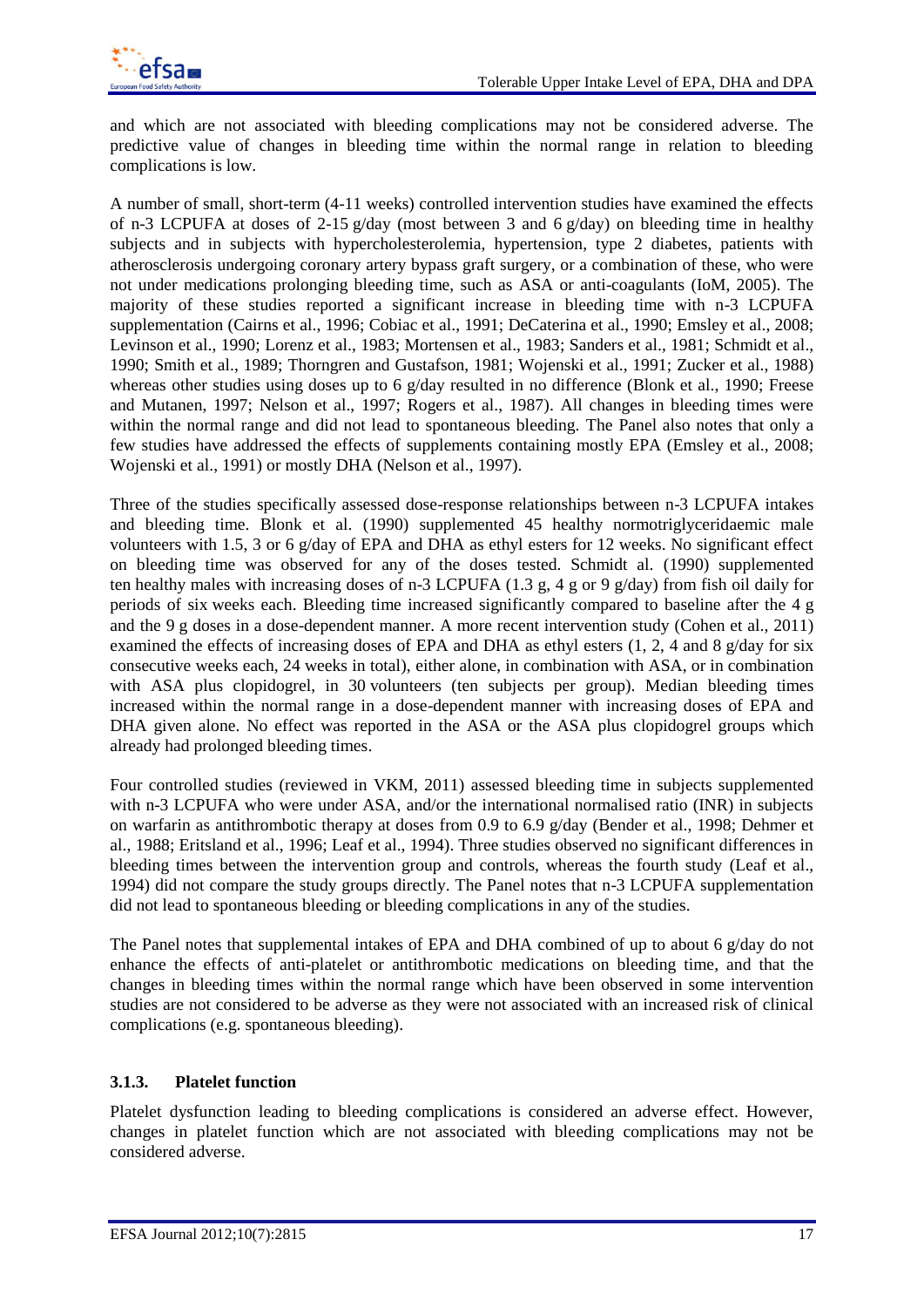

Several, mostly short-term, intervention studies have investigated the effects of n-3 LCPUFA on platelet function assessed by different methods and using a variety of outcome measures.

Violi et al., [\(2010\)](#page-31-6) recently reviewed published studies on the effects of EPA and DHA supplementation on platelet function. Among the 21 studies identified, only seven were controlled. Of these, three were conducted in healthy subjects and four in subjects with hypercholesteroaemia, hypertension, type 2 diabetes, or a combination of these. Doses of n-3 LCPUFA ranged from 1 to 4 g/day and study duration from 30 days to one year. No effect of n-3 LCPUFA intake on platelet aggregation was observed in the two studies of shorter and longer duration, respectively, whereas five studies observed inhibition of platelet function or prolongation of platelet survival (study duration 4-16 weeks). The effect on platelet function did not appear to be dose-dependent. Dose-response relationships between the intake of EPA and DHA and platelet aggregation, vWF, coagulation factors VII and VIII, AT III activity, protein C activity, plasma fibrinogen, fibronectin and fibrinolysis (PAI and t-PA ag) were specifically assessed in one study on ten healthy males supplemented with 1.3 g, 4 g or 9 g of n-3 LCPUFA daily for periods of six weeks each [\(Schmidt et al., 1990\)](#page-30-4). No significant effect of EPA and DHA was observed on platelet aggregation. Plasma fibrinogen decreased in a dose-dependent manner after intake of 1.3 g and 9 g of n-3 LCPUFA. The vWF decreased after the high dose, while plasma concentrations of factor VII, factor VIII, and AT III activity, protein C activity and fibronectin were unaltered by n-3 LCPUFA. At rest, PAI and t-PA ag. increased after intake of 9 g of n-3 LCPUFA, and PAI increased after n-3 LCPUFA ingestion in a dose-dependent fashion. The Panel notes that no effect on platelet aggregation was observed and that no dose-response relationship was reported between the intake of EPA and DHA and most of the variables related to blood coagulation.

One of the studies specifically assessed whether DHA and EPA could have differential effects on platelet aggregation. In a double-blind placebo-controlled trial of parallel design, Woodman et al. [\(2003\)](#page-31-7) randomised 59 treated hypertensive Type 2 diabetic men and postmenopausal women to 4 g/day of EPA, DHA or olive oil (placebo) for six weeks. DHA but not EPA supplementation significantly reduced collagen aggregation (by  $16.9\%$ ) and TXB<sub>2</sub> (by 18.8%), whereas no significant changes were reported in either platelet activating factor (PAF)-stimulated platelet aggregation, fibrinolytic function or vascular function in either the EPA or DHA groups relative to placebo. However, another study comparing 4 g/day of EPA to the same amounts of n-3 LCPUFA (mostly EPA and DHA) from a fish oil concentrate given for four weeks found EPA to being more effective in decreasing platelet aggregation than fish oil concentrate [\(Wojenski et al., 1991\)](#page-31-4). The Panel notes that available data on differential effects of EPA and DHA on platelet aggregation are scarce and inconsistent.

The Panel notes that the changes on platelet function which are observed at supplemental intakes of EPA and DHA (either alone or in combination) up to about 4 g/day are not considered to be adverse as they are not associated with an increased risk of clinical complications (e.g. spontaneous bleeding).

# <span id="page-17-0"></span>**3.2. Glucose homeostasis**

Human intervention studies, mostly uncontrolled, have described adverse effects of supplemental n-3 LCPUFA ( $\geq$ 10 g/day) on glucose homeostasis, such as increased insulin requirements, an increase in glycated haemoglobin (HbA1c), and an increase in fasting and postprandial glycaemia, in patients with type 1 and type 2 diabetes [\(see De Caterina et al., 2007 for review\)](#page-25-13). In 2005, the IoM advised that subjects with "impaired glucose tolerance or diabetic conditions requiring increased doses of hypoglycaemic agents" should take EPA and DHA supplements with caution [\(IoM, 2005\)](#page-27-0).

Data from (mostly controlled) human intervention studies with respect to the effects of n-3 LCPUFA supplementation on insulin requirements in type 1 diabetics, and on HbA1c and fasting/postprandial glycaemia/insulinaemia in type 2 diabetic subjects, have been recently reviewed in a number of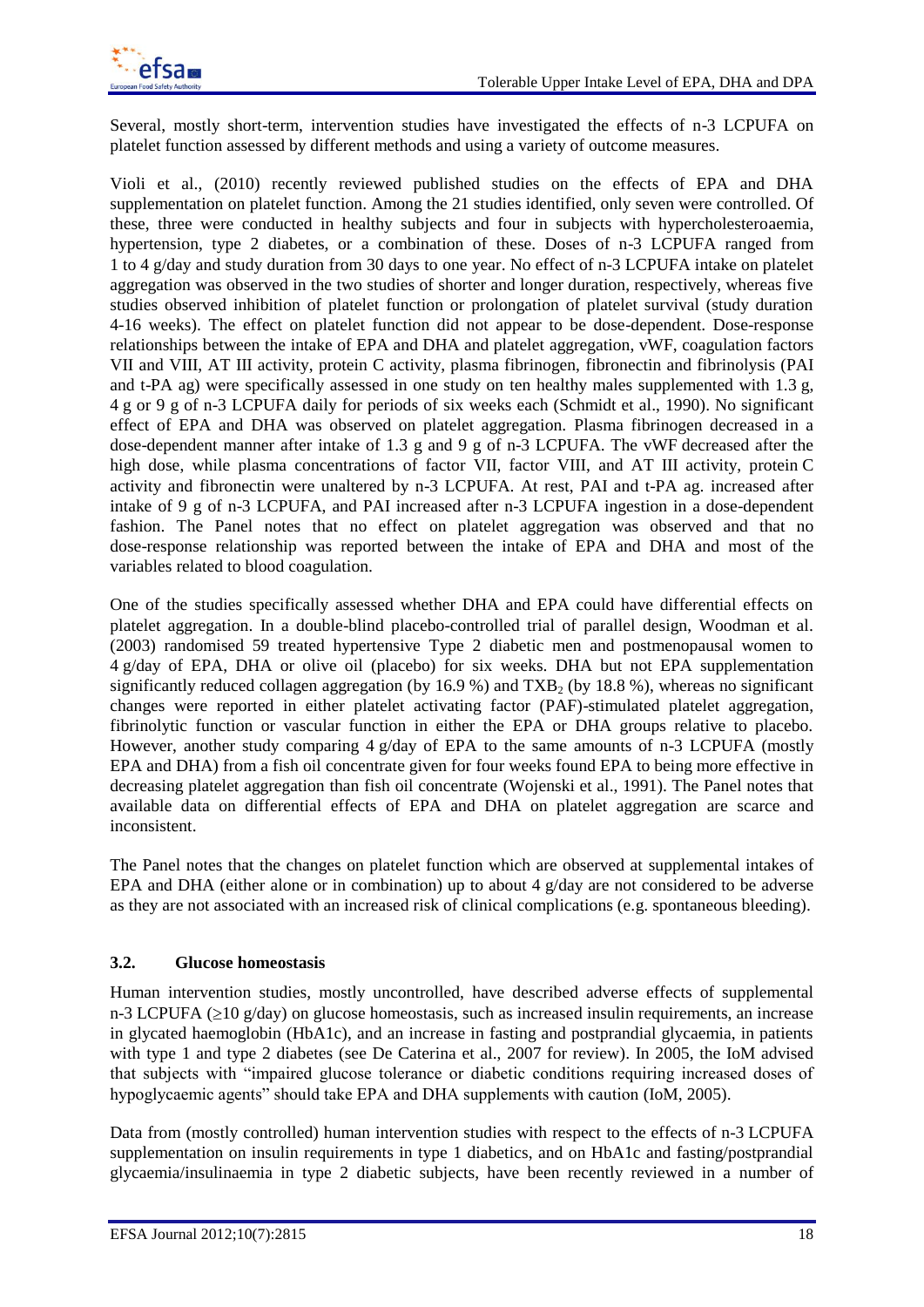

systematic reviews and meta-analyses [\(Balk et al., 2004;](#page-24-8) [De Caterina et al., 2007;](#page-25-13) Farmer [et al., 2001;](#page-26-8) [Friedberg et al., 1998;](#page-26-9) [Hartweg et al., 2008;](#page-27-7) [2009;](#page-27-8) [Hendrich, 2010;](#page-27-9) [MacLean et al., 2004;](#page-28-8) [Montori et](#page-28-9)  [al., 2000\)](#page-28-9).

Doses of up to 5 g/day of n-3 LCPUFA given as triglycerides for 2-12 weeks do not appear to increase insulin requirements in subjects with type 1 diabetes, although the studies are small [\(De Caterina et](#page-25-13)  [al., 2007;](#page-25-13) [Friedberg et al., 1998\)](#page-26-9).

With respect to subjects with type 2 diabetes, a Cochrane systematic review and meta-analysis performed in 2001 [\(Farmer et al., 2001\)](#page-26-8) on the effects of fish oil in subjects with type 2 diabetes on different outcomes, including those related to glucose homeostasis, was updated in 2008 and 2009 [\(Hartweg et al., 2008;](#page-27-7) [2009\)](#page-27-8). The meta-analysis by Hartweg et al. [\(2008\)](#page-27-7) included 23 trials (1,075 subjects, sample size range 8 to 418) where the majority of participants were male (age range 21-85 years) with type 2 diabetes of 5-10 years duration under treatment with diet or oral hypoglycaemic agents, and generally with no diabetes-related complications. The mean dose of n-3 LCPUFA was 3.5 g/day, ranged from 1.7 to 10 g/day (from 1.08 to 5.2 g/day of EPA and from 0.3 to 4.8 g/day of DHA), and the mean duration of treatment was 8.9 weeks. The EPA and DHA were given mostly in combination (two intervention arms gave EPA only and one DHA only) and in capsules. In most cases, controls received similar amounts of fat from vegetable oils (olive, sunflower, linseed, corn, safflower, and flaxseed). Linoleic acid, non-fat placebo, a saline solution, or usual diet served as control in the remaining studies  $(n=5)$ . A total of 15 trials  $(n=848$  subjects) reported on HbA1c, of which only four lasted at least 12 weeks, which is the time normally required to detect differences in HbA1c, and 11 lasted at least eight weeks, which may only allow detection of major changes in blood glucose control. A total of 21 trials reported fasting glucose concentrations, and the results could be pooled for 16 studies (n=930 subjects). Results from six of the eight studies reporting on fasting insulin concentrations could also be pooled. Supplementation with n-3 LCPUFA did not significantly affect HbA1c, fasting glucose or insulin concentrations. Similar results were obtained when seven new trials with a mean dose of 2.4 g/day (range 0.8 to 4.8 g/day) and mean duration of 24 weeks were added to the analyses [\(Hartweg et al., 2009\)](#page-27-8). More recent studies are in line with these results [\(Hendrich, 2010\)](#page-27-9).

Galgani et al. [\(2008\)](#page-26-10) reviewed the effects of n-3 LCPUFA on insulin sensitivity in high-quality randomised intervention studies which used the euglycemic hyperinsulinemic clamp or the frequently sampled intravascular glucose tolerance test while controlling for the energy and macronutrient composition of the intervention and control diets. One study which met these requirements was published thereafter [\(Giacco et al., 2007\)](#page-26-11). All studies used fish oil as a source of EPA and DHA and vegetable oils as control (olive oil, corn oil, safflower oil). Four studies (n=32 to 162) were conducted in healthy subjects using 2.4 to 3.6 g/day of EPA and DHA for 12-16 weeks. No effect of n-3 LCPUFA on insulin sensitivity was observed compared to the control oils (olive oil, corn oil). Five studies (n= 10 to 26) recruited subjects with type 2 diabetes and used EPA and DHA at doses of 1.8 to 5 g/day and vegetable oils (olive oil, corn oil, safflower oil) as controls for 3-24 weeks. Only the study providing the highest dose of n-3 LCPUFA (5 g/day containing about 2.1 g EPA, 3.5 g DHA and 0.3 g DPA) for nine weeks [\(Mostad et al., 2006\)](#page-29-13) reported a marginal decrease in glucose utilisation during the euglycemic hyperinsulinaemic clamp in the fish oil group (n=13) compared to the maize oil group  $(n=14; p=0.049)$  in a small sample of subjects. No significant changes in HbA1c were observed in this and other longer-term studies described above.

The Panel notes that human intervention studies which have controlled for fat intake generally do not show a differential effect of vegetable oils and supplemental fish oil at doses up to 5 g/day of EPA and DHA consumed for 12 weeks on blood glucose control in diabetic subjects, or on insulin sensitivity in healthy or diabetic subjects.

The Panel considers that supplemental intakes of EPA and DHA combined of up to 5 g/day consumed for up to 12 weeks do not significantly affect glucose homeostasis in healthy or diabetic subjects. The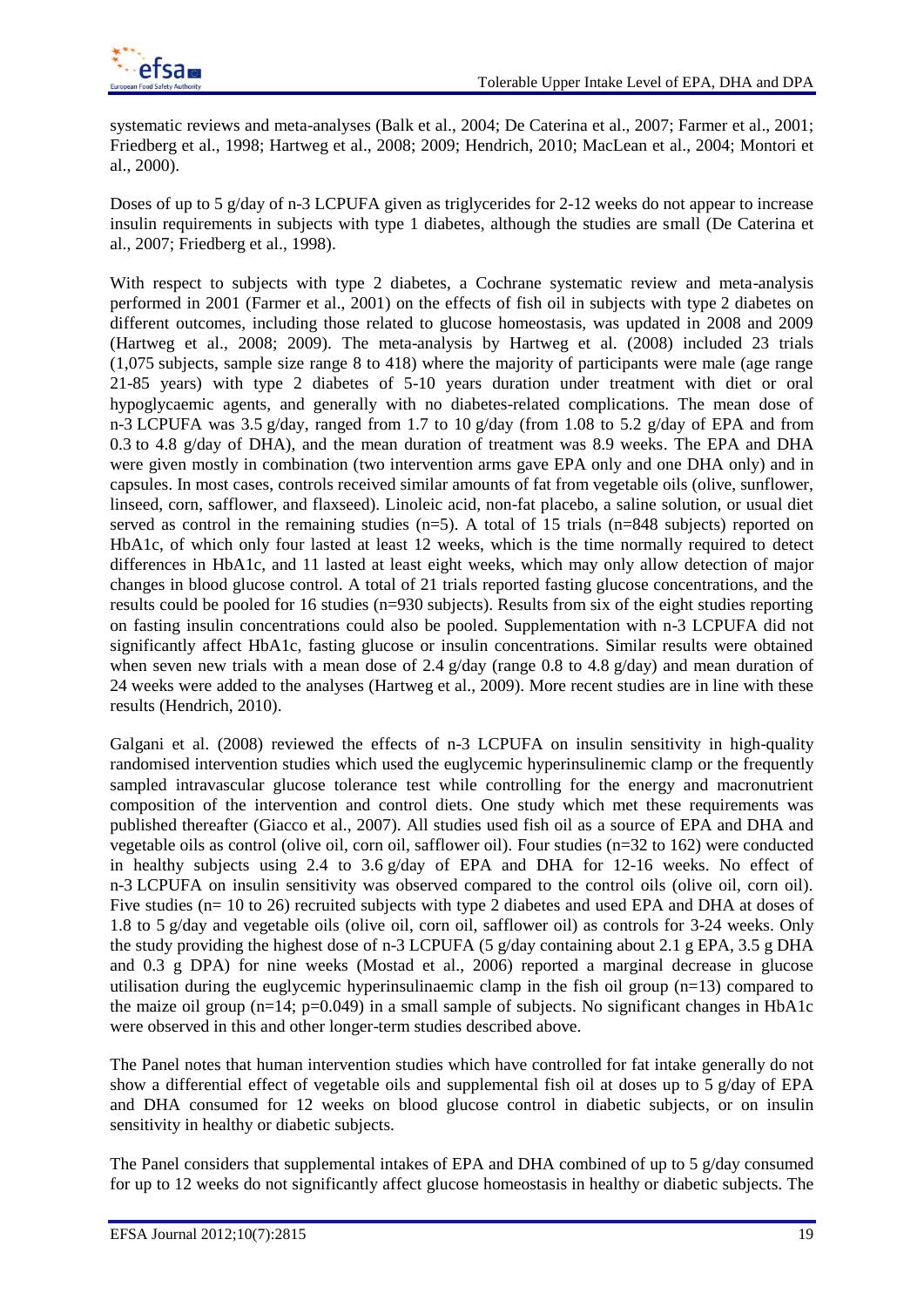

Panel notes that the data available are insufficient to conclude on whether the same doses administered mostly as EPA or mostly as DHA would have different effects on this outcome.

#### <span id="page-19-0"></span>**3.3. LDL-cholesterol concentrations in blood**

Several human intervention studies have addressed the effects of supplementation with n-3 LCPUFA on blood LDL-cholesterol concentrations.

A meta-analysis of RCTs [\(Balk et al., 2006\)](#page-24-9) pooled the results from 21 RCTs (about 8,000 subjects, 37 intervention arms) conducted in healthy subjects; in subjects with diabetes, hypertension, or dyslipidemia; or in subjects with cardiovascular disease. Studies using >6 g/day of EPA + DHA or lasting <4 weeks were excluded. Due to the high number of studies found in the literature, a minimum sample size of 12 subjects per each n-3 LCPUFA intervention arm was required for inclusion. Doses of EPA and DHA ranged from 0.9 to 5.9 g/day (from fish oil or food) and the duration of the intervention was between 4 weeks and 2 years (17 studies lasted  $\geq 6$  months and 8 studies lasted  $\geq 1$ year at doses of about 3.4 g/day). Study design was considerably heterogeneous. Random effects model meta-analyses found a significant increase in LDL cholesterol of +0.155 mmol/L (95 % CI +0.078 mmol/L, +0.207 mmol/L) compared to the control oils. In the majority of the studies, changes in LDL cholesterol associated with EPA and DHA intakes were <5 %. Earlier studies reported the highest increases in LDL-cholesterol. The Panel notes that these changes in LDL-cholesterol were accompanied by a significant decrease in TG (−0.31 mmol/L; 95 % CI −0.37 mmol/L, −0.23 mmol/L) and by a significant increase in HDL-cholesterol  $(+0.041 \text{ mmol/L}; 95\% \text{ CI} +0.021 \text{ mmol/L}$ . +0.060 mmol/L), and that total blood cholesterol did not change significantly. Sensitivity analyses showed that dose of EPA and DHA and baseline concentrations of TG had a cumulative impact on the magnitude of changes in TG, but no influence on changes in HDL or LDL cholesterol, which appeared to be dose-independent.

Since hypertriglyceridaemia is often observed in type 2 diabetes and this population subgroup is already at higher risk for CVD, an increase in LDL-cholesterol concentrations resulting from the treatment of elevated TG concentrations could be of particular concern in diabetic subjects. In the meta-analyses by Hartweg et al., [\(2008;](#page-27-7) [2009\)](#page-27-8) that are described in Section 3.2, the effects of EPA and DHA supplementation on LDL-cholesterol concentrations were investigated in subjects with type 2 diabetes. Most studies provided EPA and DHA in combination at doses up to 6 g/day. Out of the 30 RCTs considered, 27 reported on LDL-cholesterol, 24  $(n=1,530)$  on TG, 23  $(n=1,533)$  on total cholesterol, 22 (n=1,443) on HLD-cholesterol, nine (n=637) on VLDL, five (n=476) on apoproteins A1 and B, and four (n=443) assessed LDL particle size. Compared to placebo (mostly vegetable oils), n-3 LCPUFA supplementation significantly increased LDL-cholesterol concentrations by 3 % (mean increase=+0.08 mmol/L). This effect was only observed at doses of >2 g/day of n-3 LCPUFA and was accompanied by a significant reduction in blood concentrations of TG of about 7 % (mean reduction=0.17 mmol/L), whereas no significant effect was reported on the remaining outcomes related to blood lipids, including total cholesterol concentrations.

A recently published systematic review and meta-analysis of RCTs lasting four weeks or longer investigated whether these n-3 LCPUFA had different effects on blood lipids [\(Jacobson et al., 2012;](#page-27-10) [Wei and Jacobson, 2011\)](#page-31-8). Twelve studies used mostly DHA and four studies used mostly EPA. The control intervention in the studies using mostly DHA (from algal oils, 38 % DHA and 30 % saturated fatty acids, doses 0.7-3.0 g/day, mean=1.7 g/day) was either a control fat (olive oil, two studies) or a control diet, and lasted six weeks to three months (average seven weeks). In the studies comparing EPA (ethyl esters) to placebo or to a control intervention, the dose was always 1.8 g/day and EPA was given for three months to five years (average 12 weeks excluding the five-year study). The Panel notes that these studies may not have been appropriately controlled for other dietary components known to increase LDL-cholesterol concentrations (e.g. saturated fatty acids) and for the different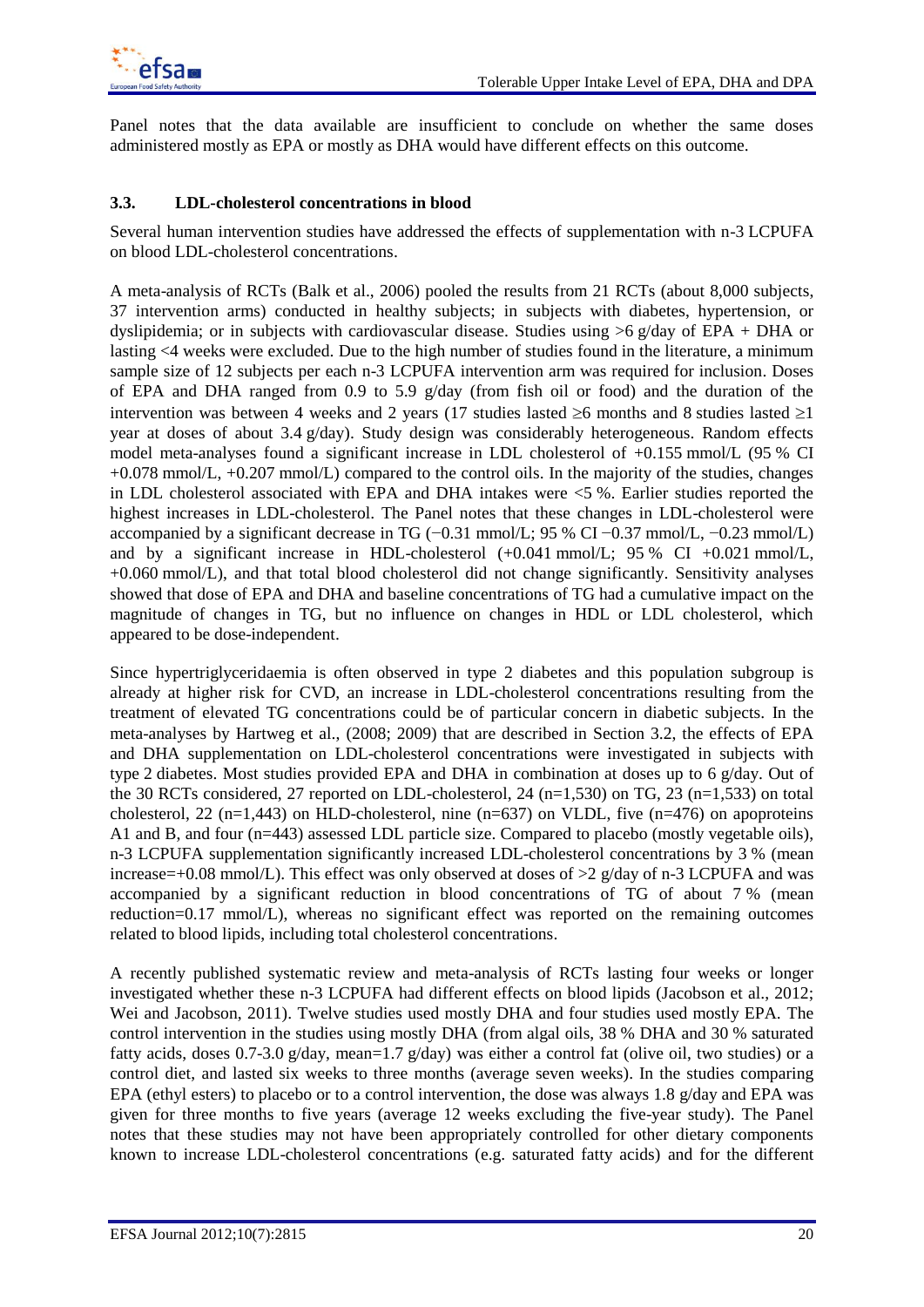

dose range of DHA and EPA used. The Panel considers that these studies do not allow conclusions to be drawn on the effects of EPA or DHA, or on the effects of EPA *vs*. DHA, on LDL cholesterol.

In the same systematic review and meta-analysis [\(Jacobson et al., 2012;](#page-27-10) [Wei and Jacobson, 2011\)](#page-31-8), six studies which directly compared EPA (ethyl esters, >90 % EPA) with DHA (ethyl esters, >90 % DHA) used olive oil, safflower oil, corn oil or ALA as control fat, lasted 4-7 weeks, and administered EPA and DHA at doses between 2.3 and 4 g/day each. Control-adjusted changes in blood lipids were calculated for the EPA and DHA groups. DHA significantly increased LDL-cholesterol by 2.6 % compared to the control fat and by 3.3 % compared to EPA, which did not induce significant changes in LDL cholesterol (-0.7 %). The Panel notes that the observed increase in LDL cholesterol induced by DHA supplementation compared to the control fats was associated with a significant decrease in TG (-22.4 %) and with a significant increase in HDL-cholesterol (+7.3 %), and that non-HDL cholesterol was virtually not affected (-1.2 %). The Panel also notes that EPA supplementation did not have a significant effect on LDL- (-0.7 %) or HDL- (+1.4 %) cholesterol concentrations, and that these n-3 LCPUFAs appear to exert different effects on blood lipids.

It has been suggested that n-3 LCPUFA may enhance transformation of TG-rich VLDL lipoproteins to cholesterol-rich LDL lipoproteins leading to a decrease in fasting TGs and to an increase in LDL-cholesterol by increasing particle size rather than particle number. These changes do not appear to be associated with an increase in total cholesterol or apolipoprotein B [\(VKM, 2011\)](#page-31-0).

The Panel notes that supplemental intakes of EPA and DHA combined of 2-6 g/day, and supplemental intakes of mostly DHA of 2-4 g/day, increase blood concentrations of LDL-cholesterol by about 3 %, and that such increase is accompanied by a decrease in TG with no changes in total (or non-HDL) cholesterol concentrations. The Panel also notes that supplemental intakes of mostly EPA at doses up to 4 g/day have no significant effect on LDL cholesterol concentrations. The Panel considers that the small increase in LDL-cholesterol concentrations associated with combined EPA and DHA supplementation or with DHA supplementation alone at the doses mentioned above may not be adverse in relation to CVD risk.

# <span id="page-20-0"></span>**3.4. Markers of lipid peroxidation**

Enhanced oxidative stress and increased lipid peroxidation occurring either locally in the vessel wall or systemically have been implicated in the pathogenesis of atherosclerosis in humans, although it is uncertain and poorly characterised whether, and the extent to which, changes in different markers of lipid peroxidation may modulate the risk of cardiovascular diseases independently of traditional risk factors.

Early observations linking DHA intake with increased lipid peroxidation and oxidative damage to cells and molecules in laboratory animals may have been confounded by the presence of primary and secondary oxidation products in supplements lacking antioxidants. This effect was indeed reversed when DHA was administered with supplemental vitamin E [\(IoM, 2005;](#page-27-0) [VKM, 2011\)](#page-31-0).

The majority of the human intervention studies considered below used fish oil stabilised with antioxidants, but some studies did not report whether sources of EPA, DHA, or both, contained antioxidants or not, whereas only a few studies reported on the concentration of primary and secondary oxidation products in the supplements administered. The Panel notes that the addition of antioxidants to food supplements containing n-3 LCPUFA to ensure product stability appears to be optional [\(GOED \(Global Organisation for EPA and DHA Omega-3s\), 2012\)](#page-27-11).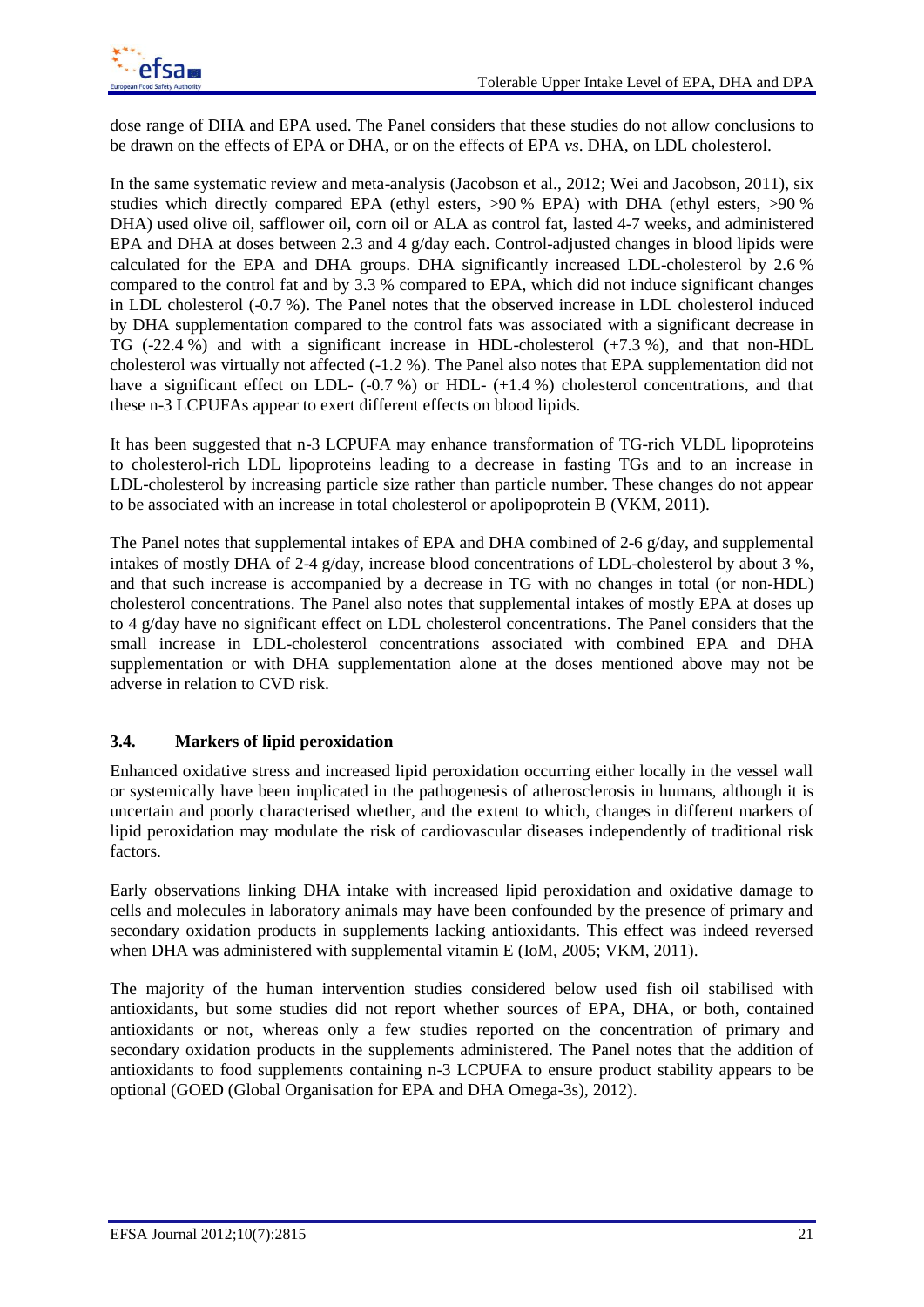

# <span id="page-21-0"></span>**3.4.1. F2-isoprostanes**

Some  $F_2$ -isoprostanes assessed in urine or plasma (i.e. by immunometric assays or by mass-spectrometry) are reliable measures of *in vivo* lipid peroxidation.  $F_2$ -isoprostanes are increased in association with a number of atherosclerotic risk factors, including cigarette smoking, hypercholesterolaemia, diabetes mellitus and obesity, among others. Also a reduction in cardiovascular risk factors is associated with a decrease in  $F<sub>2</sub>$ -isoprostanes formation in humans. However, the potential contribution of these compounds to the pathophysiology of vascular damage and atherosclerosis has not yet been defined [\(Minuz et al., 2006;](#page-28-10) [Morrow, 2005;](#page-29-14) [Patrignani and](#page-29-15)  [Tacconelli, 2005\)](#page-29-15).

A recent review identified nine controlled human intervention studies which used n-3 LCPUFA-rich oils stabilised with antioxidants, and mostly vegetable oils as control (olive, maize, sunflower, safflower or soy oil), and reported on plasma or urinary  $F_2$ -isoprostanes [\(VKM, 2011\)](#page-31-0). An additional study of more recent publications was identified by the Panel [\(Mas et al.,](#page-28-11) 2010). Three studies were conducted in newborns (following maternal supplementation from 20 weeks of gestation until delivery with 4 g/day EPA and DHA from fish oil) [\(Barden et al., 2004\)](#page-24-10), pre-term infants (EPA and DHA were incorporated to the pre-term formula; 5.25-8.75 mg/100 mL of formula) [\(Stier et al., 2001\)](#page-30-6) or children with familial hypercholesterolaemia (9-19 years, 1.2 g/day DHA) [\(Engler et al., 2004\)](#page-26-12). The remaining studies had recruited a variety of adults who were either healthy (e.g. young men, postmenopausal women) or with various disease conditions (e.g. obesity, non insulin-dependent diabetes mellitus, hypertension, end-stage renal disease), and used either DHA alone (800 mg-4 g/day), EPA alone (1.6-4 g/day) or EPA and DHA in combination as fish oil (2-4 g/day) for three to six weeks. The studies of longer duration (six weeks) used the highest doses of EPA and DHA, both alone and in combination. Half of the studies reported a significant decrease in plasma or urinary concentrations of  $F_2$ -isoprostanes in the n-3 LCPUFA group compared to controls [\(Barden et al., 2004;](#page-24-10) Higdon et al., [2000;](#page-27-12) [Mas et al., 2010;](#page-28-11) [Mori et al., 2000;](#page-28-12) [2003\)](#page-28-13), whereas the remaining studies did not observe significant changes between groups [\(Engler et al., 2004;](#page-26-12) [Himmelfarb et al., 2007;](#page-27-13) [Stier et al., 2001;](#page-30-6) [Tholstrup et al., 2004;](#page-31-9) [Wu et al., 2006\)](#page-31-10). The Panel notes that the concentration of primary and secondary oxidation products in the oils used measured as peroxide value (PV) and anisidine value (AV) were reported only in a few studies.

The Panel considers that supplemental intakes of EPA and DHA consumed either alone or in combination at doses up to about 4 g/day for six weeks do not induce lipid peroxidation as assessed by  $F_2$ -isoprostanes.

# <span id="page-21-1"></span>**3.4.2. Oxidation of LDL particles**

As for  $F_2$ -isoprostanes, oxidation of LDL particles has been associated with an increased risk of CVD in some studies, but the causality of such association has not been established. Oxidised LDL particles can be measured in blood directly by immunological methods, and their susceptibility to oxidation may be measured *ex vivo* after challenge with different pro-oxidant agents. The Panel notes that the latter is not an appropriate method to assess *in vivo* LDL peroxidation.

Susceptibility of LDL to oxidation has been reported to be increased, decreased or unchanged during consumption of EPA and DHA from either fish oil or as ethyl esters, in a number of studies. Whereas an increased susceptibility of LDL to oxidation has been reported in some short-term studies (4-6 weeks), longer-term interventions (6-16 weeks) show no effect compared to control (mostly vegetable) oils at doses up to about 5 g/day [\(VKM, 2011\)](#page-31-0).

Two studies in which the diet was supplemented with salmon containing EPA and DHA 1.5 g/day and 2.9 g/day [\(Seierstad et al., 2005\)](#page-30-7) or herring containing EPA and DHA 1.2 g/day [\(Lindqvist et al.,](#page-28-14)  [2009\)](#page-28-14) did not show an effect of the intervention on plasma oxidised LDL concentrations compared to controls.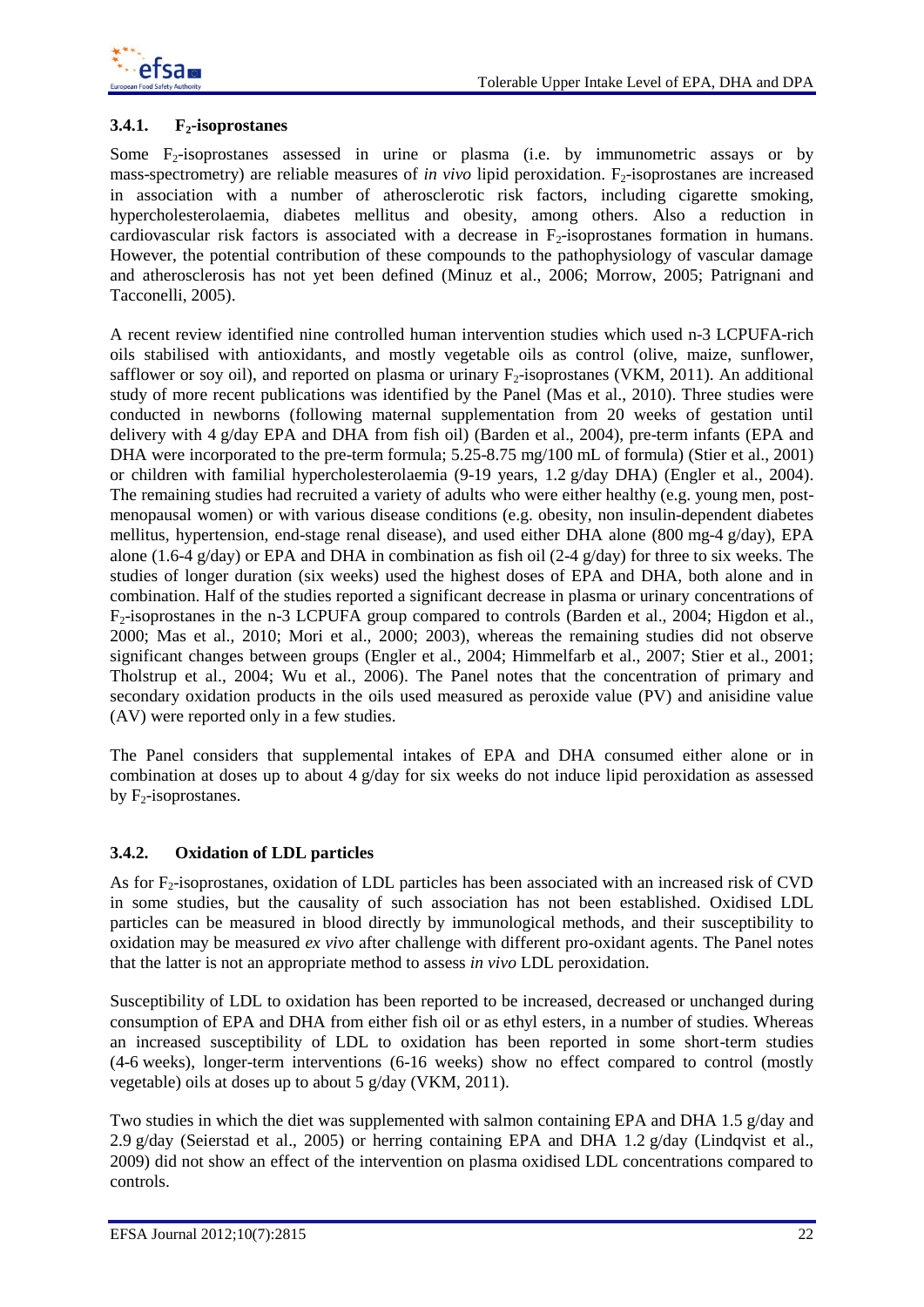

The Panel considers that supplemental intakes of EPA and DHA combined at doses up to about 5 g/day consumed for up to 16 weeks do not induce sustained oxidative changes in circulating LDL particles.

#### <span id="page-22-0"></span>**3.4.3. Other markers of lipid peroxidation**

Supplementation with EPA and DHA at doses up to 4.5 g/day has not been shown to affect other measures traditionally used to assess lipid peroxidation, such as thiobarbituric acid reactive substances (TBARS), malondialdehyde (MDA), conjugated diens or lipid hydroperoxides [\(VKM,](#page-31-0)  [2011\)](#page-31-0). The Panel notes that these are not reliable markers of *in vivo* lipid peroxidation [\(EFSA Panel](#page-26-13)  [on Dietetic Products Nutrition and Allergies \(NDA\), 2011\)](#page-26-13).

#### <span id="page-22-1"></span>**3.4.4. Conclusion**

The Panel considers that supplemental intakes of EPA and DHA consumed either alone or in combination at doses up to about  $5 \frac{\text{g}}{\text{day}}$  for up to 16 weeks do not induce changes in lipid peroxidation which might raise concern in relation to CVD risk as long as the oxidative stability of these n-3 LCPUFAs is guaranteed.

#### <span id="page-22-2"></span>**3.5. Immune function**

Immunosuppression, if sustained, may increase the risk of infections. There are no human intervention studies available which have investigated the effects of n-3 LCPUFA supplementation on the risk of infections *in vivo*. There is some indication, from *ex vivo* and *in vitro* studies performed in peripheral white blood cells of human subjects consuming n-3 LCPUFA, that EPA and DHA may decrease the expression of cytokines and the proliferation of peripheral white blood cells at doses as low as 0.9 g/day EPA and 0.6 g/day DHA consumed as fish oil for 6-8 weeks (reviewed in IoM, [2005\)](#page-27-0). However, the clinical relevance of these changes *in vivo* is unknown.

Chronic and/or inappropriate activation of inflammatory responses (innate immunity) can also lead to disease. However, there is no information available on the effect of high intakes of n-3 LCPUFA on the risk of chronic diseases of inflammatory origin. Some markers of the so-called low-grade systemic (e.g. high-sensitivity C-reactive protein, and some cytokines) and vascular (e.g., sICAM-1, VCAM-1, and E-selectin) inflammation have been associated with an increased risk of cardiovascular events in healthy and high-risk subjects. However, there is no evidence that changes induced by diet or drugs in any of these markers modify the risk of disease *per se*. Most of the intervention studies available [\(reviewed in VKM, 2011\)](#page-31-0) which report on the effects of EPA and DHA on markers of systemic and vascular inflammation are small and generally not designed for that purpose. Although an increase in E-selectin and/or in sVCAM-1 has been reported in some studies at doses of EPA and DHA of about 5 g/day, a recent meta-analysis of 18 randomised controlled trials found no effect of n-3 LCPUFA supplementation (dose  $0.272$  to  $6.6$  g/day) on these markers of vascular inflammation and a significant decrease in sICAM-1 [\(Yang et al., 2012\)](#page-31-11). The majority of the studies report either no effect or a decrease in systemic markers of inflammation, including hs-CRP and TNF-alpha [\(Bloomer et al.,](#page-24-11)  [2009;](#page-24-11) [VKM, 2011\)](#page-31-0).

The Panel considers that supplemental intakes of EPA and DHA up to about 5 g/day are unlikely to induce changes in immune functions which might raise concern in relation to the risk of infections or inappropriate activation of inflammatory responses. The Panel notes that the data available are insufficient to conclude on whether the same doses administered mostly as EPA or mostly as DHA would have different effects on this outcome.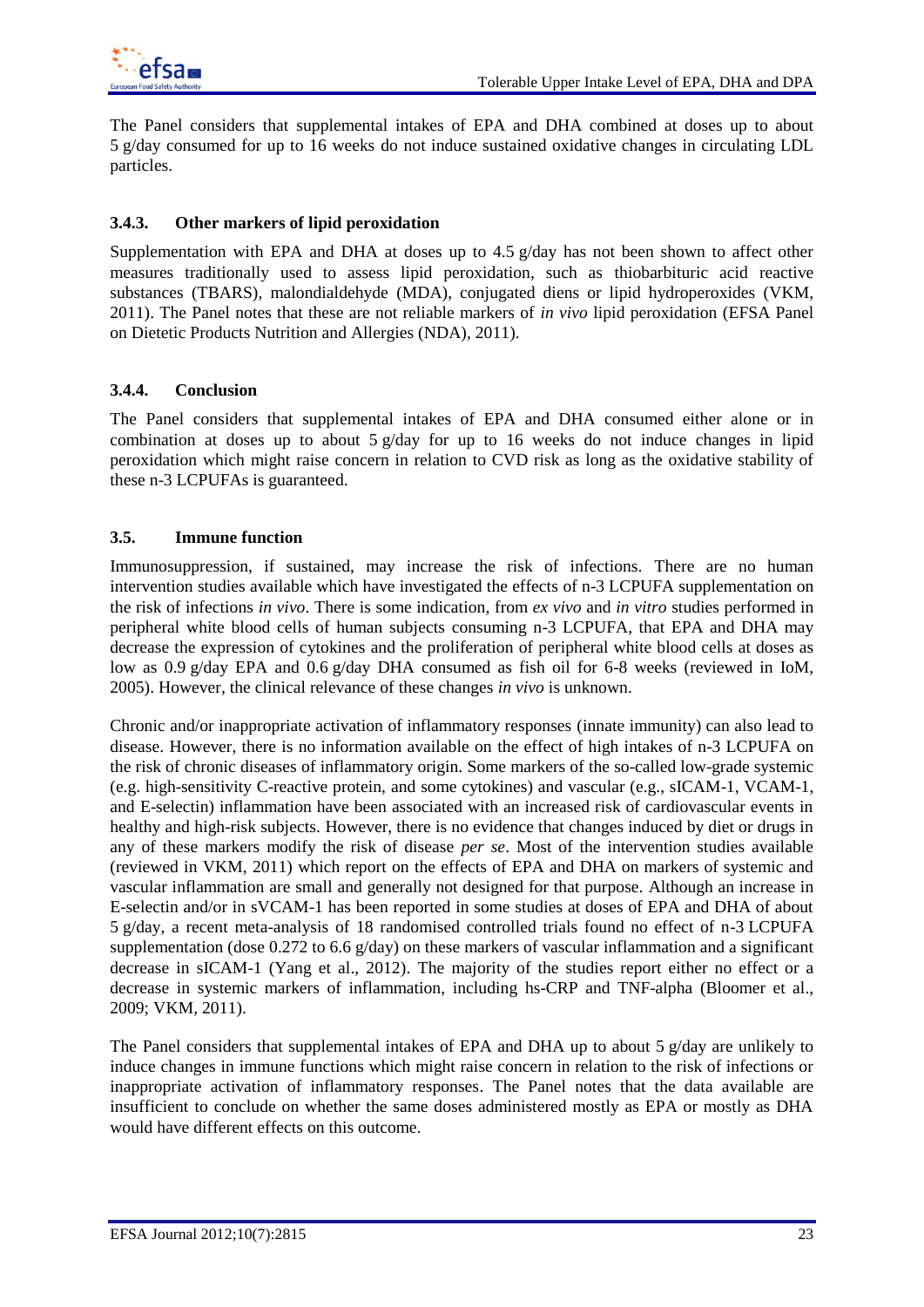

#### <span id="page-23-0"></span>**4. Derivation of a tolerable upper intake level (UL)**

The available data are not sufficient to establish a tolerable upper intake level for n-3 LCPUFA (DHA, EPA, and DPA, individually or combined) for any population group.

#### <span id="page-23-1"></span>**5. Characterisation of the risk**

Mean dietary intake estimates of n-3 LCPUFA (EPA, DHA  $\pm$  DPA) from foods in European populations are up to 400-500 mg/day in adults and up to 324 mg/day in children. When supplements were included, or when only high consumers of fatty fish were considered, reported intakes in EU populations can be much higher, for example up to 2,570-2,700 mg/day in adults and up to 400-600 mg/day in children (95 % percentile, 1,400-1,700 mg/day). The Panel notes that the studies reporting on high consumers of fish did not consider n-3 LCPUFA intakes from food supplements.

The Panel notes that at observed intake levels, consumption of n-3 LCPUFA has not been associated with adverse effects in healthy children or adults.

The Panel considers that supplemental intakes of EPA and DHA combined at doses up to 5  $g$ /day, and supplemental intakes of EPA alone up to 1.8 g/day, do not raise safety concerns for the adult population. Limited data are available on the effects of long-term supplementation with these n-3 LCPUFAs at higher doses. The Panel also notes that observed intakes of EPA and DHA from food and food supplements in European populations are generally below these amounts. Dietary recommendations for EPA and DHA based on CVD risk considerations for European adults are between 250 and 500 mg/day. There are no specific recommendations for EPA.

The Panel also considers that supplemental intakes of DHA alone up to about 1 g/day do not raise safety concerns for the general population. Limited data are available on the effects of long-term supplementation with DHA alone at higher doses. The Panel notes that specific dietary recommendations for DHA for European adults and children are well below this amount.

<span id="page-23-4"></span>No data are available for DPA when consumed alone. The Panel notes that in the majority of the human studies considered, fish oils, which also contained DPA in generally unknown (but relatively low) amounts, were the source of EPA and DHA. No dietary recommendations have been made specifically for DPA.

# <span id="page-23-2"></span>**CONCLUSIONS**

The Panel concludes that the available data are not sufficient to establish a tolerable upper intake level for n-3 LCPUFA (DHA, EPA, and DPA, individually or combined) for any population group.

The Panel considers that supplemental intakes of EPA and DHA combined at doses up to 5  $g$ /day, and supplemental intakes of EPA alone up to 1.8 g/day, do not raise safety concerns for the adult population. The Panel also considers supplemental intakes of DHA alone up to about 1  $g/dav$  do not raise safety concerns for the general population. No data are available for DPA when consumed alone. The Panel notes that in the majority of the human studies considered, fish oils, which also contained DPA in generally unknown (but relatively low) amounts, were the source of EPA and DHA.

#### <span id="page-23-3"></span>**REFERENCES**

Amiano P, Dorronsoro M, de Renobales M, Ruiz de Gordoa JC, Irigoien I and Spain EGo, 2001. Very-long-chain omega-3 fatty acids as markers for habitual fish intake in a population consuming mainly lean fish: the EPIC cohort of Gipuzkoa. European Prospective Investigation into Cancer and Nutrition. European Journal of Clinical Nutrition, 55, 827-832.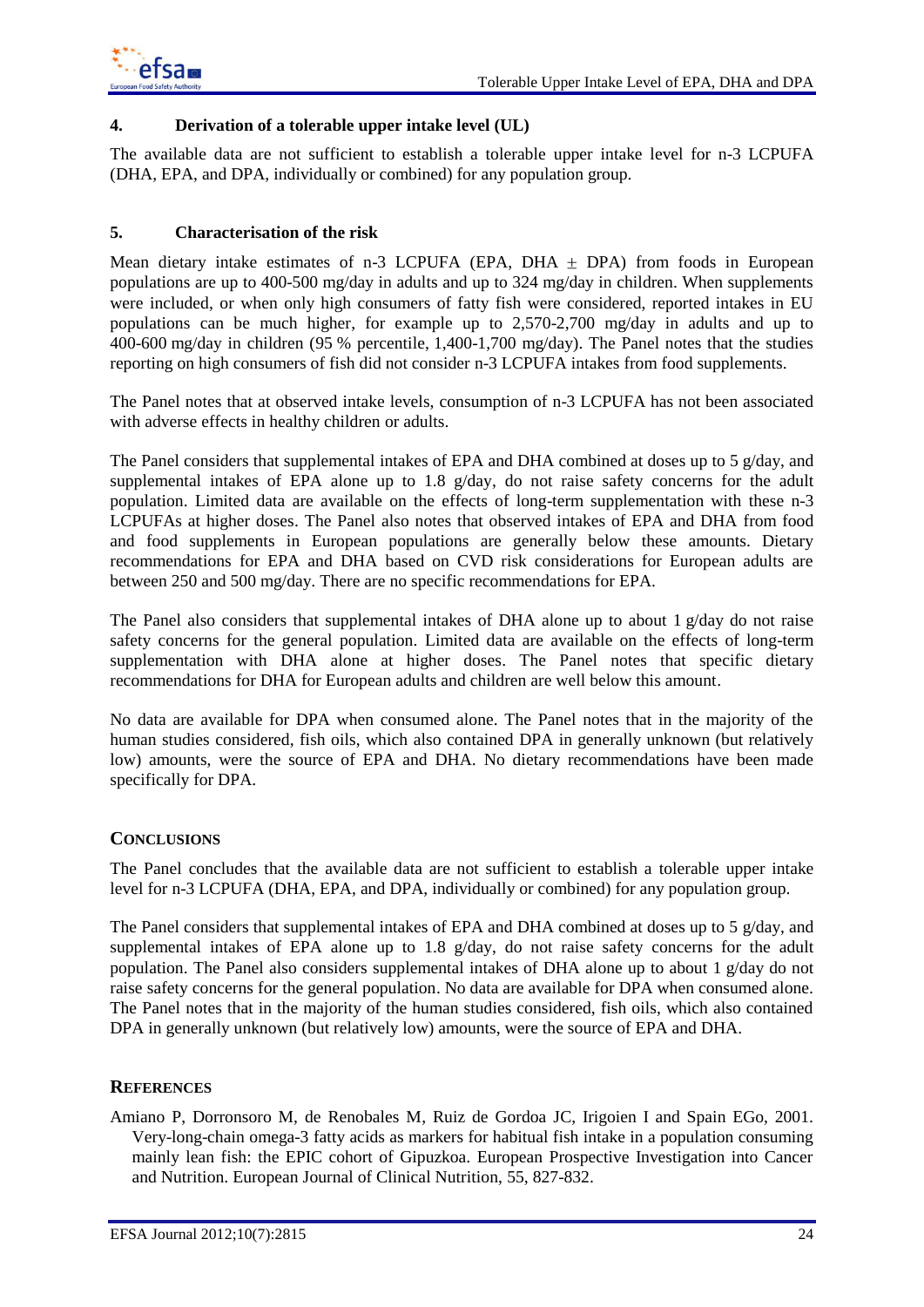<span id="page-24-13"></span>

- <span id="page-24-14"></span><span id="page-24-2"></span>ANSES (Agence nationale de sécurité sanitaire de l'alimentation, de l'environnement et du travail), 2010. Opinion of the French Food Safety Agency on the update of French population reference intakes (ANCs) for fatty acids. 9 pp.
- <span id="page-24-12"></span>Astorg P, Arnault N, Czernichow S, Noisette N, Galan P and Hercberg S, 2004. Dietary intakes and food sources of n-6 and n-3 PUFA in French adult men and women. Lipids, 39, 527-535.
- <span id="page-24-3"></span>Bairati I, Roy L and Meyer F, 1992. Double-blind, randomized, controlled trial of fish oil supplements in prevention of recurrence of stenosis after coronary angioplasty. Circulation, 85, 950-956.
- <span id="page-24-8"></span>Balk E, Chung M, Lichtenstein A, Chew P, Kupelnick B, Lawrence A, DeVine D and Lau J, 2004. Effects of omega-3 fatty acids on cardiovascular risk factors and intermediate markers of cardiovascular disease. Evidence Report/Technology Assessment (Summary), 1-6.
- <span id="page-24-9"></span>Balk EM, Lichtenstein AH, Chung M, Kupelnick B, Chew P and Lau J, 2006. Effects of omega-3 fatty acids on serum markers of cardiovascular disease risk: a systematic review. Atherosclerosis, 189, 19-30.
- <span id="page-24-10"></span>Barden AE, Mori TA, Dunstan JA, Taylor AL, Thornton CA, Croft KD, Beilin LJ and Prescott SL, 2004. Fish oil supplementation in pregnancy lowers F2-isoprostanes in neonates at high risk of atopy. Free Radical Research, 38, 233-239.
- Bauch A, Lindtner O, Mensink GB and Niemann B, 2006. Dietary intake and sources of long-chain n-3 PUFAs in German adults. European Journal of Clinical Nutrition, 60, 810-812.
- Bemrah N, Sirot V, Leblanc JC and Volatier JL, 2009. Fish and seafood consumption and omega 3 intake in French coastal populations: CALIPSO survey. Public Health Nutrition, 12, 599-608.
- <span id="page-24-7"></span>Bender NK, Kraynak MA, Chiquette E, Linn WD, Clark GM and Bussey HI, 1998. Effects of Marine Fish Oils on the Anticoagulation Status of Patients Receiving Chronic Warfarin Therapy. Journal of Thrombosis and Thrombolysis, 5, 257-261.
- <span id="page-24-0"></span>BfR (Bundesinstitut fur Risikobewertung), 2009. Fur die Anreicherung von Lebensmitteln mit Omega-3-Fettsauren empfiehlt das BfR dia Festsetzung von Hochstmengen. Stellungnahme Nr. 030/2009, 10 pp.
- <span id="page-24-6"></span>Blonk MC, Bilo HJ, Nauta JJ, Popp-Snijders C, Mulder C and Donker AJ, 1990. Dose-response effects of fish-oil supplementation in healthy volunteers. American Journal of Clinical Nutrition, 52, 120-127.
- <span id="page-24-11"></span>Bloomer RJ, Larson DE, Fisher-Wellman KH, Galpin AJ and Schilling BK, 2009. Effect of eicosapentaenoic and docosahexaenoic acid on resting and exercise-induced inflammatory and oxidative stress biomarkers: a randomized, placebo controlled, cross-over study. Lipids in Health and Disease, 8, 36.
- <span id="page-24-4"></span>Cairns JA, Gill J, Morton B, Roberts R, Gent M, Hirsh J, Holder D, Finnie K, Marquis JF, Naqvi S and Cohen E, 1996. Fish oils and low-molecular-weight heparin for the reduction of restenosis after percutaneous transluminal coronary angioplasty. The EMPAR Study. Circulation, 94, 1553- 1560.
- <span id="page-24-5"></span>Calo L, Bianconi L, Colivicchi F, Lamberti F, Loricchio ML, de Ruvo E, Meo A, Pandozi C, Staibano M and Santini M, 2005. N-3 Fatty acids for the prevention of atrial fibrillation after coronary artery bypass surgery: a randomized, controlled trial. Journal of the American College of Cardiology, 45, 1723-1728.
- <span id="page-24-1"></span>Clarke JT, Cullen-Dean G, Regelink E, Chan L and Rose V, 1990. Increased incidence of epistaxis in adolescents with familial hypercholesterolemia treated with fish oil. Journal of Pediatrics, 116, 139-141.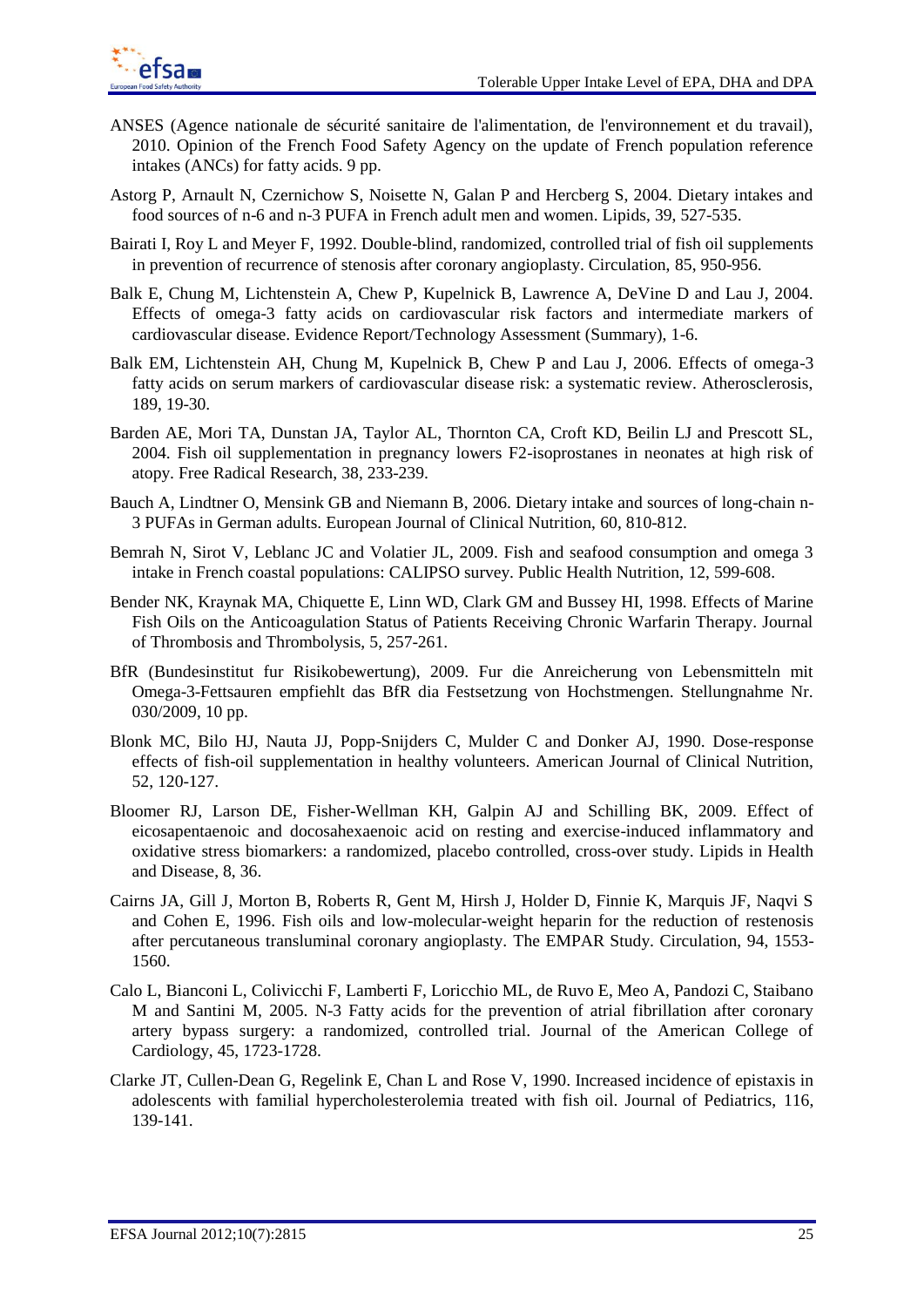

- <span id="page-25-9"></span>Cobiac L, Clifton PM, Abbey M, Belling GB and Nestel PJ, 1991. Lipid, lipoprotein, and hemostatic effects of fish vs fish-oil n-3 fatty acids in mildly hyperlipidemic males. American Journal of Clinical Nutrition, 53, 1210-1216.
- <span id="page-25-11"></span>Cohen MG, Rossi JS, Garbarino J, Bowling R, Motsinger-Reif AA, Schuler C, Dupont AG and Gabriel D, 2011. Insights into the inhibition of platelet activation by omega-3 polyunsaturated fatty acids: Beyond aspirin and clopidogrel. Thrombosis Research, 128, 335-340.
- <span id="page-25-6"></span>CSS (Conseil Supérieur de la Santé), 2009. Recommandations nutritionnelles pour la Belgique. Révision 2009. CS n°8309, 114 pp.
- <span id="page-25-7"></span>D-A-CH (Deutsche Gesellschaft für Ernährung - Österreichische Gesellschaft für Ernährung - Schweizerische Gesellschaft für Ernährungsforschung - Schweizerische Vereinigung für Ernährung), 2012. Referenzwerte für die Nährstoffzufuhr [Reference values for nutrient intakes]. Umschau Braus Verlag, Frankfurt am Main, Germany, 240 pp.
- <span id="page-25-13"></span>De Caterina R, Madonna R, Bertolotto A and Schmidt EB, 2007. n-3 fatty acids in the treatment of diabetic patients: biological rationale and clinical data. Diabetes Care, 30, 1012-1026.
- <span id="page-25-10"></span>DeCaterina R, Giannessi D, Mazzone A, Bernini W, Lazzerini G, Maffei S, Cerri M, Salvatore L and Weksler B, 1990. Vascular prostacyclin is increased in patients ingesting omega-3 polyunsaturated fatty acids before coronary artery bypass graft surgery. Circulation, 82, 428-438.
- <span id="page-25-1"></span>Deharveng G, Charrondiere UR, Slimani N, Southgate DA and Riboli E, 1999. Comparison of nutrients in the food composition tables available in the nine European countries participating in EPIC. European Prospective Investigation into Cancer and Nutrition. European Journal of Clinical Nutrition, 53, 60-79.
- <span id="page-25-12"></span>Dehmer GJ, Popma JJ, van den Berg EK, Eichhorn EJ, Prewitt JB, Campbell WB, Jennings L, Willerson JT and Schmitz JM, 1988. Reduction in the rate of early restenosis after coronary angioplasty by a diet supplemented with n-3 fatty acids. New England Journal of Medicine, 319, 733-740.
- <span id="page-25-8"></span>Diskin CJ, Thomas CE, Zellner CP, Lock S and Tanja J, 1990. Fish oil to prevent intimal hyperplasia and access thrombosis. Nephron, 55, 445-447.
- <span id="page-25-4"></span>DoH, 1991. Dietary Reference Values for Food Energy and Nutrients for the United Kingdom. Report of the Panel on Dietary Reference Values of the Committee on Medical Aspects of Food Policy. HMSO (Department of Health), London.
- <span id="page-25-5"></span>DoH, 1994. Nutritional aspects of cardiovascular disease. HMSO (Department of Health), London.
- <span id="page-25-0"></span>EFSA (European Food Safety Authority), 2005. Opinion of the Scientific Panel on Dietetic Products, Nutrition and Allergies on a request from the Commission related to nutrition claims concerning omega-3 fatty acids, monounsaturated fat, polyunsaturated fat and unsaturated fat. The EFSA Journal, 253, 1-29.
- <span id="page-25-3"></span>EFSA Panel on Dietetic Products Nutrition and Allergies (NDA), 2009. Scientific Opinion on the substantiation of health claims related to EPA, DHA, DPA and maintenance of normal blood pressure (ID 502), maintenance of normal HDL-cholesterol concentrations (ID 515), maintenance of normal (fasting) blood concentrations of triglycerides (ID 517), maintenance of normal LDLcholesterol concentrations (ID 528, 698) and maintenance of joints (ID 503, 505, 507, 511, 518, 524, 526, 535, 537) pursuant to Article 13(1) of Regulation (EC) No 1924/2006 on request from the European Commission. EFSA Journal, 7(9):1263, 26 pp.
- <span id="page-25-2"></span>EFSA Panel on Dietetic Products Nutrition and Allergies (NDA), 2010. Scientific Opinion on Dietary Reference Values for fats, including saturated fatty acids, polyunsaturated fatty acids, monounsaturated fatty acids, trans fatty acids, and cholesterol. EFSA Journal, 8(3):1461, 107 pp.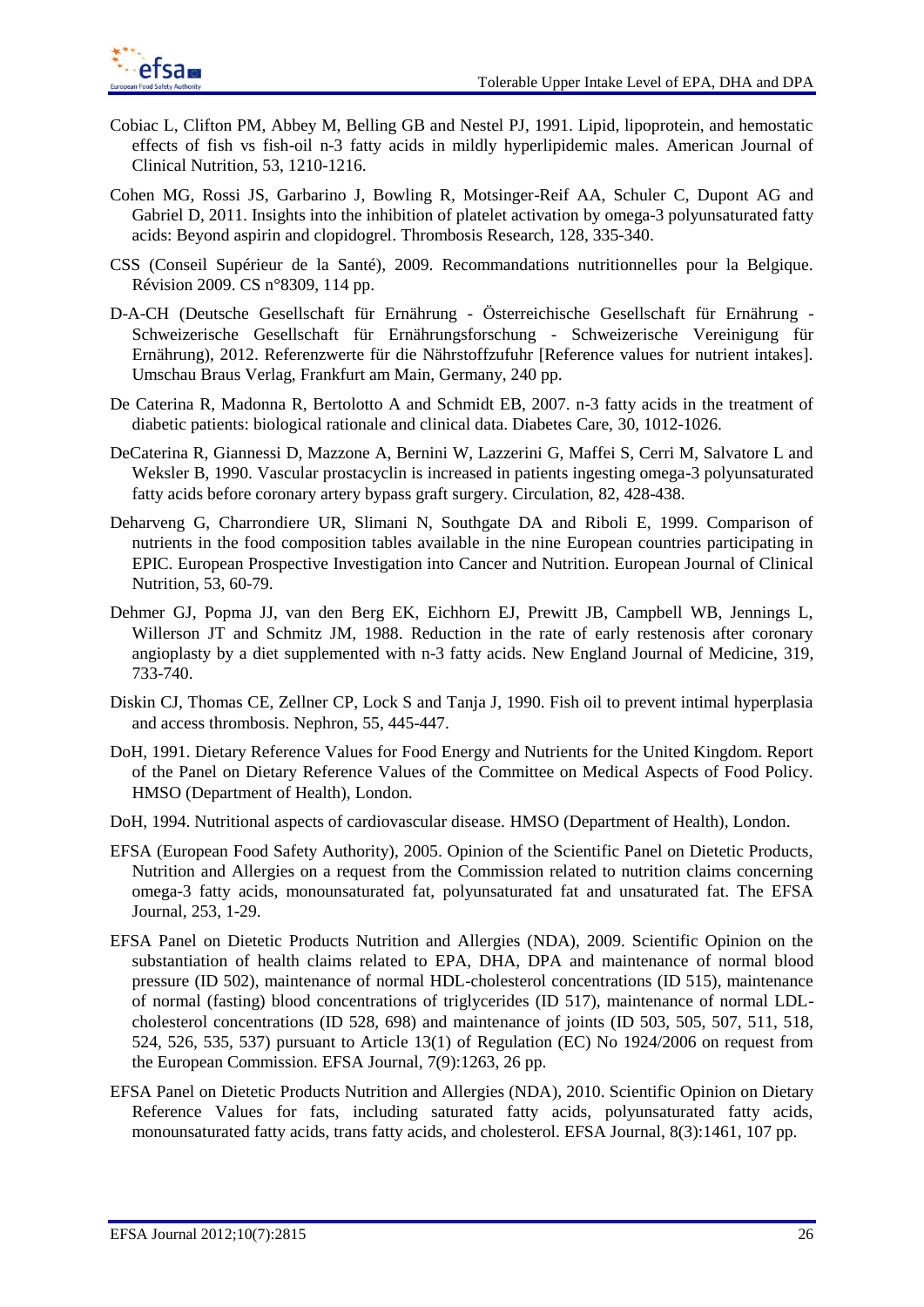<span id="page-26-15"></span><span id="page-26-14"></span>

- <span id="page-26-13"></span>EFSA Panel on Dietetic Products Nutrition and Allergies (NDA), 2011. Guidance on the scientific requirements for health claims related to antioxidants, oxidative damage and cardiovascular health. EFSA Journal, 9(12):2474, 13 pp.
- Elmadfa I, Freisling H, Nowak V, Hofstädter D, Hasenegger V, Ferge M, Fröhler M, Fritz K, Meyer AL, Putz P, Rust P, Grossgut R, Mischek D, Kiefer I, Schätzer M, Spanblöchel J, Sturtzel B, Wagner K-H, Zilberszac A, Vojir F and Plsek K, 2009. Österreichischer Ernährungsbericht 2008 [Austrian Nutrition Report 2008]. Institut für Ernährungswissenschaften der Universität Wien, Bundesministerium für Gesundheit, 454 pp.
- <span id="page-26-6"></span>Emsley R, Niehaus DJ, Oosthuizen PP, Koen L, Ascott-Evans B, Chiliza B, van Rensburg SJ and Smit RM, 2008. Safety of the omega-3 fatty acid, eicosapentaenoic acid (EPA) in psychiatric patients: results from a randomized, placebo-controlled trial. Psychiatry Research, 161, 284-291.
- Enghardt Barbieri H, Pearson M and Becker W (Livsmedelsverket. Anette Hedberg, AH-Form, Bromma), 2006. Riksmaten – barn 2003. Livsmedels- och näringsintag bland barn i Sverige.
- <span id="page-26-12"></span>Engler MM, Engler MB, Malloy M, Chiu E, Besio D, Paul S, Stuehlinger M, Morrow J, Ridker P, Rifai N and Mietus-Snyder M, 2004. Docosahexaenoic acid restores endothelial function in children with hyperlipidemia: results from the EARLY study. International Journal of Clinical Pharmacology and Therapeutics, 42, 672-679.
- <span id="page-26-2"></span>Eritsland J, Arnesen H, Gronseth K, Fjeld NB and Abdelnoor M, 1996. Effect of dietary supplementation with n-3 fatty acids on coronary artery bypass graft patency. American Journal of Cardiology, 77, 31-36.
- <span id="page-26-1"></span>Eurodiet, 2000. Eurodiet: nutrition & diet for healthy lifestyles in Europe: science & policy implications. Core report. 21 pp.
- <span id="page-26-8"></span>Farmer A, Montori V, Dinneen S and Clar C, 2001. Fish oil in people with type 2 diabetes mellitus. Cochrane Database of Systematic Reviews, CD003205.
- <span id="page-26-0"></span>FDA (Food and Drug Administration), 1997. Federal Register. Volume 62, Issue 108 62 FR 30751, 6 pp.
- <span id="page-26-4"></span>Filion KB, El Khoury F, Bielinski M, Schiller I, Dendukuri N and Brophy JM, 2010. Omega-3 fatty acids in high-risk cardiovascular patients: a meta-analysis of randomized controlled trials. BMC Cardiovascular Disorders, 10, 24.
- <span id="page-26-3"></span>Franzen D, Geisel J, Hopp HW, Oette K and Hilger HH, 1993. [Long-term effects of low dosage fish oil on serum lipids and lipoproteins]. Medizinische Klinik, 88, 134-138.
- <span id="page-26-7"></span>Freese R and Mutanen M, 1997. Alpha-linolenic acid and marine long-chain n-3 fatty acids differ only slightly in their effects on hemostatic factors in healthy subjects. American Journal of Clinical Nutrition, 66, 591-598.
- <span id="page-26-9"></span>Friedberg CE, Janssen MJ, Heine RJ and Grobbee DE, 1998. Fish oil and glycemic control in diabetes. A meta-analysis. Diabetes Care, 21, 494-500.
- <span id="page-26-5"></span>Friedman A and Moe S, 2006. Review of the effects of omega-3 supplementation in dialysis patients. Clinical Journal of the American Society of Nephrology, 1, 182-192.
- <span id="page-26-10"></span>Galgani JE, Uauy RD, Aguirre CA and Diaz EO, 2008. Effect of the dietary fat quality on insulin sensitivity. British Journal of Nutrition, 100, 471-479.
- <span id="page-26-11"></span>Giacco R, Cuomo V, Vessby B, Uusitupa M, Hermansen K, Meyer BJ, Riccardi G, Rivellese AA and Group KS, 2007. Fish oil, insulin sensitivity, insulin secretion and glucose tolerance in healthy people: is there any effect of fish oil supplementation in relation to the type of background diet and habitual dietary intake of n-6 and n-3 fatty acids? Nutrition, Metabolism and Cardiovascular Diseases, 17, 572-580.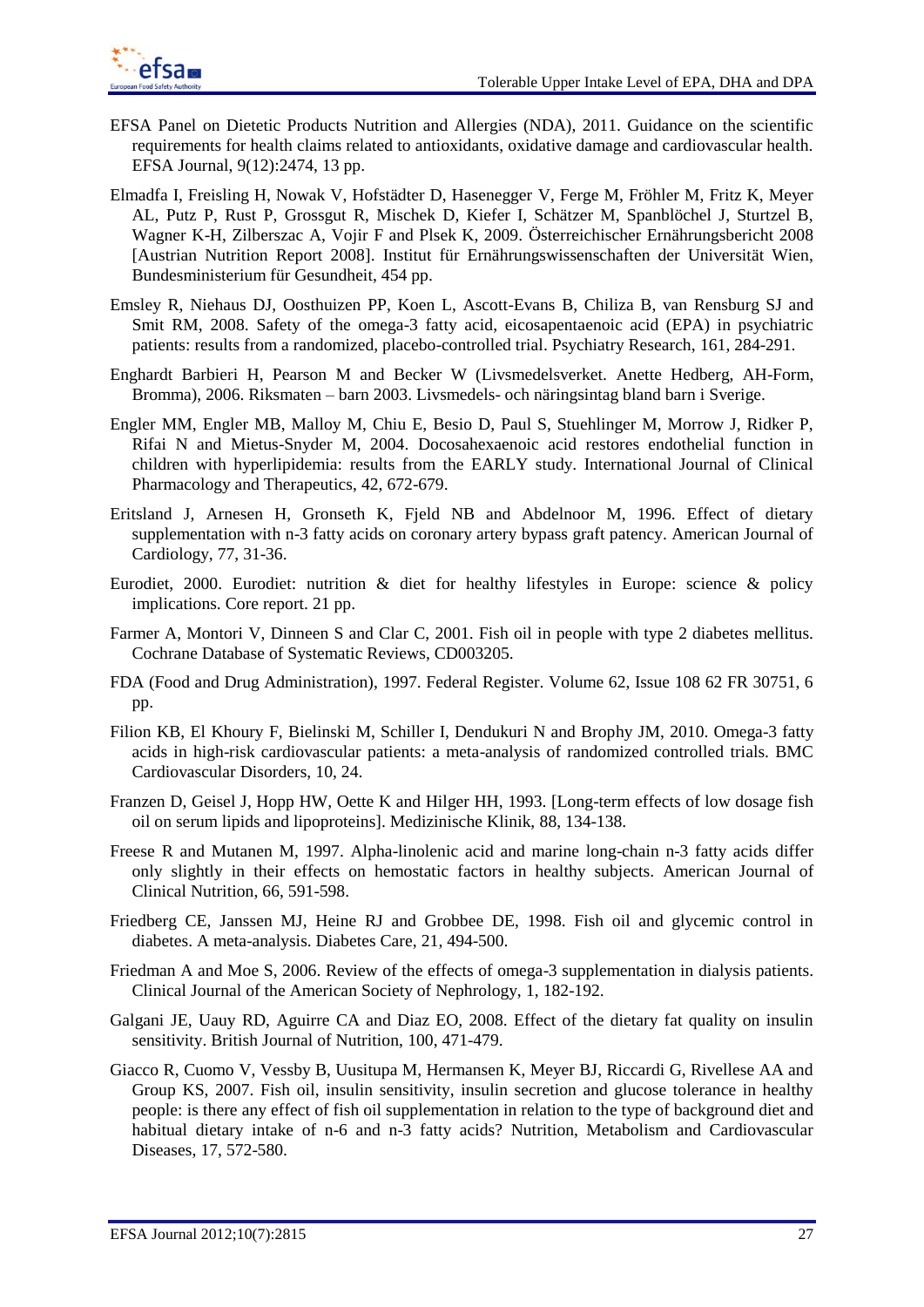- <span id="page-27-15"></span><span id="page-27-11"></span>GOED (Global Organisation for EPA and DHA Omega-3s), 2012. Hazard characterization of the long-chain polyunsaturated n-3 fatty acids, DHA, EPA and DPA. Prepared for and on behalf of the GOED membership by Spherix Consulting, Inc., 177 pp.
- <span id="page-27-6"></span>Goren A, Stankiewicz H, Goldstein R and Drukker A, 1991. Fish oil treatment of hyperlipidemia in children and adolescents receiving renal replacement therapy. Pediatrics, 88, 265-268.
- Guevel MR, Sirot V, Volatier JL and Leblanc JC, 2008. A risk-benefit analysis of French high fish consumption: a QALY approach. Risk Analysis, 28, 37-48.
- <span id="page-27-5"></span>Harris WS, 2007. Expert opinion: omega-3 fatty acids and bleeding-cause for concern? American Journal of Cardiology, 99, 44C-46C.
- <span id="page-27-7"></span>Hartweg J, Perera R, Montori V, Dinneen S, Neil HA and Farmer A, 2008. Omega-3 polyunsaturated fatty acids (PUFA) for type 2 diabetes mellitus. Cochrane Database of Systematic Reviews, CD003205.
- <span id="page-27-8"></span>Hartweg J, Farmer AJ, Holman RR and Neil A, 2009. Potential impact of omega-3 treatment on cardiovascular disease in type 2 diabetes. Current Opinion in Lipidology, 20, 30-38.
- <span id="page-27-3"></span>He K, Rimm EB, Merchant A, Rosner BA, Stampfer MJ, Willett WC and Ascherio A, 2002. Fish consumption and risk of stroke in men. JAMA, 288, 3130-3136.
- <span id="page-27-1"></span>Health Council, 2001. Dietary reference intakes energy, proteins, fats, and digestible carbohydrates. The Netherlands, Publication no. 2001/19ER, 168 pp.
- <span id="page-27-2"></span>Health Council, 2006. Guidelines for a healthy diet 2006. The Netherlands, Publication no. 2006/21E, 110 p.
- <span id="page-27-9"></span>Hendrich S, 2010. (n-3) Fatty Acids: Clinical Trials in People with Type 2 Diabetes. Advances in Nutrition, 1, 3-7.
- <span id="page-27-14"></span><span id="page-27-12"></span>Higdon JV, Liu J, Du SH, Morrow JD, Ames BN and Wander RC, 2000. Supplementation of postmenopausal women with fish oil rich in eicosapentaenoic acid and docosahexaenoic acid is not associated with greater in vivo lipid peroxidation compared with oils rich in oleate and linoleate as assessed by plasma malondialdehyde and F(2)-isoprostanes. American Journal of Clinical Nutrition, 72, 714-722.
- <span id="page-27-16"></span><span id="page-27-13"></span>Himmelfarb J, Phinney S, Ikizler TA, Kane J, McMonagle E and Miller G, 2007. Gamma-tocopherol and docosahexaenoic acid decrease inflammation in dialysis patients. Journal of Renal Nutrition, 17, 296-304.
- <span id="page-27-4"></span>Hooper L, Thompson RL, Harrison RA, Summerbell CD, Moore H, Worthington HV, Durrington PN, Ness AR, Capps NE, Davey Smith G, Riemersma RA and Ebrahim SB, 2004. Omega 3 fatty acids for prevention and treatment of cardiovascular disease. Cochrane Database of Systematic Reviews, CD003177.
- <span id="page-27-0"></span>IoM, 2005. Institute of Medicine: Dietary reference intakes for energy, carbohydrate, fiber, fat, fatty acids, cholesterol, protein, and amino acids. National Academies Press, Washington DC.
- <span id="page-27-10"></span>Jacobson TA, Glickstein SB, Rowe JD and Soni PN, 2012. Effects of eicosapentaenoic acid and docosahexaenoic acid on low-density lipoprotein cholesterol and other lipids: a review. Journal of Clinical Lipidology, 6, 5-18.
- Joensen AM, Schmidt EB, Dethlefsen C, Johnsen SP, Tjonneland A, Rasmussen LH and Overvad K, 2010. Dietary intake of total marine n-3 polyunsaturated fatty acids, eicosapentaenoic acid, docosahexaenoic acid and docosapentaenoic acid and the risk of acute coronary syndrome - a cohort study. British Journal of Nutrition, 103, 602-607.
- Johansson LR, Solvoll K, Bjorneboe GE and Drevon CA, 1998. Intake of very-long-chain n-3 fatty acids related to social status and lifestyle. European Journal of Clinical Nutrition, 52, 716-721.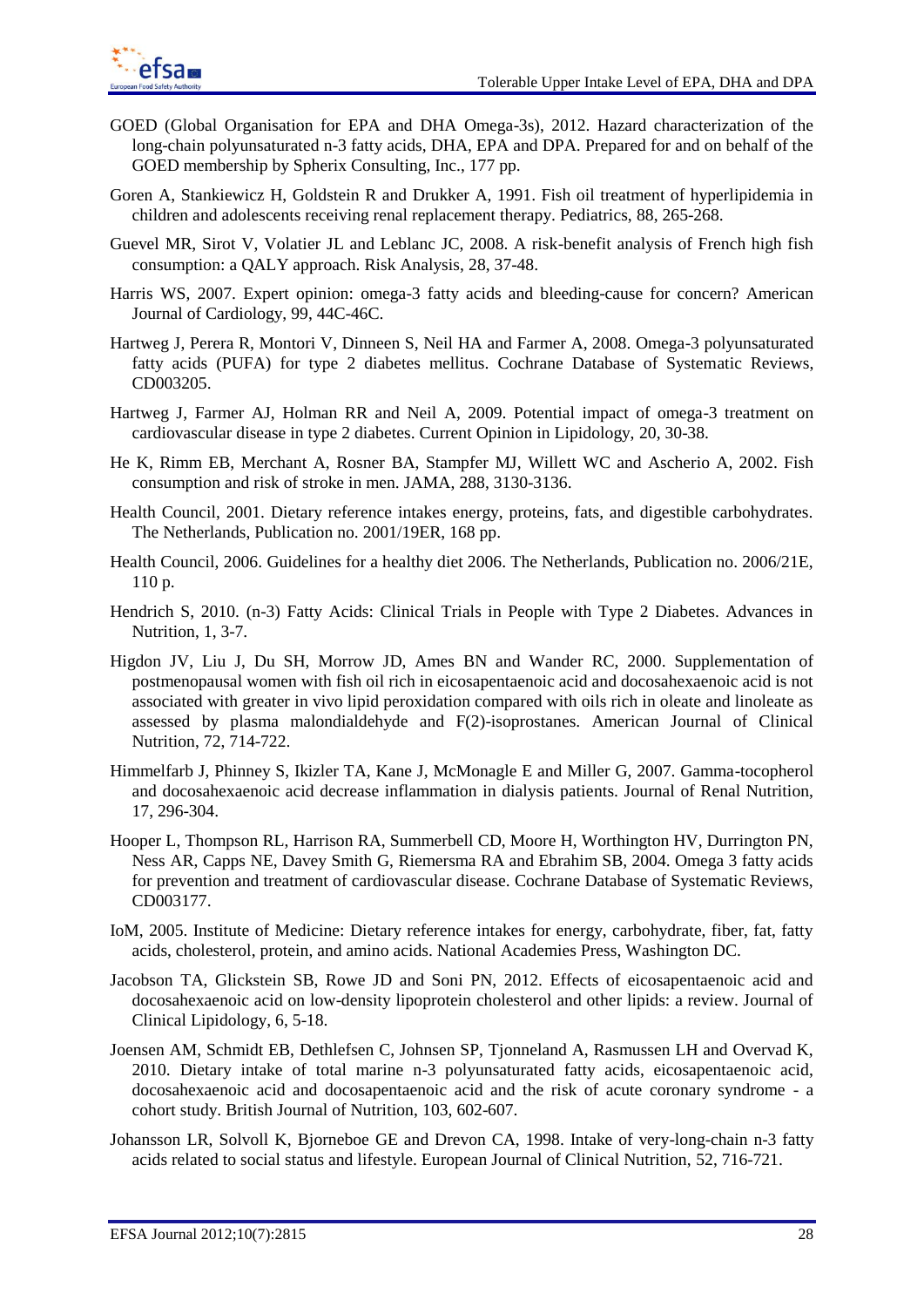<span id="page-28-15"></span>

- <span id="page-28-3"></span>Kaul U, Sanghvi S, Bahl VK, Dev V and Wasir HS, 1992. Fish oil supplements for prevention of restenosis after coronary angioplasty. International Journal of Cardiology, 35, 87-93.
- <span id="page-28-1"></span>Kaur G, Cameron-Smith D, Garg M and Sinclair AJ, 2011. Docosapentaenoic acid (22:5n-3): a review of its biological effects. Progress in Lipid Research, 50, 28-34.
- <span id="page-28-0"></span>Kinsella JE, Lokesh B, Broughton S and Whelan J, 1990. Dietary polyunsaturated fatty acids and eicosanoids: potential effects on the modulation of inflammatory and immune cells: an overview. Nutrition, 6, 24-44; discussion 59-62.
- <span id="page-28-4"></span>Leaf A, Jorgensen MB, Jacobs AK, Cote G, Schoenfeld DA, Scheer J, Weiner BH, Slack JD, Kellett MA, Raizner AE and et al., 1994. Do fish oils prevent restenosis after coronary angioplasty? Circulation, 90, 2248-2257.
- Leite JC, Hearty AP, Nugent AP and Gibney MJ, 2010. A method for assessing dietary intakes of n-3 long-chain polyunsaturated fatty acids and trans fatty acids in an Irish adult population. International Journal of Food Sciences and Nutrition, 61, 583-599.
- <span id="page-28-6"></span>Levinson PD, Iosiphidis AH, Saritelli AL, Herbert PN and Steiner M, 1990. Effects of n-3 fatty acids in essential hypertension. American Journal of Hypertension, 3, 754-760.
- <span id="page-28-14"></span>Lindqvist HM, Langkilde AM, Undeland I and Sandberg AS, 2009. Herring ( Clupea harengus) intake influences lipoproteins but not inflammatory and oxidation markers in overweight men. British Journal of Nutrition, 101, 383-390.
- <span id="page-28-5"></span>Loeschke K, Ueberschaer B, Pietsch A, Gruber E, Ewe K, Wiebecke B, Heldwein W and Lorenz R, 1996. n-3 fatty acids only delay early relapse of ulcerative colitis in remission. Digestive Diseases and Sciences, 41, 2087-2094.
- <span id="page-28-7"></span>Lorenz R, Spengler U, Fischer S, Duhm J and Weber PC, 1983. Platelet function, thromboxane formation and blood pressure control during supplementation of the Western diet with cod liver oil. Circulation, 67, 504-511.
- <span id="page-28-8"></span>MacLean CH, Mojica WA, Morton SC, Pencharz J, Hasenfeld Garland R, Tu W, Newberry SJ, Jungvig LK, Grossman J, Khanna P, Rhodes S and Shekelle P, 2004. Effects of omega-3 fatty acids on lipids and glycemic control in type II diabetes and the metabolic syndrome and on inflammatory bowel disease, rheumatoid arthritis, renal disease, systemic lupus erythematosus, and osteoporosis. Evidence Report/Technology Assessment (Summary), 1-4.
- <span id="page-28-11"></span>Mas E, Woodman RJ, Burke V, Puddey IB, Beilin LJ, Durand T and Mori TA, 2010. The omega-3 fatty acids EPA and DHA decrease plasma F(2)-isoprostanes: Results from two placebo-controlled interventions. Free Radical Research, 44, 983-990.
- <span id="page-28-2"></span>Ministry of Health-Department of Health and Ageing - National Health and Medical Research Council, 2006. Nutrient Reference Values for Australia and New Zealand Including Recommended Dietary Intakes. Australian Government, 317 pp.
- <span id="page-28-10"></span>Minuz P, Fava C and Lechi A, 2006. Lipid peroxidation, isoprostanes and vascular damage. Pharmacological Reports, 58 Suppl, 57-68.
- <span id="page-28-9"></span>Montori VM, Farmer A, Wollan PC and Dinneen SF, 2000. Fish oil supplementation in type 2 diabetes: a quantitative systematic review. Diabetes Care, 23, 1407-1415.
- <span id="page-28-12"></span>Mori TA, Puddey IB, Burke V, Croft KD, Dunstan DW, Rivera JH and Beilin LJ, 2000. Effect of omega 3 fatty acids on oxidative stress in humans: GC-MS measurement of urinary F2-isoprostane excretion. Redox Report, 5, 45-46.
- <span id="page-28-13"></span>Mori TA, Woodman RJ, Burke V, Puddey IB, Croft KD and Beilin LJ, 2003. Effect of eicosapentaenoic acid and docosahexaenoic acid on oxidative stress and inflammatory markers in treated-hypertensive type 2 diabetic subjects. Free Radical Biology and Medicine, 35, 772-781.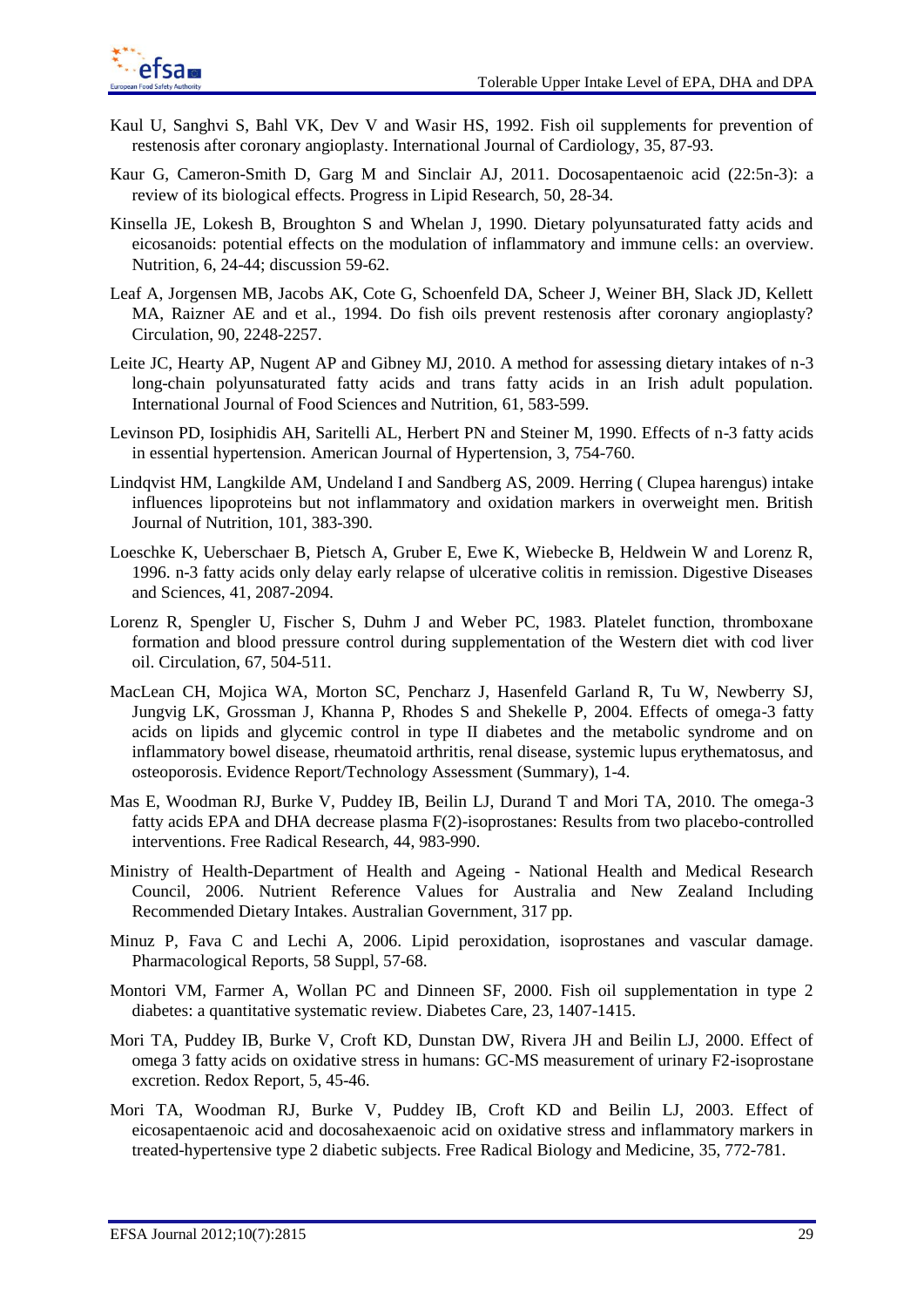

- <span id="page-29-14"></span>Morrow JD, 2005. Quantification of isoprostanes as indices of oxidant stress and the risk of atherosclerosis in humans. Arteriosclerosis, Thrombosis, and Vascular Biology, 25, 279-286.
- <span id="page-29-9"></span>Mortensen JZ, Schmidt EB, Nielsen AH and Dyerberg J, 1983. The effect of N-6 and N-3 polyunsaturated fatty acids on hemostasis, blood lipids and blood pressure. Thrombosis and Haemostasis, 50, 543-546.
- <span id="page-29-13"></span>Mostad IL, Bjerve KS, Bjorgaas MR, Lydersen S and Grill V, 2006. Effects of n-3 fatty acids in subjects with type 2 diabetes: reduction of insulin sensitivity and time-dependent alteration from carbohydrate to fat oxidation. American Journal of Clinical Nutrition, 84, 540-550.
- <span id="page-29-11"></span>Nelson GJ, Schmidt PS, Bartolini GL, Kelley DS and Kyle D, 1997. The effect of dietary docosahexaenoic acid on platelet function, platelet fatty acid composition, and blood coagulation in humans. Lipids, 32, 1129-1136.
- <span id="page-29-1"></span>NNR (Nordic Nutrition Recommendations), 2004. Integrating nutrition and physical activity. Nordic Council of Ministers, Copenhagen, Denmark, 436 pp.
- <span id="page-29-3"></span>Nye ER, Ablett MB, Robertson MC, Ilsley CD and Sutherland WH, 1990. Effect of eicosapentaenoic acid on restenosis rate, clinical course and blood lipids in patients after percutaneous transluminal coronary angioplasty. Australian and New Zealand Journal of Medicine, 20, 549-552.
- <span id="page-29-8"></span>Olsen SF, Sorensen JD, Secher NJ, Hedegaard M, Henriksen TB, Hansen HS and Grant A, 1992. Randomised controlled trial of effect of fish-oil supplementation on pregnancy duration. Lancet, 339, 1003-1007.
- <span id="page-29-15"></span>Patrignani P and Tacconelli S, 2005. Isoprostanes and other markers of peroxidation in atherosclerosis. Biomarkers, 10 Suppl 1, S24-29.
- <span id="page-29-4"></span>Rapp JH, Connor WE, Lin DS and Porter JM, 1991. Dietary eicosapentaenoic acid and docosahexaenoic acid from fish oil. Their incorporation into advanced human atherosclerotic plaques. Arteriosclerosis and Thrombosis, 11, 903-911.
- <span id="page-29-6"></span>Rauch B, Schiele R, Schneider S, Diller F, Victor N, Gohlke H, Gottwik M, Steinbeck G, Del Castillo U, Sack R, Worth H, Katus H, Spitzer W, Sabin G, Senges J and Group ftOS, 2010. OMEGA, a Randomized, Placebo-Controlled Trial to Test the Effect of Highly Purified Omega-3 Fatty Acids on Top of Modern Guideline-Adjusted Therapy After Myocardial Infarction / Clinical Perspective. Circulation, 122, 2152-2159.
- <span id="page-29-2"></span>Reis GJ, Kuntz RE, Silverman DI and Pasternak RC, 1991. Effects of serum lipid levels on restenosis after coronary angioplasty. American Journal of Cardiology, 68, 1431-1435.
- <span id="page-29-12"></span>Rogers S, James KS, Butland BK, Etherington MD, O'Brien JR and Jones JG, 1987. Effects of a fish oil supplement on serum lipids, blood pressure, bleeding time, haemostatic and rheological variables. A double blind randomised controlled trial in healthy volunteers. Atherosclerosis, 63, 137-143.
- <span id="page-29-7"></span>Rossing P, Hansen BV, Nielsen FS, Myrup B, Holmer G and Parving HH, 1996. Fish oil in diabetic nephropathy. Diabetes Care, 19, 1214-1219.
- <span id="page-29-5"></span>Sacks FM, Stone PH, Gibson CM, Silverman DI, Rosner B and Pasternak RC, 1995. Controlled trial of fish oil for regression of human coronary atherosclerosis. HARP Research Group. Journal of the American College of Cardiology, 25, 1492-1498.
- <span id="page-29-0"></span>SACN (Scientific Advisory Committee on Nutrition), 2004. Advice on fish consumption: benefits and risks. The Stationery Office, TSO London, 222 pp.
- <span id="page-29-10"></span>Sanders TA, Vickers M and Haines AP, 1981. Effect on blood lipids and haemostasis of a supplement of cod-liver oil, rich in eicosapentaenoic and docosahexaenoic acids, in healthy young men. Clin Sci (Lond), 61, 317-324.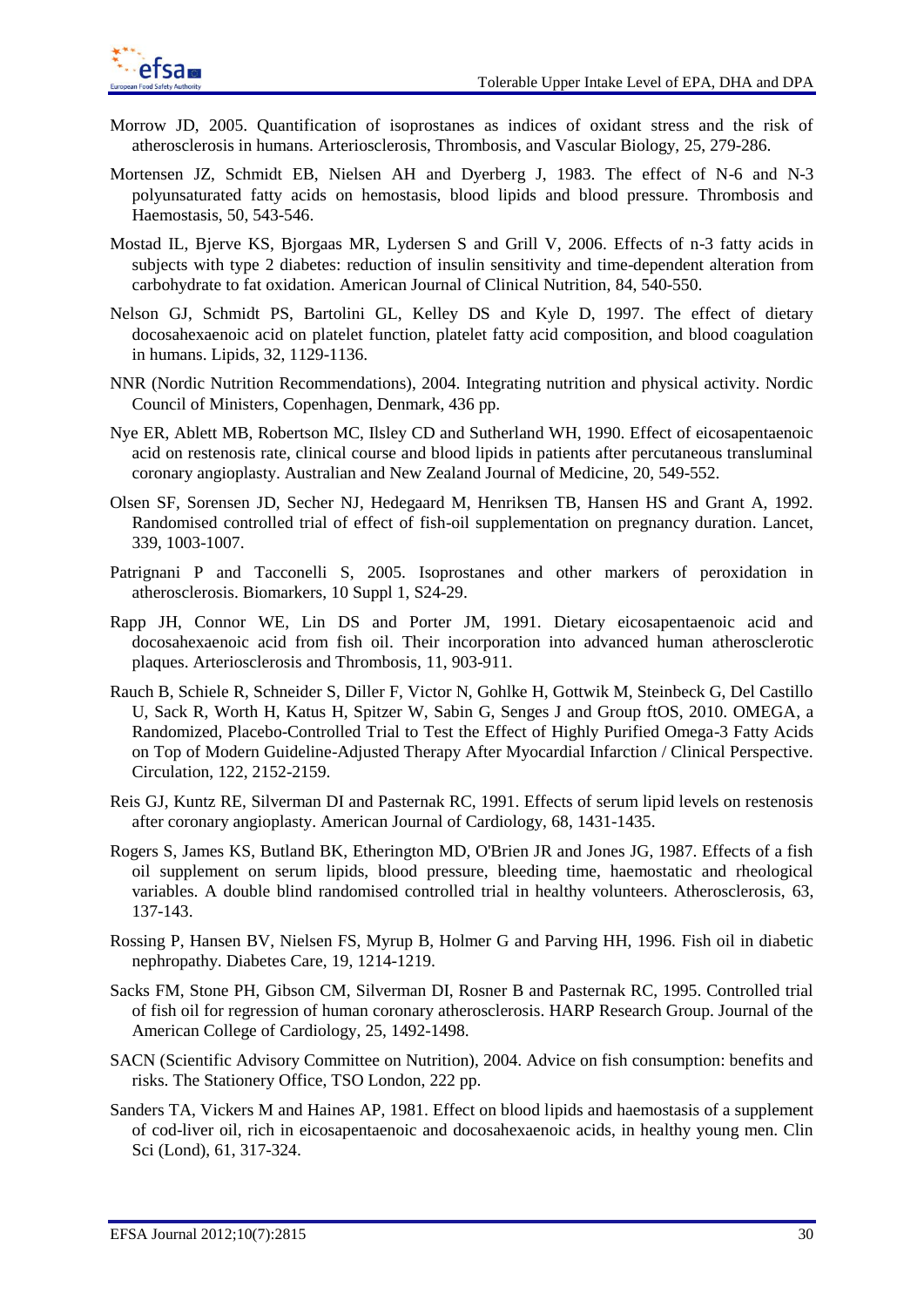- <span id="page-30-14"></span><span id="page-30-13"></span><span id="page-30-12"></span><span id="page-30-10"></span><span id="page-30-4"></span>Schmidt EB, Varming K, Ernst E, Madsen P and Dyerberg J, 1990. Dose-response studies on the effect of n-3 polyunsaturated fatty acids on lipids and haemostasis. Thrombosis and Haemostasis, 63, 1-5.
- <span id="page-30-8"></span><span id="page-30-7"></span>Seierstad SL, Seljeflot I, Johansen O, Hansen R, Haugen M, Rosenlund G, Froyland L and Arnesen H, 2005. Dietary intake of differently fed salmon; the influence on markers of human atherosclerosis. European Journal of Clinical Investigation, 35, 52-59.
- <span id="page-30-0"></span>SHC (Superior Health Council), 2004. Recommendations and claims made on omega-3-fatty Acids. SHC 7945. Advisory report, 8 pp.
- Sichert-Hellert W, Wicher M and Kersting M, 2009. Age and time trends in fish consumption pattern of children and adolescents, and consequences for the intake of long-chain n-3 polyunsaturated fatty acids. European Journal of Clinical Nutrition, 63, 1071-1075.
- Sioen I, Huybrechts I, Verbeke W, Camp JV and De Henauw S, 2007a. n-6 and n-3 PUFA intakes of pre-school children in Flanders, Belgium. British Journal of Nutrition, 98, 819-825.
- <span id="page-30-11"></span>Sioen I, Matthys C, De Backer G, Van Camp J and Henauw SD, 2007b. Importance of seafood as nutrient source in the diet of Belgian adolescents. Journal of Human Nutrition and Dietetics, 20, 580-589.
- Sioen I, Devroe J, Inghels D, Terwecoren R and De Henauw S, 2010. The influence of n-3 PUFA supplements and n-3 PUFA enriched foods on the n-3 LC PUFA intake of Flemish women. Lipids, 45, 313-320.
- <span id="page-30-9"></span>Sioen IA, Pynaert I, Matthys C, De Backer G, Van Camp J and De Henauw S, 2006. Dietary intakes and food sources of fatty acids for Belgian women, focused on n-6 and n-3 polyunsaturated fatty acids. Lipids, 41, 415-422.
- <span id="page-30-2"></span>Skerrett PJ and Hennekens CH, 2003. Consumption of fish and fish oils and decreased risk of stroke. Preventive Cardiology, 6, 38-41.
- <span id="page-30-5"></span>Smith P, Arnesen H, Opstad T, Dahl KH and Eritsland J, 1989. Influence of highly concentrated n-3 fatty acids on serum lipids and hemostatic variables in survivors of myocardial infarction receiving either oral anticoagulants or matching placebo. Thrombosis Research, 53, 467-474.
- <span id="page-30-3"></span>Sorgi PJ, Hallowell EM, Hutchins HL and Sears B, 2007. Effects of an open-label pilot study with high-dose EPA/DHA concentrates on plasma phospholipids and behavior in children with attention deficit hyperactivity disorder. Nutrition Journal, 6, 16.
- Steingrímsdóttir L, Þorgeirsdóttir H and Ólafsdóttir AS (Rannsóknir Manneldisráðs Íslands V), 2003. The Diet of Icelanders. Dietary Survey of The Icelandic Nutrition Council 2002. Main findings [Hvað borða Íslendingar? Könnun á mataræði Íslendinga 2002 Helstu niðurstöður]. 103 pp.
- <span id="page-30-6"></span>Stier C, Schweer H, Jelinek J, Watzer B, Seyberth HW and Leonhardt A, 2001. Effect of preterm formula with and without long-chain polyunsaturated fatty acids on the urinary excretion of F2 isoprostanes and 8-epi-prostaglandin F2alpha. Journal of Pediatric Gastroenterology and Nutrition, 32, 137-141.
- Suominen-Taipale AL, Turunen AW, Partonen T, Kaprio J, Männistö S, Montonen J, Jula A, Tiittanen P and Verkasalo PK, 2010. Fish consumption and polyunsaturated fatty acids in relation to psychological distress. International Journal of Epidemiology, 39, 494-503.
- <span id="page-30-1"></span>Tanaka K, Ishikawa Y, Yokoyama M, Origasa H, Matsuzaki M, Saito Y, Matsuzawa Y, Sasaki J, Oikawa S, Hishida H, Itakura H, Kita T, Kitabatake A, Nakaya N, Sakata T, Shimada K and Shirato K, 2008. Reduction in the recurrence of stroke by eicosapentaenoic acid for hypercholesterolemic patients: subanalysis of the JELIS trial. Stroke, 39, 2052-2058.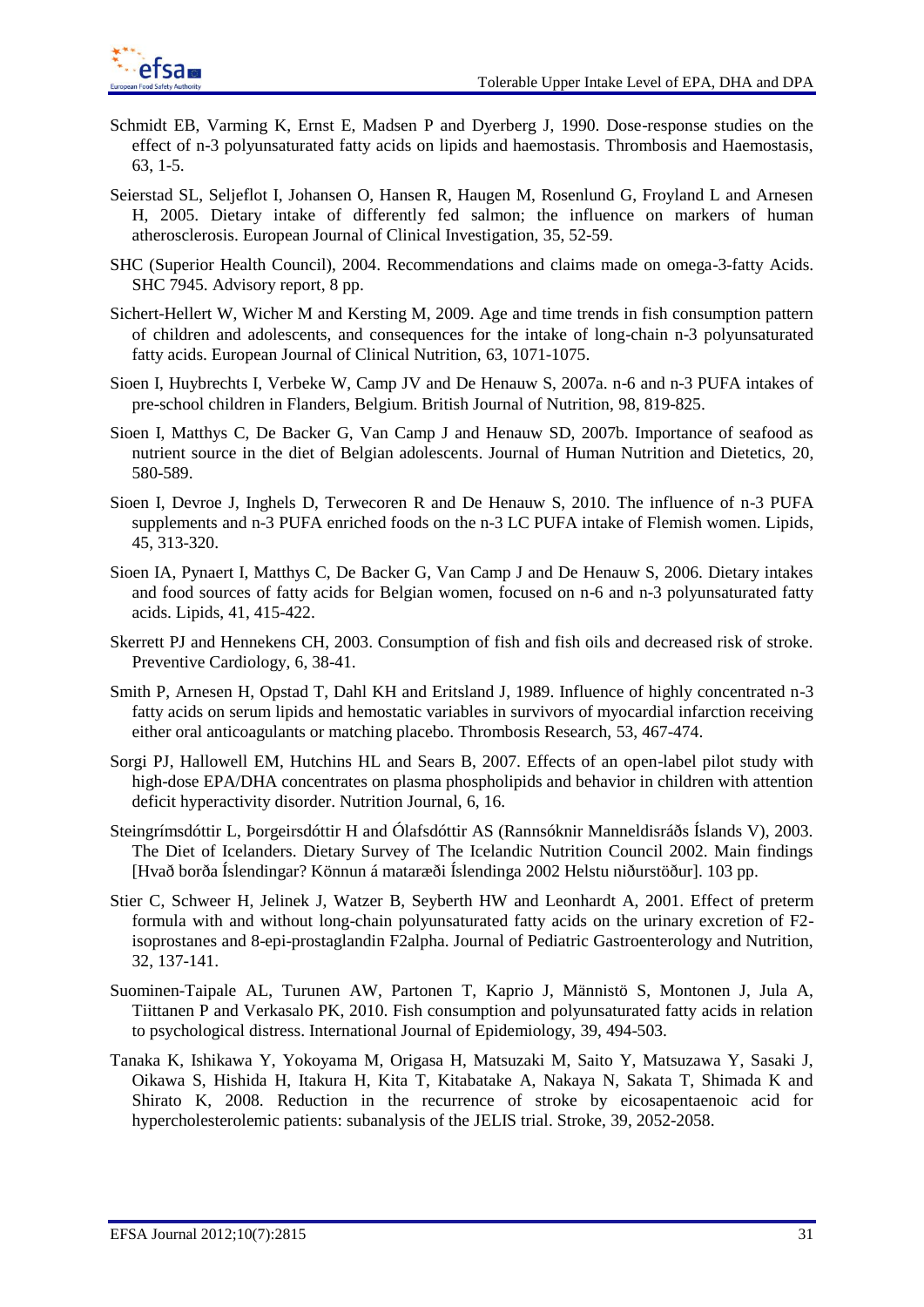<span id="page-31-14"></span><span id="page-31-13"></span>

- <span id="page-31-12"></span><span id="page-31-9"></span>Tholstrup T, Hellgren LI, Petersen M, Basu S, Straarup EM, Schnohr P and Sandstrom B, 2004. A solid dietary fat containing fish oil redistributes lipoprotein subclasses without increasing oxidative stress in men. Journal of Nutrition, 134, 1051-1057.
- <span id="page-31-3"></span>Thorngren M and Gustafson A, 1981. Effects of 11-week increase in dietary eicosapentaenoic acid on bleeding time, lipids, and platelet aggregation. The Lancet, 318, 1190-1193.
- van Rossum CTM, Fransen HP, Verkaik-Kloosterman J, Buurma-Rethans EJM and Ocké MC, 2011. Dutch National Food Consumption Survey 2007-2010: Diet of children and adults aged 7 to 69 years. RIVM Report number: 350050006/2011, National Institute for Public Health and the Environment, 148 pp.
- <span id="page-31-6"></span>Violi F, Pignatelli P and Basili S, 2010. Nutrition, supplements, and vitamins in platelet function and bleeding. Circulation, 121, 1033-1044.
- <span id="page-31-0"></span>VKM (Norwegian Scientific Committee for Food Safety), 2011. Opinion of the Steering Committee of the Norwegian Scientific Committee for Food Safety: Evaluation of negative and positive health effects of n-3 fatty acids as constituents of food supplements and fortified foods. Doc. no.: 08-707 final, 88 pp.
- <span id="page-31-8"></span>Wei MY and Jacobson TA, 2011. Effects of eicosapentaenoic acid versus docosahexaenoic acid on serum lipids: a systematic review and meta-analysis. Current Atherosclerosis Reports, 13, 474-483.
- Welch AA, Shakya-Shrestha S, Lentjes MA, Wareham NJ and Khaw KT, 2010. Dietary intake and status of n-3 polyunsaturated fatty acids in a population of fish-eating and non-fish-eating meateaters, vegetarians, and vegans and the product-precursor ratio [corrected] of alpha-linolenic acid to long-chain n-3 polyunsaturated fatty acids: results from the EPIC-Norfolk cohort. American Journal of Clinical Nutrition, 92, 1040-1051.
- <span id="page-31-1"></span>WHO/FAO (World Health Organization/Food and Agriculture Organization), 2003. Expert Report: Diet, nutrition and prevention of chronic diseases. Report of a Joint WHO/FAO Expert Consultation. WHO Technical Report Series 916, 160 pp.
- <span id="page-31-4"></span>Wojenski CM, Silver MJ and Walker J, 1991. Eicosapentaenoic acid ethyl ester as an antithrombotic agent: comparison to an extract of fish oil. Biochimica et Biophysica Acta, 1081, 33-38.
- <span id="page-31-7"></span>Woodman RJ, Mori TA, Burke V, Puddey IB, Barden A, Watts GF and Beilin LJ, 2003. Effects of purified eicosapentaenoic acid and docosahexaenoic acid on platelet, fibrinolytic and vascular function in hypertensive type 2 diabetic patients. Atherosclerosis, 166, 85-93.
- <span id="page-31-10"></span>Wu WH, Lu SC, Wang TF, Jou HJ and Wang TA, 2006. Effects of docosahexaenoic acid supplementation on blood lipids, estrogen metabolism, and in vivo oxidative stress in postmenopausal vegetarian women. European Journal of Clinical Nutrition, 60, 386-392.
- <span id="page-31-11"></span>Yang Y, Lu N, Chen D, Meng L, Zheng Y and Hui R, 2012. Effects of n-3 PUFA supplementation on plasma soluble adhesion molecules: a meta-analysis of randomized controlled trials. American Journal of Clinical Nutrition, 95, 972-980.
- <span id="page-31-2"></span>Yokoyama M, Origasa H, Matsuzaki M, Matsuzawa Y, Saito Y, Ishikawa Y, Oikawa S, Sasaki J, Hishida H, Itakura H, Kita T, Kitabatake A, Nakaya N, Sakata T, Shimada K, Shirato K and Japan EPAlisI, 2007. Effects of eicosapentaenoic acid on major coronary events in hypercholesterolaemic patients (JELIS): a randomised open-label, blinded endpoint analysis. Lancet, 369, 1090-1098.
- <span id="page-31-5"></span>Zucker ML, Bilyeu DS, Helmkamp GM, Harris WS and Dujovne CA, 1988. Effects of dietary fish oil on platelet function and plasma lipids in hyperlipoproteinemic and normal subjects. Atherosclerosis, 73, 13-22.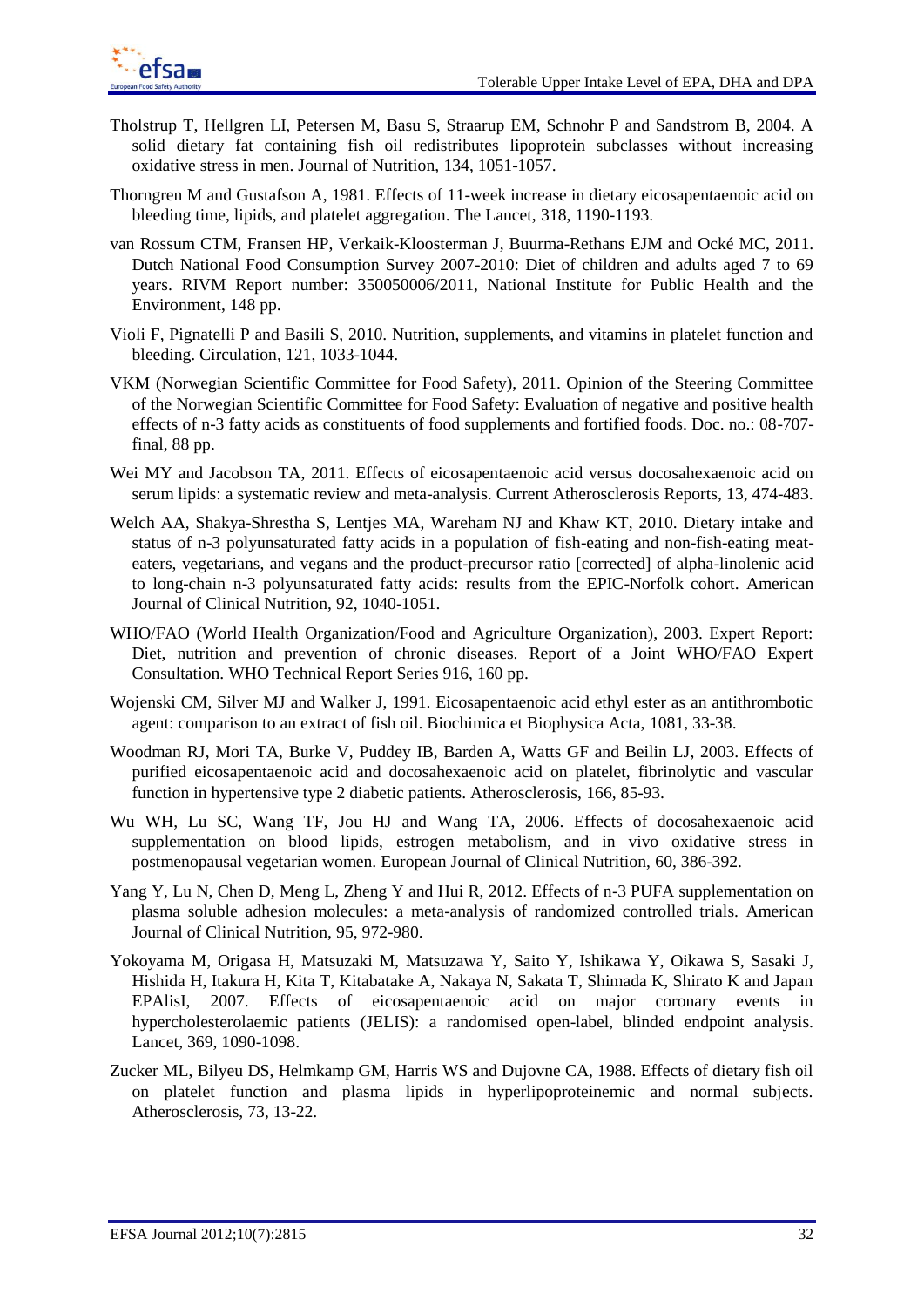

# **APPENDICES**

# **A. INTAKE OF LONG-CHAIN N-3 FATTY ACIDS (MG/DAY) AMONG ADULTS IN EUROPEAN COUNTRIES**

<span id="page-32-1"></span><span id="page-32-0"></span>

| $LCn-3$<br><b>PUFA</b> | <b>Nutrient</b><br>source | <b>Sex</b>   | Country | Reference                     | <b>Dietary</b> method           | $\mathbf n$ | Age<br>min | Age<br>max   | <b>Population / Fortified foods included</b><br>or excluded                                                                    | mean  | median | P75   | P95   |
|------------------------|---------------------------|--------------|---------|-------------------------------|---------------------------------|-------------|------------|--------------|--------------------------------------------------------------------------------------------------------------------------------|-------|--------|-------|-------|
| <b>EPA</b>             | Food                      | Women        | Belgium | (Sioen et al.,<br>2006)       | 2-day record                    | 641         | 18         | 39           | Data collected only on women in Ghent,<br>Flanders<br>Data of the Danish Diet, Cancer and<br>Health cohort study, collected on | 77.8  | 14.0   |       | 427.7 |
|                        |                           |              | Denmark | (Joensen)<br>et<br>al., 2010) | food frequency<br>questionnaire | 29,017      | 50         | 64           | volunteers living in Copenhagen or<br>Aarhus. Recruitment 1993-1997                                                            |       | 150.0  | 230.0 |       |
|                        |                           |              | France  | (Bemrah et<br>al., 2009)      | food frequency<br>questionnaire | 344         | 18         | 44           | French high seafood consumers<br>(CALIPSO study). N-3 consumption<br>from seafood (not from the total diet)                    | 432.0 |        |       |       |
|                        |                           |              |         |                               |                                 |             |            |              | French high seafood consumers<br>(CALIPSO study). N-3 consumption                                                              |       |        |       |       |
|                        |                           |              |         |                               |                                 | 630         | 18         | 64           | from seafood (not from the total diet)<br>Data of the Danish Diet, Cancer and                                                  | 448.0 |        |       |       |
| <b>EPA</b>             | Food                      | Men          | Denmark | (Joensen)<br>et<br>al., 2010) | food frequency<br>questionnaire | 24,786      | 50         | 64           | Health cohort study, collected on<br>volunteers living in Copenhagen or<br>Aarhus. Recruitment 1993-1997                       |       | 180.0  | 270.0 |       |
|                        |                           |              |         | (Bemrah et                    | food frequency                  |             |            |              | French high seafood consumers<br>(CALIPSO study). N-3 consumption                                                              |       |        |       |       |
|                        |                           | Men          | France  | al., 2009)                    | questionnaire                   | 243         | 18         | 64           | from seafood (not from the total diet)<br>French high seafood consumers                                                        | 456.0 |        |       |       |
| <b>EPA</b>             | Food                      | and<br>women | France  | (Guevel)<br>et<br>al., 2008)  | food frequency<br>questionnaire | n.a.        | 18         | 65<br>$\,>$  | (CALIPSO study). First quintile of EPA-<br>DHA intake<br>French high seafood consumers                                         | 141.0 | 140.0  |       |       |
|                        |                           |              |         | (Guevel)<br>et<br>al., 2008)  | food frequency<br>questionnaire | n.a.        | 18         | 65<br>$\geq$ | (CALIPSO study). Fifth quintile of EPA-<br>DHA intake                                                                          | 991.0 | 858.0  |       |       |
|                        |                           |              |         | (Bemrah et                    | food frequency                  |             |            |              | French high seafood consumers<br>(CALIPSO study). N-3 consumption                                                              |       |        |       |       |
|                        |                           |              |         | al., 2009)                    | questionnaire                   | 126         | 65         | 65<br>>      | from seafood (not from the total diet)<br>Occasional fish consumers $(\leq 31 \text{ g/d})$ .                                  | 467.0 |        |       |       |
|                        |                           |              |         | (Amiano et                    | Diet history<br>questionnaire   |             |            |              | Adjusted for energy intake. Data on n-3<br>fatty acid intake collected in the EPIC                                             |       |        |       |       |
|                        |                           |              | Spain   | al., $2001$ )                 | (previous year)                 | 26          | 35         | 65           | cohort of Gipuzkoa (Basque Country)<br>Low fish consumers $(32-64 \text{ g/d})$ .<br>Adjusted for energy intake. Data on n-3   | 50.0  |        |       |       |
|                        |                           |              |         |                               |                                 | 24          | 35         | 65           | fatty acid intake collected in the EPIC<br>cohort of Gipuzkoa (Basque Country)                                                 | 130.0 |        |       |       |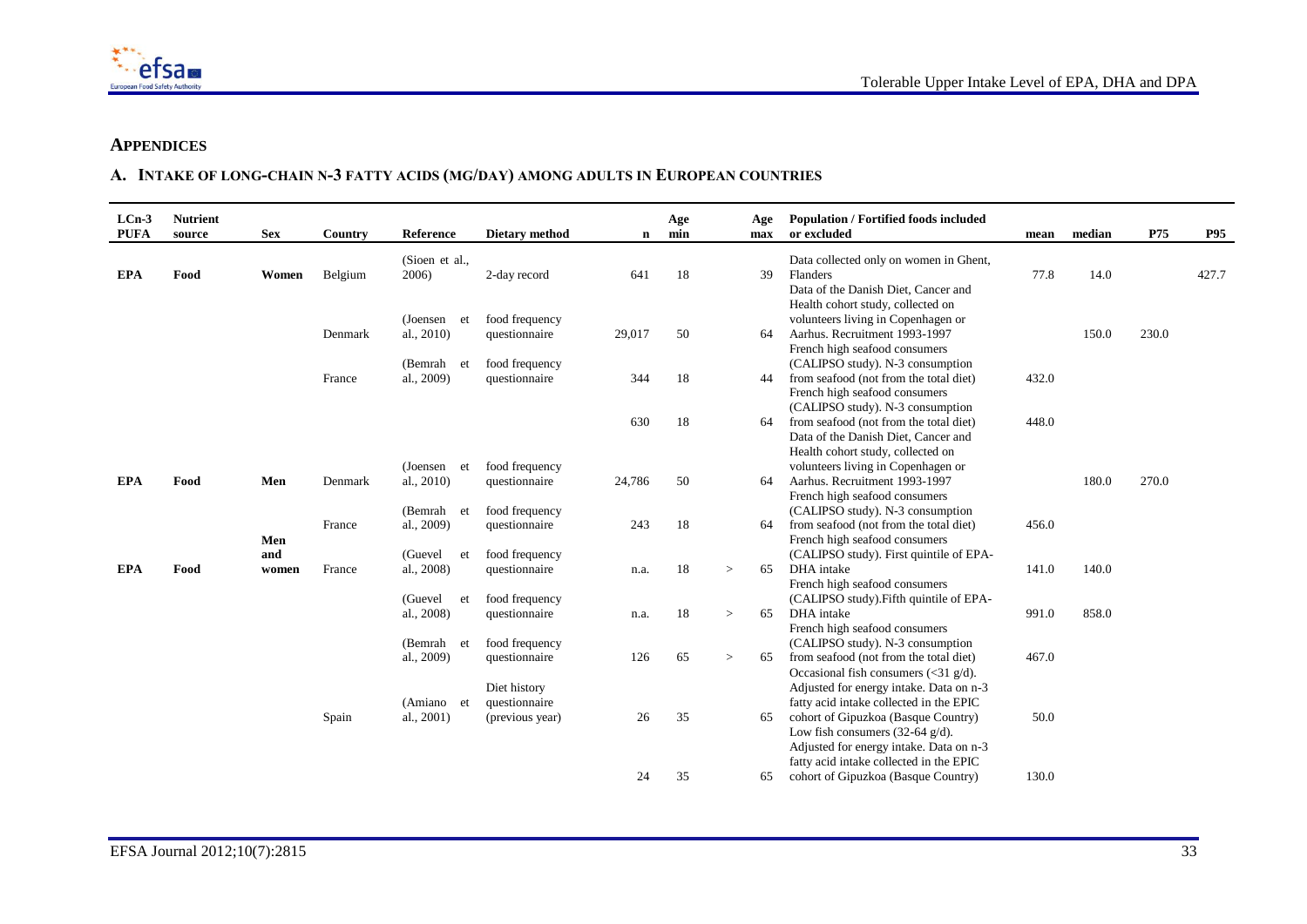

# Tolerable Upper Intake Level of EPA, DHA and DPA

| $LCn-3$<br><b>PUFA</b> | <b>Nutrient</b><br>source | <b>Sex</b>          | Country            | Reference                                                   | Dietary method                                    | $\mathbf n$ | Age<br>min |        | Age<br>max | <b>Population / Fortified foods included</b><br>or excluded                                                                                                                                                                                                                                                                                                                                                                                                                                   | mean           | median | <b>P75</b> | P95   |
|------------------------|---------------------------|---------------------|--------------------|-------------------------------------------------------------|---------------------------------------------------|-------------|------------|--------|------------|-----------------------------------------------------------------------------------------------------------------------------------------------------------------------------------------------------------------------------------------------------------------------------------------------------------------------------------------------------------------------------------------------------------------------------------------------------------------------------------------------|----------------|--------|------------|-------|
| <b>EPA</b>             | Food                      | Men<br>and<br>women | Spain              | (Amiano et<br>al., 2001)                                    | Diet history<br>questionnaire<br>(previous year)  | 27<br>25    | 35<br>35   |        | 65<br>65   | Moderate fish consumers (65-115 $g/d$ ).<br>Adjusted for energy intake. Data on n-3<br>fatty acid intake collected in the EPIC<br>cohort of Gipuzkoa (Basque Country)<br>High fish consumers $(>115 \text{ g/d}).$<br>Adjusted for energy intake. Data on n-3<br>fatty acid intake collected in the EPIC<br>cohort of Gipuzkoa (Basque Country)                                                                                                                                               | 210.0<br>320.0 |        |            |       |
| <b>EPA</b>             | n.a.                      | Women               | Finland            | (Suominen-<br>Taipale et<br>al., $2010$ )                   | food frequency<br>questionnaire                   | 166         | n.a.       |        | n.a.       | Finnish maritime and freshwater area<br>fishermen, their wives and other family<br>members of a sub-group (living near<br>Helsinki) of the Fishermen Study<br>population. Mean age of the full study<br>$(n=1410)$ : 47 y (SE: 0,5) for men, 46<br>$(SE: 0.5)$ for women.<br>Data from the Su.Vi.Max cohort Study<br>(inclusion in 1994-19695, follow-up of 8<br>years), collected from at least ten 24-hour<br>recalls over a period of 2.5 years,<br>between the inclusion and 1998. Age at | 200.0          |        |            |       |
|                        |                           |                     | France             | (Astorg)<br>et<br>al., 2004)<br>(Suominen-<br>Taipale<br>et | at least ten 24-hour<br>recalls<br>food frequency | 2,785       | 35         | $\,>$  | 35         | inclusion: $45-63$ y (men), $35-63$ y<br>(women)<br>Finnish maritime and freshwater area<br>fishermen, their wives and other family<br>members of a sub-group (living near<br>Helsinki) of the Fishermen Study<br>population. Mean age of the full study<br>$(n=1410)$ : 47 y (SE: 0,5) for men, 46                                                                                                                                                                                           | 117.8          | 91.4   |            | 308.5 |
| <b>EPA</b>             | n.a.                      | Men                 | Finland            | al., $2010$ )<br>(Astorg)<br>et                             | questionnaire<br>at least ten 24-hour             | 142         | n.a.       |        | n.a.       | $(SE: 0.5)$ for women.<br>Data from the Su.Vi.Max cohort Study<br>(inclusion in 1994-19695, follow-up of $8$ )<br>years), collected from at least ten 24-hour<br>recalls over a period of 2.5 years,<br>between the inclusion and 1998. Age at<br>inclusion: $45-63$ y (men), $35-63$ y                                                                                                                                                                                                       | 300.0          |        |            |       |
|                        |                           |                     | France             | al., 2004)                                                  | recalls                                           | 2,099       | 45         | $\geq$ | 45         | (women)                                                                                                                                                                                                                                                                                                                                                                                                                                                                                       | 149.9          | 119.6  |            | 375.1 |
| <b>EPA</b>             | Food and<br>supplements   | Women               | United-<br>Kingdom | (Welch et al.,<br>2010)                                     | 7-day record (24-h)<br>recall and 6-day<br>diary) | 6258        | 39         |        | 78         | Fish-eaters in the EPIC-Norfolk cohort                                                                                                                                                                                                                                                                                                                                                                                                                                                        | 110.0          |        |            |       |
| <b>EPA</b>             | Food and<br>supplements   | Men                 | United-<br>Kingdom | (Welch et al.,<br>2010)                                     | 7-day record (24-h<br>recall and 6-day<br>diary)  | 5,952       | 39         |        | 78         | Fish-eaters in the EPIC-Norfolk cohort                                                                                                                                                                                                                                                                                                                                                                                                                                                        | 130.0          |        |            |       |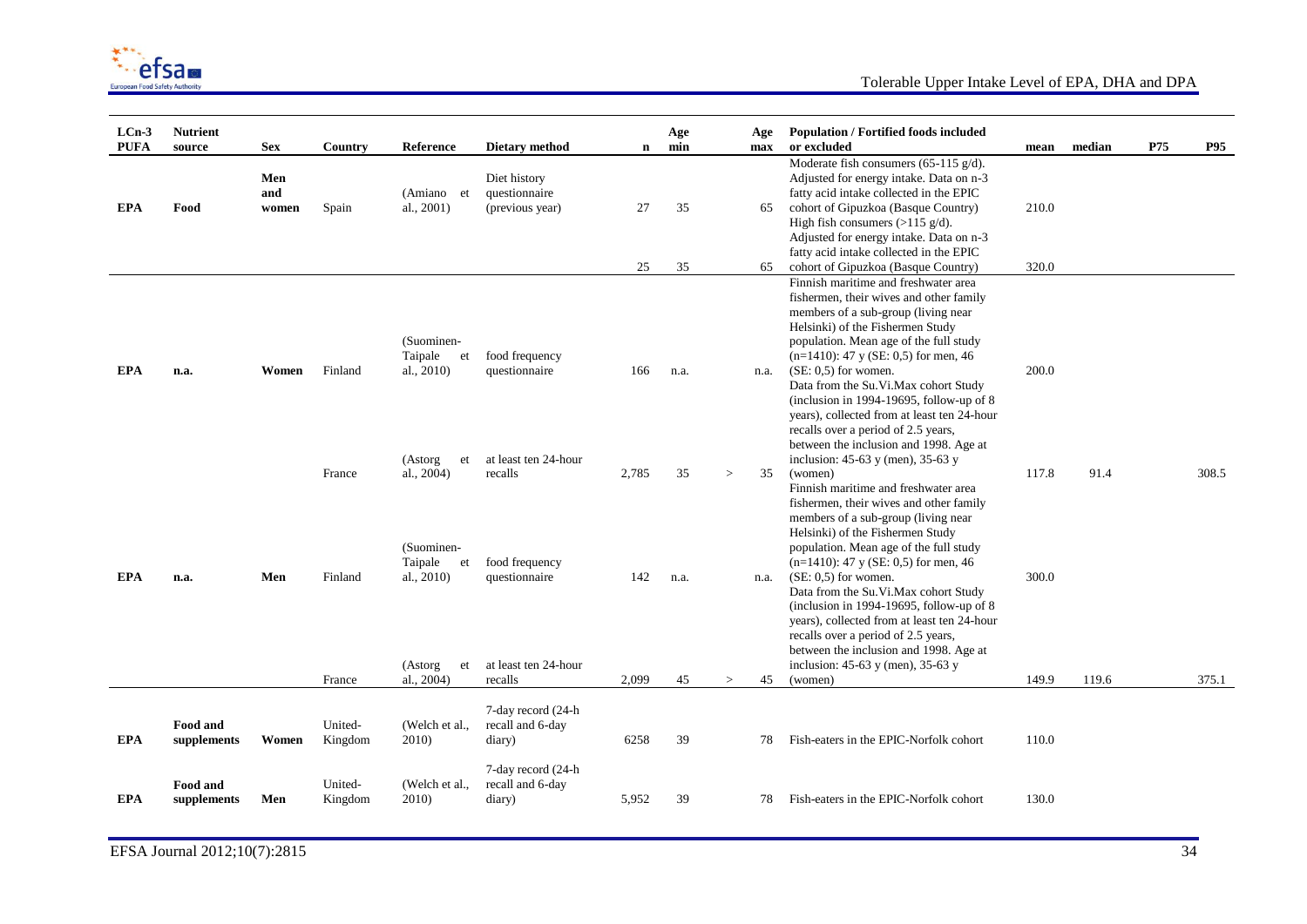

| $LCn-3$<br><b>PUFA</b> | <b>Nutrient</b><br>source | <b>Sex</b> | Country | Reference      | Dietary method       | $\mathbf n$ | Age<br>min | Age<br>max   | <b>Population / Fortified foods included</b><br>or excluded                                 | mean  | median | <b>P75</b> | <b>P95</b> |
|------------------------|---------------------------|------------|---------|----------------|----------------------|-------------|------------|--------------|---------------------------------------------------------------------------------------------|-------|--------|------------|------------|
|                        |                           | Men        |         |                |                      |             |            |              |                                                                                             |       |        |            |            |
|                        | Food and                  | and        |         | (Johansson     | food frequency       |             |            |              |                                                                                             |       |        |            |            |
| EPA                    | supplements               | women      | Norway  | et al., 1998)  | questionnaire        | 3,144       | 16         | 79           | National survey NORKOST 1997                                                                | 330.0 |        |            |            |
|                        |                           |            |         | (Sioen et al., |                      |             |            |              | Data collected only on women in Ghent,                                                      |       |        |            |            |
| <b>DPA</b>             | Food                      | Women      | Belgium | 2006)          | 2-day record         | 641         | 18         | 39           | Flanders                                                                                    | 25.3  | 11.7   |            | 100.2      |
|                        |                           |            |         |                |                      |             |            |              | Data of the Danish Diet, Cancer and                                                         |       |        |            |            |
|                        |                           |            |         |                |                      |             |            |              | Health cohort study, collected on                                                           |       |        |            |            |
|                        |                           |            |         | (Joensen et    | food frequency       |             |            |              | volunteers living in Copenhagen or                                                          |       |        |            |            |
|                        |                           |            | Denmark | al., $2010$ )  | questionnaire        | 29,017      | 50         | 64           | Aarhus. Recruitment 1993-1997<br>French high seafood consumers                              |       | 60.0   | 90.0       |            |
|                        |                           |            |         | (Bemrah et     | food frequency       |             |            |              | (CALIPSO study). N-3 consumption                                                            |       |        |            |            |
|                        |                           |            | France  | al., 2009)     | questionnaire        | 344         | 18         | 44           | from seafood (not from the total diet)                                                      | 126.0 |        |            |            |
|                        |                           |            |         |                |                      |             |            |              | French high seafood consumers                                                               |       |        |            |            |
|                        |                           |            |         |                |                      |             |            |              | (CALIPSO study). N-3 consumption                                                            |       |        |            |            |
|                        |                           |            |         |                |                      | 630         | 18         | 64           | from seafood (not from the total diet)                                                      | 127.0 |        |            |            |
|                        |                           |            |         |                |                      |             |            |              | Data of the Danish Diet, Cancer and                                                         |       |        |            |            |
|                        |                           |            |         | (Joensen et    | food frequency       |             |            |              | Health cohort study, collected on<br>volunteers living in Copenhagen or                     |       |        |            |            |
| <b>DPA</b>             | Food                      | Men        | Denmark | al., 2010)     | questionnaire        | 24,786      | 50         | 64           | Aarhus. Recruitment 1993-1997                                                               |       | 80.0   | 100.0      |            |
|                        |                           |            |         |                |                      |             |            |              | French high seafood consumers                                                               |       |        |            |            |
|                        |                           |            |         | (Bemrah et     | food frequency       |             |            |              | (CALIPSO study). N-3 consumption                                                            |       |        |            |            |
|                        |                           |            | France  | al., 2009)     | questionnaire        | 243         | 18         | 64           | from seafood (not from the total diet)                                                      | 129.0 |        |            |            |
|                        |                           | Men        |         |                |                      |             |            |              | French high seafood consumers                                                               |       |        |            |            |
|                        |                           | and        |         | (Bemrah et     | food frequency       |             |            |              | (CALIPSO study). N-3 consumption                                                            |       |        |            |            |
| <b>DPA</b>             | Food                      | Women      | France  | al., 2009)     | questionnaire        | 126         | 65         | 65<br>$\geq$ | from seafood (not from the total diet)                                                      | 125.0 |        |            |            |
|                        |                           |            |         |                |                      |             |            |              | Data from the Su.Vi.Max cohort Study<br>(inclusion in 1994-19695, follow-up of $8$ )        |       |        |            |            |
|                        |                           |            |         |                |                      |             |            |              | years), collected from at least ten 24-hour                                                 |       |        |            |            |
|                        |                           |            |         |                |                      |             |            |              | recalls over a period of 2.5 years,                                                         |       |        |            |            |
|                        |                           |            |         |                |                      |             |            |              | between the inclusion and 1998. Age at                                                      |       |        |            |            |
|                        |                           |            |         | (Astorg et     | at least ten 24-hour |             |            |              | inclusion: $45-63$ y (men), $35-63$ y                                                       |       |        |            |            |
| <b>DPA</b>             | n.a.                      | Women      | France  | al., 2004)     | recalls              | 2,785       | 35         | 35<br>$\,>$  | (women)                                                                                     | 55.9  | 50.2   |            | 109.1      |
|                        |                           |            |         |                |                      |             |            |              | Data from the Su.Vi.Max cohort Study                                                        |       |        |            |            |
|                        |                           |            |         |                |                      |             |            |              | (inclusion in 1994-19695, follow-up of $8$ )<br>years), collected from at least ten 24-hour |       |        |            |            |
|                        |                           |            |         |                |                      |             |            |              | recalls over a period of 2.5 years,                                                         |       |        |            |            |
|                        |                           |            |         |                |                      |             |            |              | between the inclusion and 1998. Age at                                                      |       |        |            |            |
|                        |                           |            |         | (Astorg et     | at least ten 24-hour |             |            |              | inclusion: $45-63$ y (men), $35-63$ y                                                       |       |        |            |            |
| <b>DPA</b>             | n.a.                      | Men        | France  | al., 2004)     | recalls              | 2,099       | 45         | 45<br>$\geq$ | (women)                                                                                     | 74.8  | 68.2   |            | 138.4      |
|                        |                           | Men        |         |                |                      |             |            |              |                                                                                             |       |        |            |            |
|                        | Food and                  | and        |         | (Johansson     | food frequency       |             |            |              |                                                                                             |       |        |            |            |
| <b>DPA</b>             | supplements               | Women      | Norway  | et al., 1998)  | questionnaire        | 3,144       | 16         | 79           | National survey NORKOST 1997                                                                | 70.0  |        |            |            |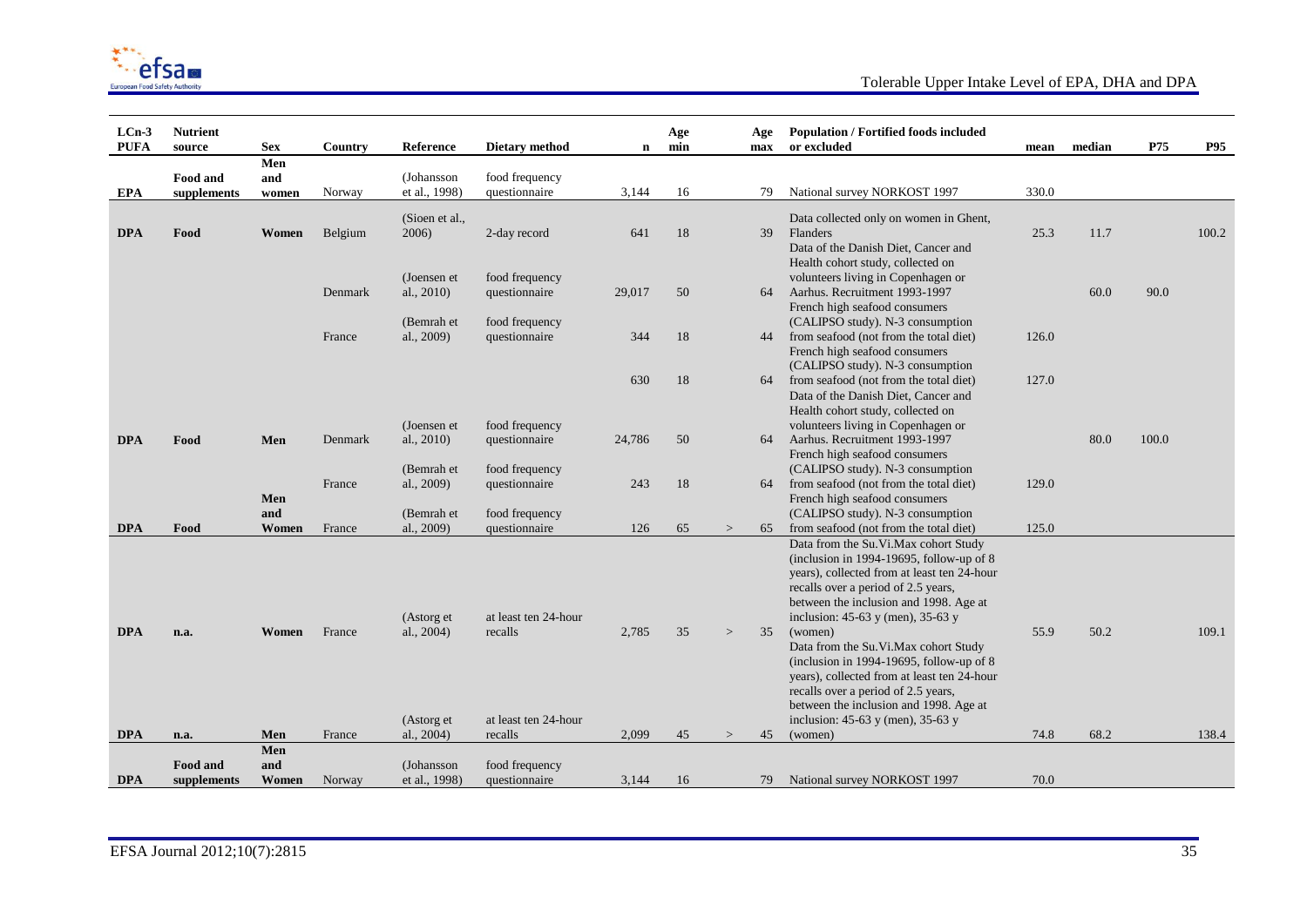

# Tolerable Upper Intake Level of EPA, DHA and DPA

| $LCn-3$<br><b>PUFA</b> | <b>Nutrient</b><br>source | <b>Sex</b> | Country | Reference                | <b>Dietary</b> method           | $\mathbf n$ | Age<br>min |        | Age<br>max | <b>Population / Fortified foods included</b><br>or excluded                        | mean    | median  | <b>P75</b> | <b>P95</b> |
|------------------------|---------------------------|------------|---------|--------------------------|---------------------------------|-------------|------------|--------|------------|------------------------------------------------------------------------------------|---------|---------|------------|------------|
|                        |                           |            |         | (Sioen et al.,           |                                 |             |            |        |            | Data collected only on women in Ghent,                                             |         |         |            |            |
| <b>DHA</b>             | Food                      | Women      | Belgium | 2006)                    | 2-day record                    | 641         | 18         |        | 39         | Flanders                                                                           | 131.2   | 42.5    |            | 647.1      |
|                        |                           |            |         |                          |                                 |             |            |        |            | Data of the Danish Diet, Cancer and                                                |         |         |            |            |
|                        |                           |            |         | et                       | food frequency                  |             |            |        |            | Health cohort study, collected on<br>volunteers living in Copenhagen or            |         |         |            |            |
|                        |                           |            | Denmark | (Joensen)<br>al., 2010)  | questionnaire                   | 29,017      | 50         |        | 64         | Aarhus. Recruitment 1993-1997                                                      |         | 360.0   | 520.0      |            |
|                        |                           |            |         |                          |                                 |             |            |        |            | French high seafood consumers                                                      |         |         |            |            |
|                        |                           |            |         | (Bemrah et               | food frequency                  |             |            |        |            | (CALIPSO study). N-3 consumption                                                   |         |         |            |            |
|                        |                           |            | France  | al., 2009)               | questionnaire                   | 344         | 18         |        | 44         | from seafood (not from the total diet)                                             | 757.0   |         |            |            |
|                        |                           |            |         |                          |                                 |             |            |        |            | French high seafood consumers                                                      |         |         |            |            |
|                        |                           |            |         |                          |                                 |             |            |        |            | (CALIPSO study). N-3 consumption                                                   |         |         |            |            |
|                        |                           |            |         |                          |                                 | 630         | 18         |        | 64         | from seafood (not from the total diet)                                             | 776.0   |         |            |            |
|                        |                           |            |         |                          |                                 |             |            |        |            | Data of the Danish Diet, Cancer and                                                |         |         |            |            |
|                        |                           |            |         |                          |                                 |             |            |        |            | Health cohort study, collected on                                                  |         |         |            |            |
|                        | Food                      |            | Denmark | (Joensen et              | food frequency                  | 24,786      | 50         |        | 64         | volunteers living in Copenhagen or<br>Aarhus. Recruitment 1993-1997                |         | 430.0   | 630.0      |            |
| <b>DHA</b>             |                           | Men        |         | al., $2010$ )            | questionnaire                   |             |            |        |            | French high seafood consumers                                                      |         |         |            |            |
|                        |                           |            |         | (Bemrah et               | food frequency                  |             |            |        |            | (CALIPSO study). N-3 consumption                                                   |         |         |            |            |
|                        |                           |            | France  | al., 2009)               | questionnaire                   | 243         | 18         |        | 64         | from seafood (not from the total diet)                                             | 797.0   |         |            |            |
|                        |                           | Men        |         |                          |                                 |             |            |        |            | French high seafood consumers                                                      |         |         |            |            |
|                        |                           | and        |         | (Guevel<br>et            | food frequency                  |             |            |        |            | (CALIPSO study). First quintile of EPA-                                            |         |         |            |            |
| <b>DHA</b>             | Food                      | women      | France  | al., 2008)               | questionnaire                   | n.a.        | 18         | $\geq$ | 65         | DHA intake                                                                         | 251.0   | 260.0   |            |            |
|                        |                           |            |         |                          |                                 |             |            |        |            | French high seafood consumers                                                      |         |         |            |            |
|                        |                           |            |         | (Guevel<br>et            | food frequency                  |             |            |        |            | (CALIPSO study). Fifth quintile of EPA-                                            |         |         |            |            |
|                        |                           |            | France  | al., 2008)               | questionnaire                   | n.a.        | 18         | >      | 65         | DHA intake                                                                         | 1,709.0 | 1,434.0 |            |            |
|                        |                           |            |         |                          |                                 |             |            |        |            | French high seafood consumers                                                      |         |         |            |            |
|                        |                           |            |         | (Bemrah et<br>al., 2009) | food frequency<br>questionnaire | 126         | 65         | $\geq$ | 65         | (CALIPSO study). N-3 consumption<br>from seafood (not from the total diet)         | 819.0   |         |            |            |
|                        |                           |            |         |                          |                                 |             |            |        |            | Occasional fish consumers $(\leq 31 \text{ g/d})$ .                                |         |         |            |            |
|                        |                           |            |         |                          | Diet history                    |             |            |        |            | Adjusted for energy intake. Data on n-3                                            |         |         |            |            |
|                        |                           |            |         | (Amiano et               | questionnaire                   |             |            |        |            | fatty acid intake collected in the EPIC                                            |         |         |            |            |
|                        |                           |            | Spain   | al., 2001)               | (previous year)                 | 26          | 35         |        | 65         | cohort of Gipuzkoa (Basque Country)                                                | 190.0   |         |            |            |
|                        |                           |            |         |                          |                                 |             |            |        |            | Low fish consumers $(32-64 \text{ g/d})$ .                                         |         |         |            |            |
|                        |                           |            |         |                          |                                 |             |            |        |            | Adjusted for energy intake. Data on n-3                                            |         |         |            |            |
|                        |                           |            |         |                          |                                 |             |            |        |            | fatty acid intake collected in the EPIC                                            |         |         |            |            |
|                        |                           |            |         |                          |                                 | 24          | 35         |        | 65         | cohort of Gipuzkoa (Basque Country)                                                | 440.0   |         |            |            |
|                        |                           |            |         |                          |                                 |             |            |        |            | Moderate fish consumers $(65-115 \text{ g/d})$ .                                   |         |         |            |            |
|                        |                           |            |         |                          |                                 |             |            |        |            | Adjusted for energy intake. Data on n-3<br>fatty acid intake collected in the EPIC |         |         |            |            |
|                        |                           |            |         |                          |                                 | 27          | 35         |        | 65         | cohort of Gipuzkoa (Basque Country)                                                | 580.0   |         |            |            |
|                        |                           |            |         |                          |                                 |             |            |        |            |                                                                                    |         |         |            |            |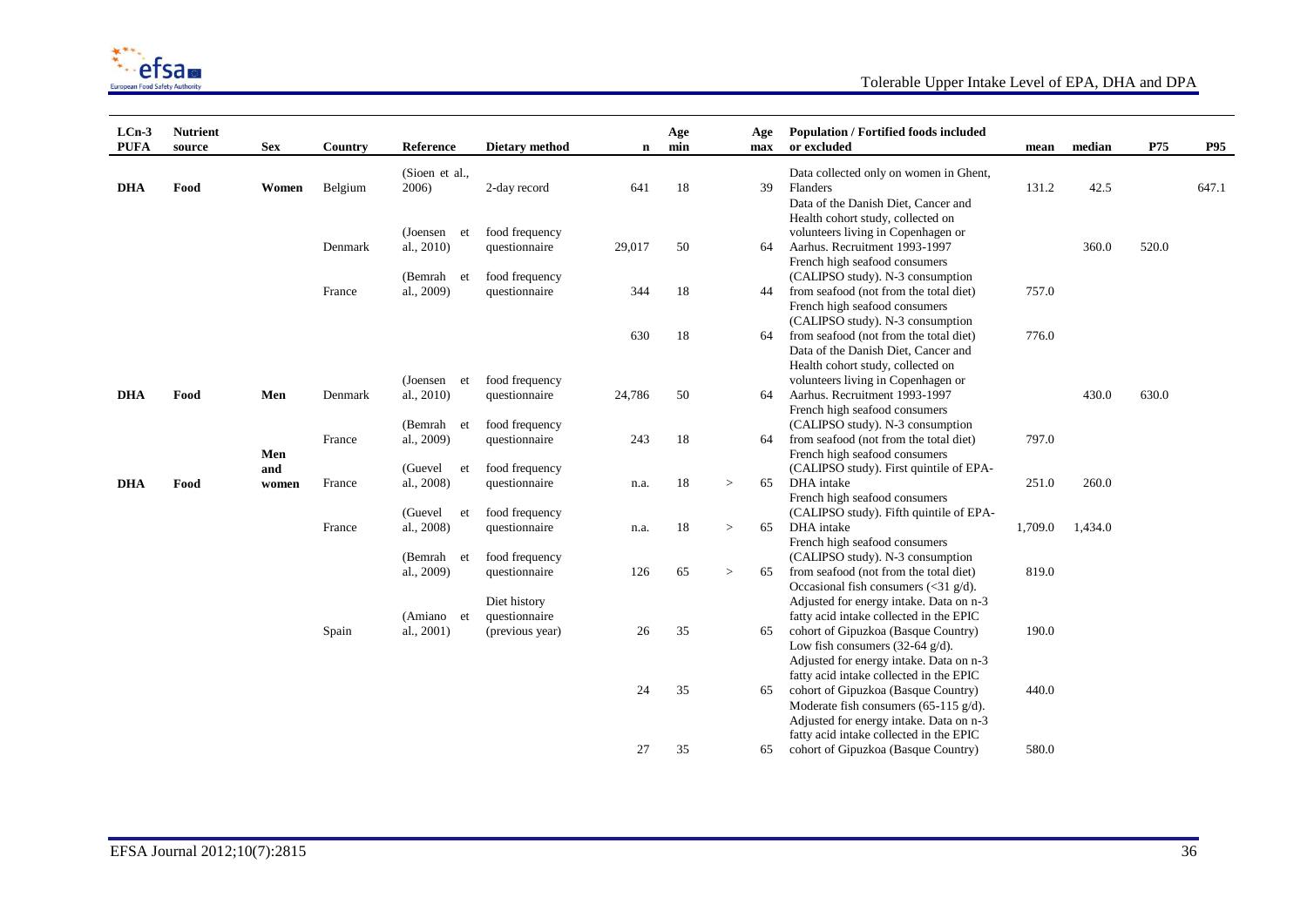

| $LCn-3$<br><b>PUFA</b> | <b>Nutrient</b><br>source | <b>Sex</b>          | Country            | Reference                                                                    | Dietary method                                                     | $\mathbf n$  | Age<br>min |   | Age<br>max | <b>Population / Fortified foods included</b><br>or excluded                                                                                                                                                                                                                                                                                                                                                                                                                                                                                           | mean           | median | <b>P75</b> | <b>P95</b> |
|------------------------|---------------------------|---------------------|--------------------|------------------------------------------------------------------------------|--------------------------------------------------------------------|--------------|------------|---|------------|-------------------------------------------------------------------------------------------------------------------------------------------------------------------------------------------------------------------------------------------------------------------------------------------------------------------------------------------------------------------------------------------------------------------------------------------------------------------------------------------------------------------------------------------------------|----------------|--------|------------|------------|
| DHA                    | Food                      | Men<br>and<br>women | Spain              | (Amiano et<br>al., 2001)                                                     | Diet history<br>questionnaire<br>(previous year)                   | 25           | 35         |   | 65         | High fish consumers $(>115 \text{ g/d}).$<br>Adjusted for energy intake. Data on n-3<br>fatty acid intake collected in the EPIC<br>cohort of Gipuzkoa (Basque Country)                                                                                                                                                                                                                                                                                                                                                                                | 850.0          |        |            |            |
| DHA                    | n.a.                      | Women               | Finland            | (Suominen-<br>Taipale<br>et<br>al., 2010)                                    | food frequency<br>questionnaire                                    | 166          | n.a.       |   | n.a.       | Finnish maritime and freshwater area<br>fishermen, their wives and other family<br>members of a sub-group (living near<br>Helsinki) of the Fishermen Study<br>population. Mean age of the full study<br>$(n=1410)$ : 47 y (SE: 0,5) for men, 46<br>$(SE: 0.5)$ for women.<br>Data from the Su.Vi.Max cohort Study<br>(inclusion in 1994-19695, follow-up of $8$ )<br>years), collected from at least ten 24-hour<br>recalls over a period of 2.5 years,<br>between the inclusion and 1998. Age at                                                     | 600.0          |        |            |            |
| DHA                    | n.a.                      | Men                 | France<br>Finland  | (Astorg)<br>et<br>al., 2004)<br>(Suominen-<br>Taipale<br>et<br>al., $2010$ ) | at least ten 24-hour<br>recalls<br>food frequency<br>questionnaire | 2,785<br>142 | 35<br>n.a. | > | 35<br>n.a. | inclusion: $45-63$ y (men), $35-63$ y<br>(women)<br>Finnish maritime and freshwater area<br>fishermen, their wives and other family<br>members of a sub-group (living near<br>Helsinki) of the Fishermen Study<br>population. Mean age of the full study<br>$(n=1410)$ : 47 y (SE: 0,5) for men, 46<br>$(SE: 0.5)$ for women.<br>Data from the Su.Vi.Max cohort Study<br>(inclusion in 1994-19695, follow-up of $8$ )<br>years), collected from at least ten 24-hour<br>recalls over a period of 2.5 years,<br>between the inclusion and 1998. Age at | 225.9<br>700.0 | 177.0  |            | 574.2      |
|                        |                           |                     | France             | (Astorg<br>et<br>al., 2004)                                                  | at least ten 24-hour<br>recalls                                    | 2,099        | 45         | > | 45         | inclusion: $45-63$ y (men), $35-63$ y<br>(women)                                                                                                                                                                                                                                                                                                                                                                                                                                                                                                      | 272.6          | 221.3  |            | 668.4      |
| DHA                    | Food and<br>supplements   | Women               | United-<br>Kingdom | (Welch et al.,<br>2010)                                                      | 7-day record (24-h<br>recall and 6-day<br>diary)                   | 6258         | 39         |   | 78         | Fish-eaters in the EPIC-Norfolk cohort                                                                                                                                                                                                                                                                                                                                                                                                                                                                                                                | 150.0          |        |            |            |
| <b>DHA</b>             | Food and<br>supplements   | Men<br>Men          | United-<br>Kingdom | (Welch et al.,<br>2010)                                                      | 7-day record (24-h)<br>recall and 6-day<br>diary)                  | 5,952        | 39         |   | 78         | Fish-eaters in the EPIC-Norfolk cohort                                                                                                                                                                                                                                                                                                                                                                                                                                                                                                                | 190.0          |        |            |            |
| <b>DHA</b>             | Food and<br>supplements   | and<br>women        | Norway             | (Johansson<br>et al., 1998)                                                  | food frequency<br>questionnaire                                    | 3,144        | 16         |   | 79         | National survey NORKOST 1997                                                                                                                                                                                                                                                                                                                                                                                                                                                                                                                          | 490.0          |        |            |            |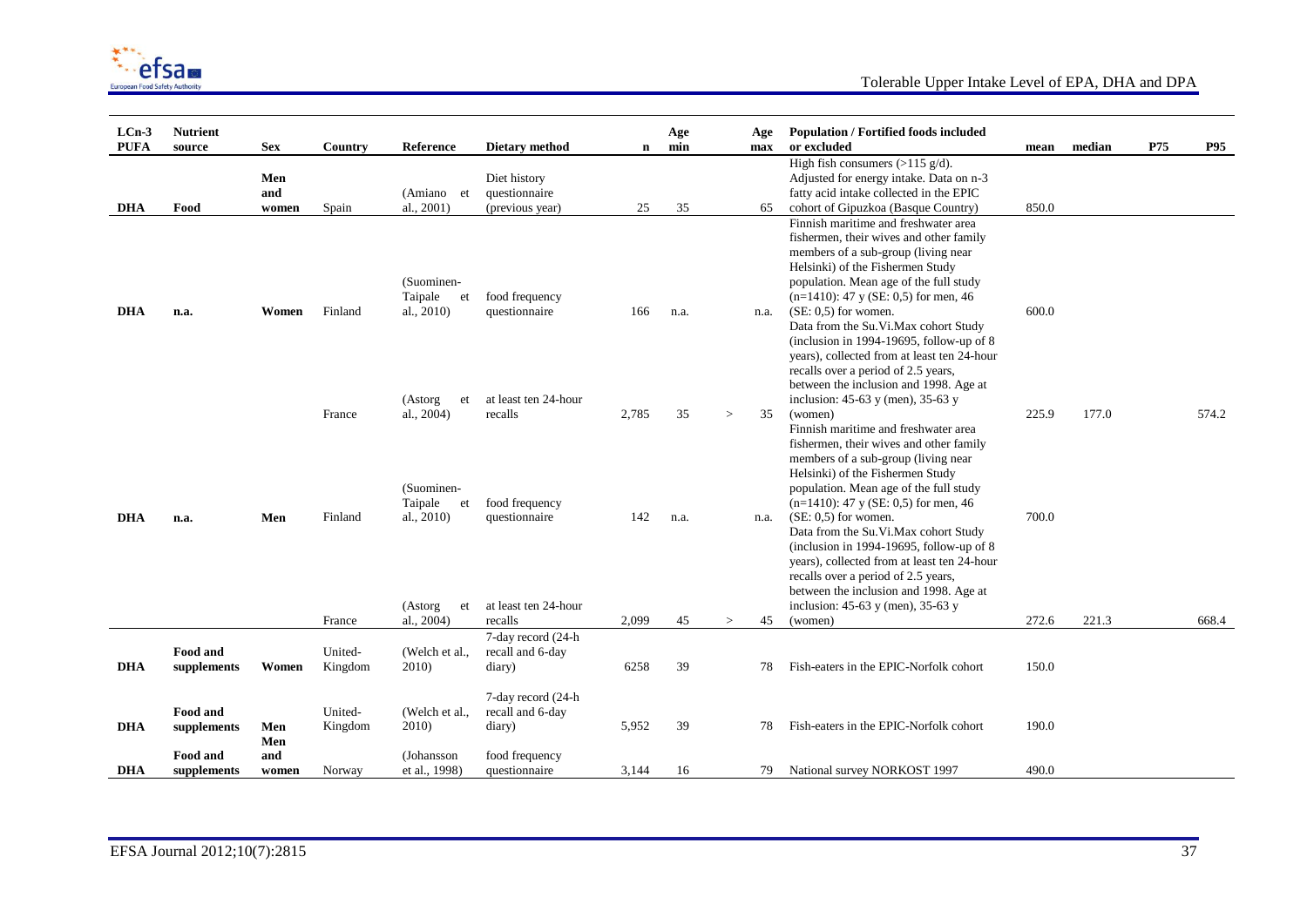

| $LCn-3$<br><b>PUFA</b> | <b>Nutrient</b><br>source | <b>Sex</b> | Country            | Reference                    | Dietary method                          | n          | Age<br>min |        | Age<br>max | <b>Population / Fortified foods included</b><br>or excluded                                                                                          | mean    | median        | P75            | <b>P95</b>     |
|------------------------|---------------------------|------------|--------------------|------------------------------|-----------------------------------------|------------|------------|--------|------------|------------------------------------------------------------------------------------------------------------------------------------------------------|---------|---------------|----------------|----------------|
| $EPA+$                 |                           |            |                    | (Sioen et al.,               | food frequency                          |            |            |        |            | Non-consumers of n-3 foods and<br>supplements. Data collected from a<br>convenience sample (relatives, friends<br>and colleagues) of women living in |         |               |                |                |
| <b>DHA</b>             | Food                      | Women      | Belgium            | 2010)<br>(Sioen et al.,      | questionnaire                           | 19         | 18         |        | 39         | Flanders<br>Data collected only on women in Ghent,                                                                                                   | 181.0   | 118.0         |                |                |
|                        |                           |            |                    | 2006)                        | 2-day record<br>two non-                | 641        | 18         |        | 39         | Flanders                                                                                                                                             | 208.9   | 54.1          |                | 1,115.4        |
|                        |                           |            | The<br>Netherlands | (van Rossum<br>et al., 2011) | consecutive 24-<br>hour dietary recalls | 347        | 19         |        | 30         | National Dutch survey 2007-2010                                                                                                                      |         | 75.0          | 133.0          | 285.0          |
|                        |                           |            |                    |                              |                                         | 351        | 31         |        | 50         | National Dutch survey 2007-2010                                                                                                                      |         | 89.0          | 155.0          | 330.0          |
|                        |                           |            |                    |                              |                                         | 353        | 51         |        | 69         | National Dutch survey 2007-2010                                                                                                                      |         | 107.0         | 185.0          | 388.0          |
|                        |                           |            |                    |                              | two non-                                |            |            |        |            |                                                                                                                                                      |         |               |                |                |
| EPA+                   |                           |            | The                | (van Rossum                  | consecutive 24-                         |            |            |        |            |                                                                                                                                                      |         |               |                |                |
| <b>DHA</b>             | Food                      | Men        | Netherlands        | et al., 2011)                | hour dietary recalls                    | 356        | 19         |        | 30         | National Dutch survey 2007-2010                                                                                                                      |         | 77.0          | 139.0          | 305.0          |
|                        |                           |            |                    |                              |                                         | 348<br>351 | 31<br>51   |        | 50<br>69   | National Dutch survey 2007-2010<br>National Dutch survey 2007-2010                                                                                   |         | 95.0<br>110.0 | 169.0<br>194.0 | 364.0<br>414.0 |
|                        |                           | Men        |                    |                              |                                         |            |            |        |            | French high seafood consumers                                                                                                                        |         |               |                |                |
| EPA+                   |                           | and        |                    | (Guevel et                   | food frequency                          |            |            |        |            | (CALIPSO study). First quintile of EPA-                                                                                                              |         |               |                |                |
| <b>DHA</b>             | Food                      | women      | France             | al., 2008)                   | questionnaire                           | n.a.       | 18         | $\,>$  | 65         | DHA intake<br>French high seafood consumers                                                                                                          | 392.0   | 405.0         |                |                |
|                        |                           |            |                    |                              |                                         |            |            |        |            | (CALIPSO study). Fifth quintile of EPA-                                                                                                              |         |               |                |                |
|                        |                           |            |                    |                              |                                         | n.a.       | 18         | $\geq$ | 65         | DHA intake                                                                                                                                           | 2,700.0 | 2,324.0       |                |                |
|                        | Food<br>(without          |            |                    |                              |                                         |            |            |        |            |                                                                                                                                                      |         |               |                |                |
| EPA+                   | fortified                 |            |                    | (Bauch et al.,               | Dietary history                         |            |            |        |            |                                                                                                                                                      |         |               |                |                |
| <b>DHA</b>             | food)                     | Women      | Germany            | 2006)                        | (last 4 weeks)                          | 181        | 18         |        | 24         | National German survey 1998                                                                                                                          | 126.6   | 83.9          |                | 367.8          |
|                        |                           |            |                    |                              |                                         | 396        | 25         |        | 34         | National German survey 1998                                                                                                                          | 167.4   | 121.2         |                | 501.0          |
|                        |                           |            |                    |                              |                                         | 399        | 35         |        | 44         | National German survey 1998                                                                                                                          | 196.6   | 147.2         |                | 471.8          |
|                        |                           |            |                    |                              |                                         | 319        | 45         |        | 54         | National German survey 1998                                                                                                                          | 207.1   | 160.3         |                | 578.3          |
|                        |                           |            |                    |                              |                                         | 369        | 55         |        | 64         | National German survey 1998                                                                                                                          | 218.9   | 172.4         |                | 560.1          |
|                        | Food                      |            |                    |                              |                                         | 408        | 65         |        | 79         | National German survey 1998                                                                                                                          | 199.9   | 158.4         |                | 556.3          |
|                        | (without                  |            |                    |                              |                                         |            |            |        |            |                                                                                                                                                      |         |               |                |                |
| EPA+                   | fortified                 |            |                    | (Bauch et al.,               | Dietary history                         |            |            |        |            |                                                                                                                                                      |         |               |                |                |
| <b>DHA</b>             | food)                     | Men        | Germany            | 2006)                        | (last 4 weeks)                          | 189        | 18         |        | 24         | National German survey 1998                                                                                                                          | 232.1   | 153.9         |                | 790.3          |
|                        |                           |            |                    |                              |                                         | 412        | 25         |        | 34         | National German survey 1998                                                                                                                          | 212.0   | 161.7         |                | 553.2          |
|                        |                           |            |                    |                              |                                         | 411        | 35         |        | 44         | National German survey 1998                                                                                                                          | 238.3   | 181.8         |                | 643.5          |
|                        |                           |            |                    |                              |                                         | 321        | 45         |        | 54         | National German survey 1998                                                                                                                          | 295.0   | 216.5         |                | 826.6          |
|                        |                           |            |                    |                              |                                         | 353        | 55         |        | 64         | National German survey 1998                                                                                                                          | 274.4   | 195.1         |                | 794.5          |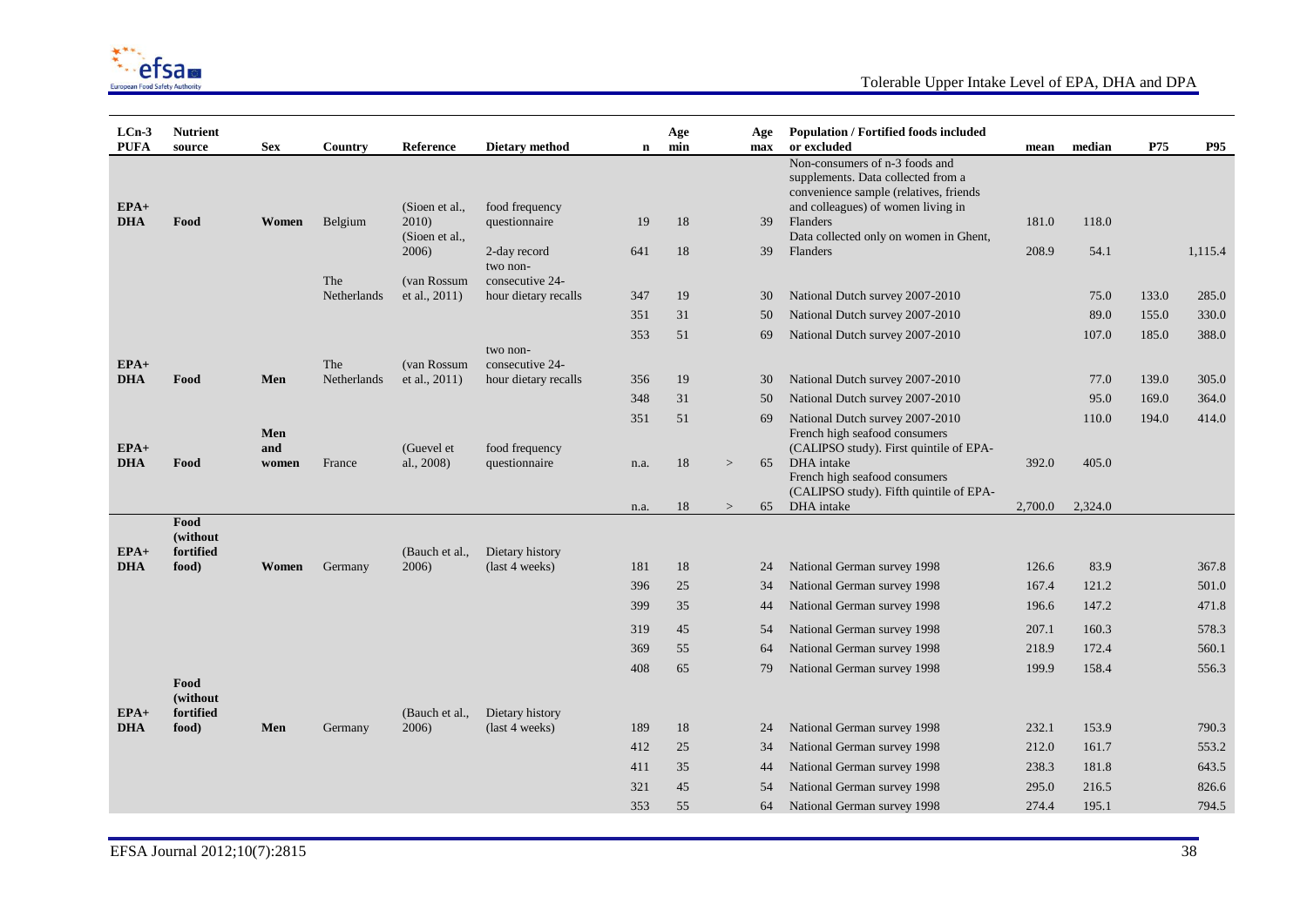

| $LCn-3$<br><b>PUFA</b> | <b>Nutrient</b><br>source | <b>Sex</b> | Country     | Reference      | <b>Dietary</b> method | $\mathbf n$ | Age<br>min | Age<br>max | <b>Population / Fortified foods included</b><br>or excluded                      | mean    | median | P75   | <b>P95</b> |
|------------------------|---------------------------|------------|-------------|----------------|-----------------------|-------------|------------|------------|----------------------------------------------------------------------------------|---------|--------|-------|------------|
|                        | Food                      |            |             |                |                       |             |            |            |                                                                                  |         |        |       |            |
| $EPA+$                 | (without<br>fortified     |            |             | (Bauch et al., | Dietary history       |             |            |            |                                                                                  |         |        |       |            |
| <b>DHA</b>             | food)                     | Men        | Germany     | 2006)          | (last 4 weeks)        | 271         | 65         | 79         | National German survey 1998                                                      | 277.7   | 204.1  |       | 668.3      |
|                        |                           |            |             |                |                       |             |            |            | Breasfeeding women. Data collected                                               |         |        |       |            |
| $EPA+$                 | Food and                  |            |             | (Sioen et al., | food frequency        |             |            |            | from a convenience sample (relatives,<br>friends and colleagues) of women living |         |        |       |            |
| <b>DHA</b>             | supplements               | Women      | Belgium     | 2010)          | questionnaire         | 5           | $18\,$     | 39         | in Flanders                                                                      | 299.0   | 205.0  |       |            |
|                        |                           |            |             |                |                       |             |            |            | Pregnant women. Convenience sample,                                              |         |        |       |            |
|                        |                           |            |             |                |                       | 18          | $18\,$     | 39         | in Flanders<br>Supplement users. Convenience sample,                             | 328.0   | 232.0  |       |            |
|                        |                           |            |             |                |                       | 19          | 18         | 39         | in Flanders                                                                      | 1,067.0 | 998.0  |       |            |
|                        |                           |            |             |                |                       |             |            |            | Consumers of n-3 foods. Convenience                                              |         |        |       |            |
|                        |                           |            |             |                |                       | 395         | 18         | 39         | sample, in Flanders                                                              | 281.0   | 209.0  |       |            |
|                        |                           |            |             |                |                       |             |            |            | Total population. Convenience sample,                                            |         |        |       |            |
|                        |                           |            |             |                | two non-              | 414         | 18         | 39         | in Flanders                                                                      | 276.0   | 199.0  |       |            |
|                        |                           |            | The         | (van Rossum    | consecutive 24-       |             |            |            |                                                                                  |         |        |       |            |
|                        |                           |            | Netherlands | et al., 2011)  | hour dietary recalls  | 347         | 19         | 30         | National Dutch survey 2007-2010                                                  |         | 76.0   | 133.0 | 296.0      |
|                        |                           |            |             |                |                       | 351         | 31         | 50         | National Dutch survey 2007-2010                                                  |         | 100.0  | 189.0 | 488.0      |
|                        |                           |            |             |                |                       |             |            |            |                                                                                  |         |        |       |            |
|                        |                           |            |             |                |                       | 353         | 51         | 69         | National Dutch survey 2007-2010                                                  |         | 133.0  | 264.0 | 611.0      |
|                        |                           |            |             |                | two non-              |             |            |            |                                                                                  |         |        |       |            |
| $EPA+$                 | <b>Food and</b>           |            | The         | (van Rossum    | consecutive 24-       |             |            |            |                                                                                  |         |        |       |            |
| <b>DHA</b>             | supplements               | Men        | Netherlands | et al., 2011)  | hour dietary recalls  | 356         | 19         | 30         | National Dutch survey 2007-2010                                                  |         | 75.0   | 137.0 | 312.0      |
|                        |                           |            |             |                |                       | 348         | 31         | 50         | National Dutch survey 2007-2010                                                  |         | 97.0   | 179.0 | 416.0      |
|                        |                           |            |             |                |                       | 351         | 51         | 69         | National Dutch survey 2007-2010                                                  |         | 131.0  | 239.0 | 513.0      |
| $EPA+$                 | Food and                  | Men<br>and |             | (Leite et al., |                       |             |            |            | Non under-reporters. North/South Ireland                                         |         |        |       |            |
| <b>DHA</b>             | supplements               | women      | Ireland     | 2010)          | 7-day record          | 1097        | $18\,$     | 64         | food consumption survey                                                          | 275.0   | 124.0  |       | 1,147.0    |
|                        |                           |            |             |                |                       |             |            |            | Non under-reporters. North/South Ireland                                         |         |        |       |            |
|                        |                           |            |             |                |                       | 424         | $18\,$     | 35         | food consumption survey                                                          | 187.0   | 99.0   |       | 825.0      |
|                        |                           |            |             |                |                       |             |            |            | Non under-reporters. North/South Ireland                                         |         |        |       |            |
|                        |                           |            |             |                |                       | 422         | 36         | 50         | food consumption survey                                                          | 297.0   | 133.0  |       | 1,160.0    |
|                        |                           |            |             |                |                       |             |            |            | Non under-reporters. North/South Ireland                                         |         |        |       |            |
|                        |                           |            |             |                |                       | 251         | 51         | 64         | food consumption survey                                                          | 386.0   | 179.0  |       | 1,278.0    |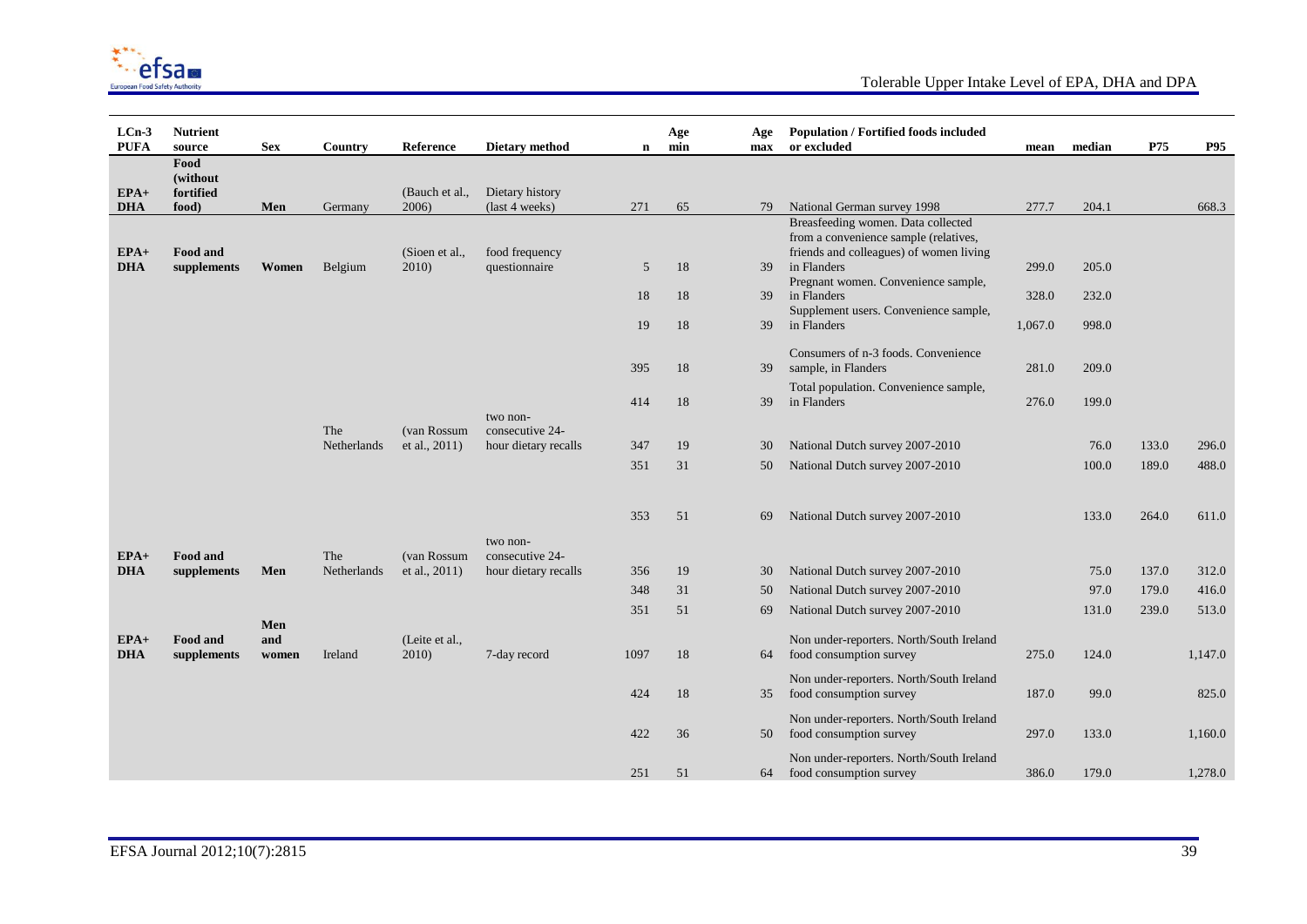

| $LCn-3$<br><b>PUFA</b>                 | <b>Nutrient</b><br>source | <b>Sex</b>   | Country | Reference                    | Dietary method                                            | $\mathbf n$ | Age<br>min |   | Age<br>max | <b>Population / Fortified foods included</b><br>or excluded                                                                                                                                                                                                                                                                                                                                                                                                                                    | mean    | median | <b>P75</b> | <b>P95</b> |
|----------------------------------------|---------------------------|--------------|---------|------------------------------|-----------------------------------------------------------|-------------|------------|---|------------|------------------------------------------------------------------------------------------------------------------------------------------------------------------------------------------------------------------------------------------------------------------------------------------------------------------------------------------------------------------------------------------------------------------------------------------------------------------------------------------------|---------|--------|------------|------------|
| $EPA+$<br><b>DHA</b>                   | <b>Supplements</b>        | Women        | Austria | (Elmadfa et<br>al., 2009)    | Ouantitative<br>consumption<br>frequency<br>questionnaire | 6           | 18         |   | 65         | Data collected on consumption of dietary<br>supplements among 282 adults in all<br>Austria (77 supplements users)                                                                                                                                                                                                                                                                                                                                                                              |         | 268.0  | 738.0      |            |
| $EPA+$<br><b>DHA</b>                   | <b>Supplements</b>        | Men          | Austria | (Elmadfa et<br>al., 2009)    | Quantitative<br>consumption<br>frequency<br>questionnaire | 5           | 18         |   | 65         | Data collected on consumption of dietary<br>supplements among 282 adults in all<br>Austria (77 supplements users)                                                                                                                                                                                                                                                                                                                                                                              |         | 557.0  | 1,000.0    |            |
| $EPA+$<br>DPA+<br><b>DHA</b><br>$EPA+$ | n.a.                      | Women        | France  | (Astorg<br>et<br>al., 2004)  | at least ten 24-hour<br>recalls                           | 2785        | 35         | > | 35         | Data from the Su.Vi.Max cohort Study<br>(inclusion in 1994-19695, follow-up of $8$ )<br>years), collected from at least ten 24-hour<br>recalls over a period of 2.5 years,<br>between the inclusion and 1998. Age at<br>inclusion: $45-63$ y (men), $35-63$ y<br>(women)<br>Data from the Su.Vi.Max cohort Study<br>(inclusion in 1994-19695, follow-up of $8$<br>years), collected from at least ten 24-hour<br>recalls over a period of 2.5 years,<br>between the inclusion and 1998. Age at | 399.6   | 320.6  |            | 980.2      |
| DPA+<br><b>DHA</b>                     | n.a.                      | Men          | France  | (Astorg)<br>et<br>al., 2004) | at least ten 24-hour<br>recalls                           | 2785        | 45         | > | 45         | inclusion: $45-63$ y (men), $35-63$ y<br>(women)                                                                                                                                                                                                                                                                                                                                                                                                                                               | 497.3   | 408.3  |            | 1,159.3    |
| $EPA+$<br>$DPA+$<br><b>DHA</b>         | Food and<br>supplements   | Women        | Norway  | (Johansson<br>et al., 1998)  | food frequency<br>questionnaire                           | 406         | 16         |   | 79         | First quartile of long chain n-3 fatty<br>acids. National survey NORKOST 1997<br>Fourth quartile of long chain n-3 fatty                                                                                                                                                                                                                                                                                                                                                                       | 130.0   |        |            |            |
|                                        |                           |              |         |                              |                                                           | 406         | 16         |   | 79         | acid intake. National survey NORKOST<br>1997                                                                                                                                                                                                                                                                                                                                                                                                                                                   | 1,730.0 |        |            |            |
| $EPA+$<br>DPA+<br><b>DHA</b>           | Food and<br>supplements   | Men          | Norway  | (Johansson<br>et al., 1998)  | food frequency<br>questionnaire                           | 379         | 16         |   | 79         | First quartile of long chain n-3 fatty<br>acids. National survey NORKOST 1997<br>Fourth quartile of long chain n-3 fatty<br>acid intake. National survey NORKOST                                                                                                                                                                                                                                                                                                                               | 190.0   |        |            |            |
| $EPA+$                                 |                           | Men          |         |                              |                                                           | 378         | 16         |   | 79         | 1997                                                                                                                                                                                                                                                                                                                                                                                                                                                                                           | 2,570.0 |        |            |            |
| DPA+<br><b>DHA</b>                     | Food and<br>supplements   | and<br>women | Norway  | (Johansson<br>et al., 1998)  | food frequency<br>questionnaire                           | 3144        | 16         |   | 79         | National survey NORKOST 1997                                                                                                                                                                                                                                                                                                                                                                                                                                                                   | 890.0   |        |            |            |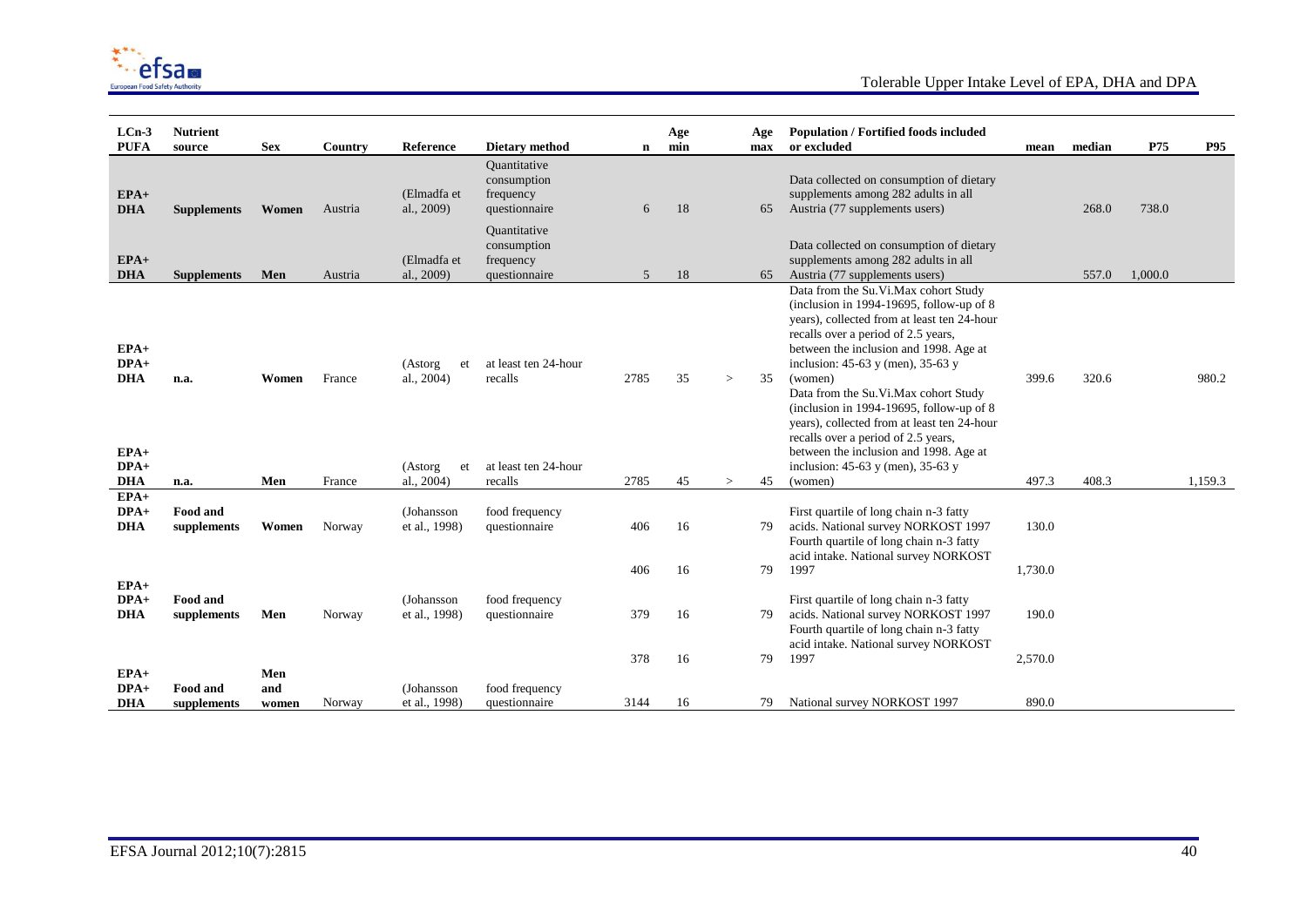

| $LCn-3$<br><b>PUFA</b> | <b>Nutrient</b><br>source | <b>Sex</b>   | Country | Reference              | <b>Dietary</b> method | $\mathbf n$                                                 | Age<br>min | Age<br>max | <b>Population / Fortified foods included</b><br>or excluded | mean    | median | P75 | <b>P95</b> |
|------------------------|---------------------------|--------------|---------|------------------------|-----------------------|-------------------------------------------------------------|------------|------------|-------------------------------------------------------------|---------|--------|-----|------------|
|                        | Food                      |              |         | (Steingrímsd           |                       | n.a. (total<br>female<br>sample                             |            |            |                                                             |         |        |     |            |
| $LCn-3$<br><b>PUFA</b> | (including<br>fish oil)   | Women        | Iceland | óttir et al.,<br>2003) | 24-hour recall        | $15-80$ y:<br>662)<br>n.a. (total<br>female                 | 20         | 39         | National Icelandic survey                                   | 300.0   |        |     |            |
|                        |                           |              |         |                        |                       | sample<br>15-80 y:<br>662)<br>n.a. (total                   | 40         | 59         | National Icelandic survey                                   | 600.0   |        |     |            |
|                        |                           |              |         |                        |                       | female<br>sample<br>$15-80$ y:                              |            |            |                                                             |         |        |     |            |
|                        | food                      |              |         | (Steingrímsd           |                       | 662)<br>n.a. (total<br>male<br>sample                       | 60         | 80         | National Icelandic survey                                   | 900.0   |        |     |            |
| $LCn-3$<br><b>PUFA</b> | (including<br>fish oil)   | Men          | Iceland | óttir et al.,<br>2003) | 24-hour recall        | $15-80$ y:<br>580)<br>n.a. (total                           | 20         | 39         | National Icelandic survey                                   | 700.0   |        |     |            |
|                        |                           |              |         |                        |                       | male<br>sample<br>$15-80$ y:<br>580)<br>n.a. (total<br>male | 40         | 59         | National Icelandic survey                                   | 1,100.0 |        |     |            |
|                        | food                      | Men          |         | (Steingrímsd           |                       | sample<br>$15-80$ y:<br>580)                                | 60         | 80         | National Icelandic survey                                   | 1,300.0 |        |     |            |
| $LCn-3$<br><b>PUFA</b> | (including<br>fish oil)   | and<br>women | Iceland | óttir et al.,<br>2003) | 24-hour recall        | 1242                                                        | 15         | 80         | National Icelandic survey                                   | 700.0   |        |     |            |

n.a.: not available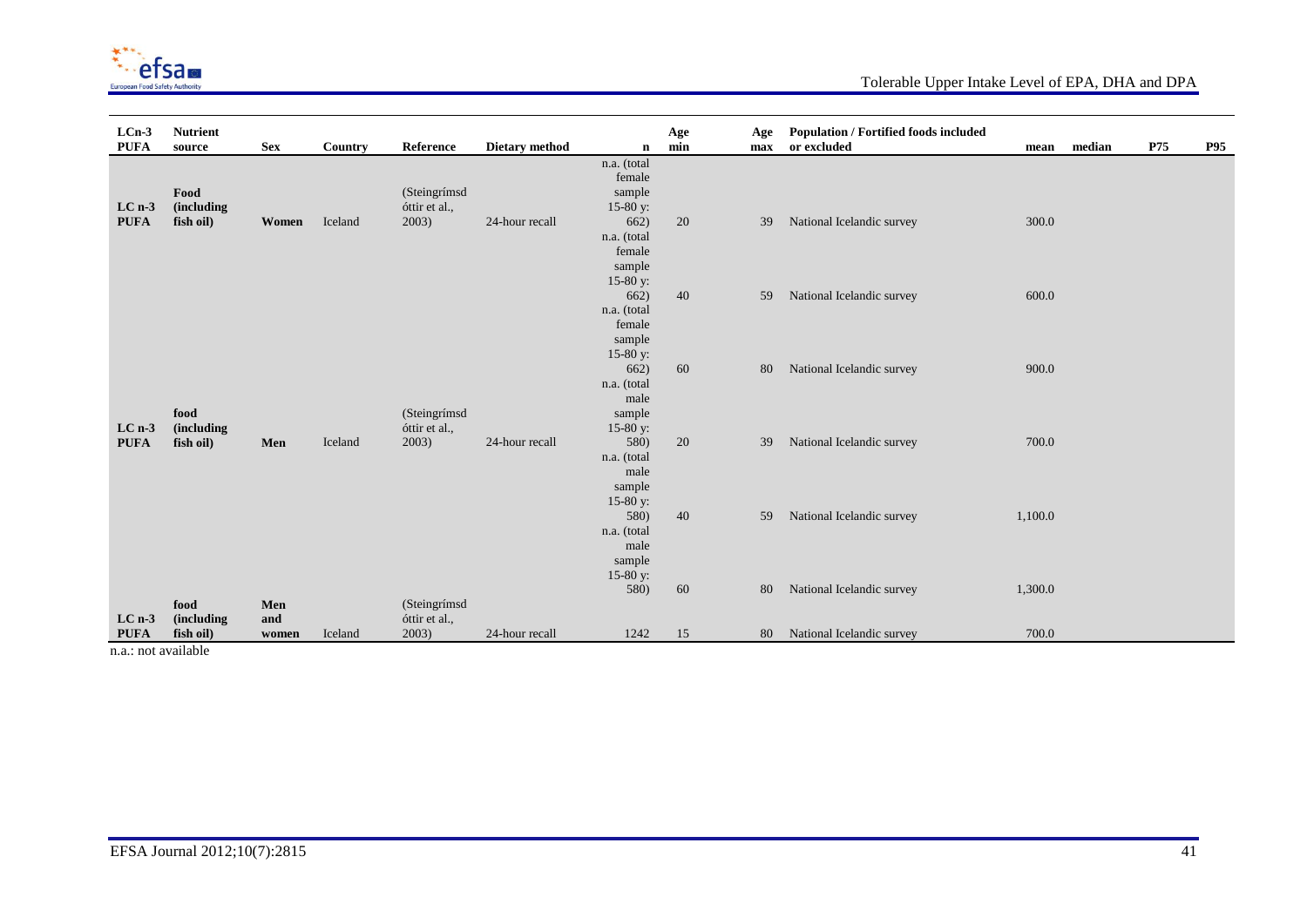

# **B. INTAKE OF LONG-CHAIN N-3 FATTY ACIDS (MG/DAY) AMONG CHILDREN IN EUROPEAN COUNTRIES**

<span id="page-41-0"></span>

| LCn-<br>3PUFA | <b>Nutrient</b><br>source | <b>Sex</b>                                 | Country | Reference                              | <b>Dietary</b><br>method | $\mathbf{n}$       | Age<br>min          | Age<br>max          | Population / Fortified foods included or<br>excluded                             | mean           | median       | P75  | <b>P95</b>     |
|---------------|---------------------------|--------------------------------------------|---------|----------------------------------------|--------------------------|--------------------|---------------------|---------------------|----------------------------------------------------------------------------------|----------------|--------------|------|----------------|
|               |                           | <b>Boys</b><br>and                         |         | (Sioen et al.,                         | 3-day record             |                    |                     |                     | No consumption of supplements<br>containing PUFA. Data collected in              |                |              |      |                |
| <b>EPA</b>    | Food                      | girls                                      | Belgium | 2007a)                                 | (food)                   | 661                | 2.5                 | 6.5                 | Flanders.                                                                        | 25.0           |              | 21.0 |                |
|               |                           | <b>Boys</b><br>and                         |         | (Sioen et al.,                         |                          |                    |                     |                     | Data collected in the region of Ghent in                                         |                |              |      |                |
| EPA           | n.a.                      | girls                                      | Belgium | $2007b$ )                              | 7-day record             | 341                | 13                  | 18                  | Flanders                                                                         | 55.9           | 25.4         |      | 244.2          |
| <b>EPA</b>    | Food and<br>supplements   | <b>Boys</b><br>and<br>girls                | Sweden  | (Enghardt<br>Barbieri et al.,<br>2006) | 4-day record             | 590                | $\overline{4}$      | $\overline{4}$      | National survey                                                                  | 40.0           | 10.0         |      | 140.0          |
|               |                           |                                            |         |                                        |                          | 889<br>1,01        | 8                   | 9                   | National survey                                                                  | 40.0           | 20.0         |      | 170.0          |
|               |                           |                                            |         |                                        |                          | 6                  | 11                  | 12                  | National survey                                                                  | 40.0           | 20.0         |      | 160.0          |
| <b>DPA</b>    | Food                      | <b>Boys</b><br>and<br>girls<br><b>Boys</b> | Belgium | (Sioen et al.,<br>2007a)               | 3-day record<br>(food)   | 661                | 2.5                 | 6.5                 | No consumption of supplements<br>containing PUFA. Data collected in<br>Flanders. | 10.0           |              | 10.0 |                |
|               |                           | and                                        |         | (Sioen et al.,                         |                          |                    |                     |                     | Data collected in the region of Ghent in                                         |                |              |      |                |
| <b>DPA</b>    | n.a.                      | girls                                      | Belgium | 2007b)                                 | 7-day record             | 341                | 13                  | 18                  | Flanders                                                                         | 18.4           | 9.6          |      | 62.5           |
| <b>DPA</b>    | Food and<br>supplements   | <b>Boys</b><br>and<br>girls                | Sweden  | (Enghardt<br>Barbieri et al.,<br>2006) | 4-day record             | 590<br>889<br>1,01 | $\overline{4}$<br>8 | $\overline{4}$<br>9 | National survey<br>National survey                                               | 30.0<br>40.0   | 20.0<br>30.0 |      | 70.0<br>90.0   |
|               |                           |                                            |         |                                        |                          | 6                  | 11                  | 12                  | National survey<br>No consumption of supplements                                 | 40.0           | 30.0         |      | 90.0           |
|               |                           | <b>Boys</b><br>and                         |         | (Sioen et al.,                         | 3-day record             |                    |                     |                     | containing PUFA. Data collected in                                               |                |              |      |                |
| <b>DHA</b>    | Food                      | girls                                      | Belgium | 2007a)                                 | (food)                   | 661                | 2.5                 | 6.5                 | Flanders.                                                                        | 47.0           |              | 46.0 |                |
| <b>DHA</b>    | n.a.                      | <b>Boys</b><br>and<br>girls                | Belgium | (Sioen et al.,<br>2007b)               | 7-day record             | 341                | 13                  | 18                  | Data collected in the region of Ghent in<br>Flanders                             | 111.4          | 72.4         |      | 363.2          |
| <b>DHA</b>    | Food and<br>supplements   | <b>Boys</b><br>and<br>girls                | Sweden  | (Enghardt<br>Barbieri et al.,<br>2006) | 4-day record             | 590<br>889         | 4<br>8              | 4<br>9              | National survey<br>National survey                                               | 100.0<br>120.0 | 60.0<br>80.0 |      | 320.0<br>420.0 |
|               |                           |                                            |         |                                        |                          | 1,01<br>6          | 11                  |                     | 12 National survey                                                               | 120.0          | 70.0         |      | 420.0          |
|               |                           |                                            |         |                                        |                          |                    |                     |                     |                                                                                  |                |              |      |                |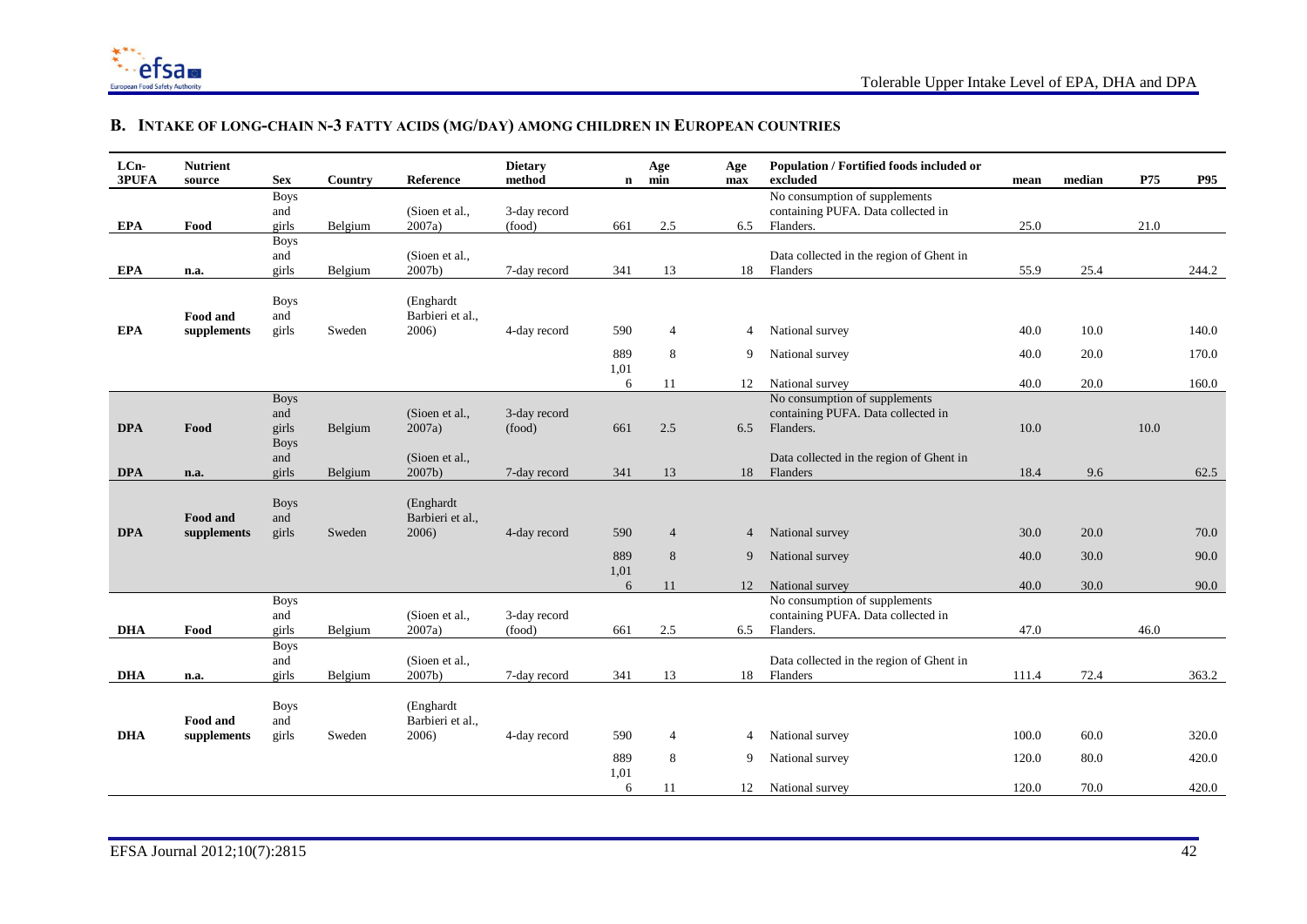

| $LCn-$<br>3PUFA      | <b>Nutrient</b><br>source              | <b>Sex</b>   | Country            | Reference                         | <b>Dietary</b><br>method                    | $\mathbf{n}$ | Age<br>min      |         | Age<br>max     | Population / Fortified foods included or<br>excluded                                                                                                                                                                                                | mean  | median | P75   | <b>P95</b> |
|----------------------|----------------------------------------|--------------|--------------------|-----------------------------------|---------------------------------------------|--------------|-----------------|---------|----------------|-----------------------------------------------------------------------------------------------------------------------------------------------------------------------------------------------------------------------------------------------------|-------|--------|-------|------------|
|                      |                                        |              |                    | (van Rossum et                    | $2$ non-<br>consecutive 24-                 |              |                 |         |                |                                                                                                                                                                                                                                                     |       |        |       |            |
| $EPA+$<br><b>DHA</b> | Food                                   | Girls        | The<br>Netherlands | al., 2011)                        | hour dietary<br>recalls                     | 151          | $\overline{7}$  |         | 8              | National survey                                                                                                                                                                                                                                     |       | 63.0   | 112.0 | 243.0      |
|                      |                                        |              |                    |                                   |                                             | 352          | 9               |         | 13             | National survey                                                                                                                                                                                                                                     |       | 65.0   | 119.0 | 251.0      |
|                      |                                        |              |                    |                                   |                                             | 354          | 14              |         | 18             | National survey                                                                                                                                                                                                                                     |       | 69.0   | 122.0 | 263.0      |
|                      |                                        |              | The                | (van Rossum et                    | $2$ non-<br>consecutive 24-<br>hour dietary |              |                 |         |                |                                                                                                                                                                                                                                                     |       |        |       |            |
|                      |                                        | <b>Boys</b>  | Netherlands        | al., 2011)                        | recalls                                     | 153          | $\overline{7}$  |         | 8              | National survey                                                                                                                                                                                                                                     |       | 48.0   | 88.0  | 200.0      |
|                      |                                        |              |                    |                                   |                                             | 351          | 9               |         | 13             | National survey                                                                                                                                                                                                                                     |       | 56.0   | 102.0 | 230.0      |
|                      |                                        | <b>Boys</b>  |                    |                                   |                                             | 352          | 14              |         | 18             | National survey                                                                                                                                                                                                                                     |       | 65.0   | 118.0 | 263.0      |
| $EPA+$<br><b>DHA</b> | n.a.                                   | and<br>girls | Belgium            | (Sioen et al.,<br>2007b)          | 7-day record                                | 341          | 13              |         | 18             | Data collected in the region of Ghent in<br>Flanders                                                                                                                                                                                                | 167.3 | 96.9   |       | 603.0      |
| $EPA+$<br><b>DHA</b> | Food<br>(without<br>fortified<br>food) | Girls        | Germany            | (Sichert-Hellert<br>et al., 2009) | yearly 3-day<br>dietary records             | 241          | $\overline{2}$  | $\,<\,$ | $\overline{4}$ | fish consumers. Data from the DONALD<br>cohort, from 7152 records of 1024<br>subjects living in/near Dortmund. Mean<br>number of repeated 3-day records: 7.<br>In 2717 3-day records, i.e. on 3018 single<br>days, fish consumption was documented. | 100.0 |        |       |            |
|                      |                                        |              |                    |                                   |                                             | 241          | 2               | $\,<$   | $\overline{4}$ | on days with fish consumption. Data from<br>the DONALD cohort                                                                                                                                                                                       | 245.0 |        |       |            |
|                      |                                        |              |                    |                                   |                                             | 330          | $\overline{4}$  |         | 6              | fish consumers.                                                                                                                                                                                                                                     | 135.0 |        |       |            |
|                      |                                        |              |                    |                                   |                                             | 330          | $\overline{4}$  |         | 6              | on days with fish consumption.                                                                                                                                                                                                                      | 335.0 |        |       |            |
|                      |                                        |              |                    |                                   |                                             | 294          | $7\phantom{.0}$ |         | 9              | fish consumers                                                                                                                                                                                                                                      | 181.0 |        |       |            |
|                      |                                        |              |                    |                                   |                                             | 294          | $\overline{7}$  |         | 9              | on days with fish consumption                                                                                                                                                                                                                       | 438.0 |        |       |            |
|                      |                                        |              |                    |                                   |                                             | 213          | 10              |         | 12             | fish consumers                                                                                                                                                                                                                                      | 188.0 |        |       |            |
|                      |                                        |              |                    |                                   |                                             | 213          | 10              |         | 12             | on days with fish consumption                                                                                                                                                                                                                       | 473.0 |        |       |            |
|                      |                                        |              |                    |                                   |                                             | 113          | 13              |         | 14             | fish consumers                                                                                                                                                                                                                                      | 214.0 |        |       |            |
|                      |                                        |              |                    |                                   |                                             | 113          | 13              |         | 14             | on days with fish consumption                                                                                                                                                                                                                       | 536.0 |        |       |            |
|                      |                                        |              |                    |                                   |                                             | 132          | 15              |         | 18             | fish consumers                                                                                                                                                                                                                                      | 264.0 |        |       |            |
|                      |                                        |              |                    |                                   |                                             | 132          | 15              |         | 18             | on days with fish consumption                                                                                                                                                                                                                       | 685.0 |        |       |            |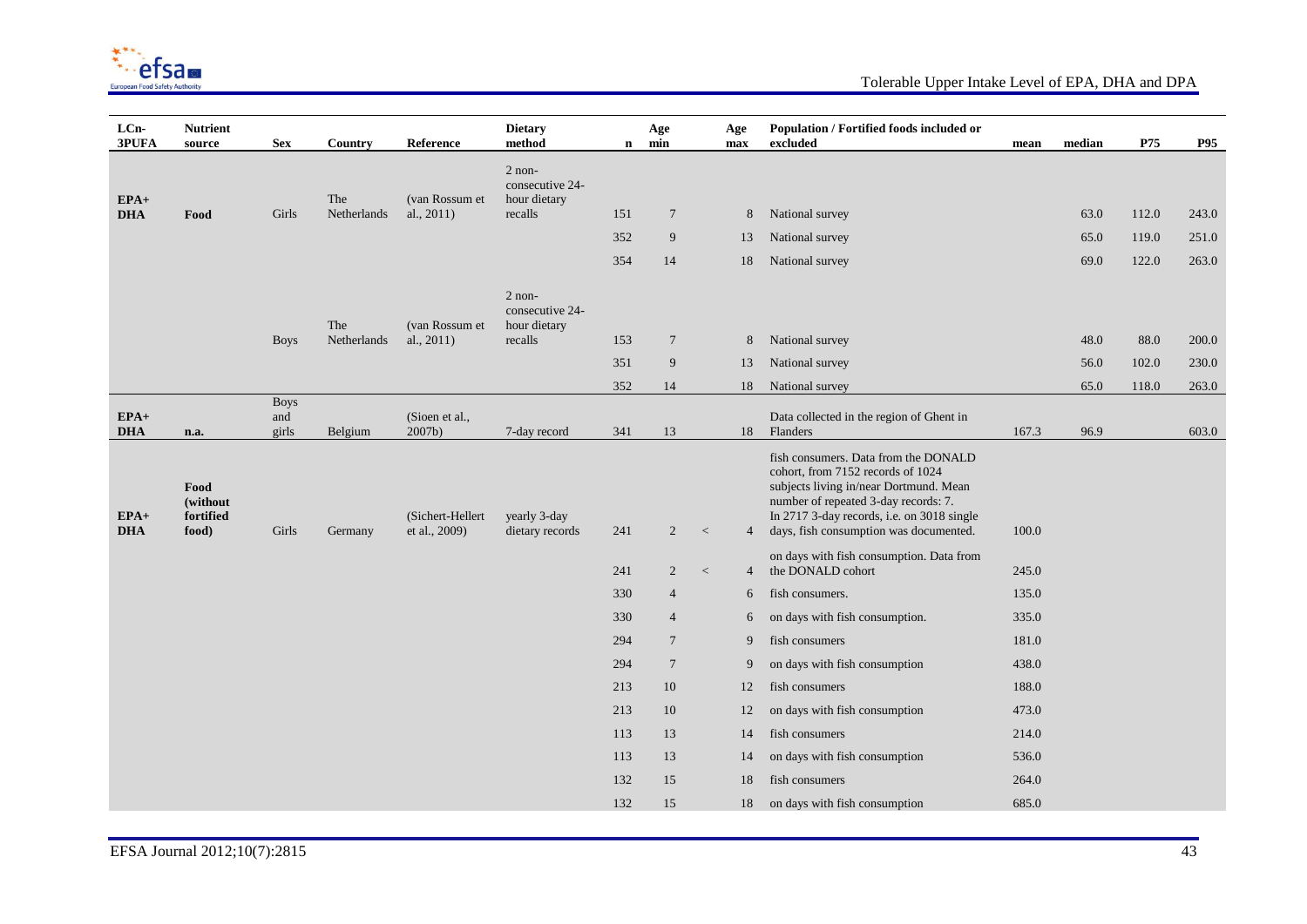

| $LCn-$<br>3PUFA    | <b>Nutrient</b><br>source              | <b>Sex</b>  | Country     | Reference                         | <b>Dietary</b><br>method                    |     | Age<br>n min    |       | Age<br>max     | Population / Fortified foods included or<br>excluded                                                                                                                                                                                                | mean  | median | P75   | <b>P95</b> |
|--------------------|----------------------------------------|-------------|-------------|-----------------------------------|---------------------------------------------|-----|-----------------|-------|----------------|-----------------------------------------------------------------------------------------------------------------------------------------------------------------------------------------------------------------------------------------------------|-------|--------|-------|------------|
| EPA+<br><b>DHA</b> | Food<br>(without<br>fortified<br>food) | <b>Boys</b> | Germany     | (Sichert-Hellert<br>et al., 2009) | yearly 3-day<br>dietary records             | 236 | 2               | $\,<$ | $\overline{4}$ | fish consumers. Data from the DONALD<br>cohort, from 7152 records of 1024<br>subjects living in/near Dortmund. Mean<br>number of repeated 3-day records: 7.<br>In 2717 3-day records, i.e. on 3018 single<br>days, fish consumption was documented. | 118.0 |        |       |            |
|                    |                                        |             |             |                                   |                                             | 236 | $\overline{2}$  | $\,<$ | $\overline{4}$ | on days with fish consumption                                                                                                                                                                                                                       | 289.0 |        |       |            |
|                    |                                        |             |             |                                   |                                             | 352 | $\overline{4}$  |       | 6              | fish consumers                                                                                                                                                                                                                                      | 142.0 |        |       |            |
|                    |                                        |             |             |                                   |                                             | 352 | $\overline{4}$  |       | 6              | on days with fish consumption                                                                                                                                                                                                                       | 359.0 |        |       |            |
|                    |                                        |             |             |                                   |                                             | 306 | $7\phantom{.0}$ |       | 9              | fish consumers                                                                                                                                                                                                                                      | 168.0 |        |       |            |
|                    |                                        |             |             |                                   |                                             | 306 | $\tau$          |       | 9              | on days with fish consumption                                                                                                                                                                                                                       | 433.0 |        |       |            |
|                    |                                        |             |             |                                   |                                             |     |                 |       |                |                                                                                                                                                                                                                                                     |       |        |       |            |
|                    |                                        |             |             |                                   |                                             | 220 | 10              |       | 12             | fish consumers                                                                                                                                                                                                                                      | 206.0 |        |       |            |
|                    |                                        |             |             |                                   |                                             | 220 | 10              |       | 12             | on days with fish consumption                                                                                                                                                                                                                       | 528.0 |        |       |            |
|                    |                                        |             |             |                                   |                                             | 128 | 13              |       | 14             | fish consumers                                                                                                                                                                                                                                      | 324.0 |        |       |            |
|                    |                                        |             |             |                                   |                                             | 128 | 13              |       | 14             | on days with fish consumption                                                                                                                                                                                                                       | 838.0 |        |       |            |
|                    |                                        |             |             |                                   |                                             | 152 | 15              |       | 18             | fish consumers                                                                                                                                                                                                                                      | 301.0 |        |       |            |
|                    |                                        |             |             |                                   |                                             | 152 | 15              |       | 18             | on days with fish consumption                                                                                                                                                                                                                       | 763.0 |        |       |            |
| $EPA+$             | Food and                               |             | The         | (van Rossum et                    | $2$ non-<br>consecutive 24-<br>hour dietary |     |                 |       |                |                                                                                                                                                                                                                                                     |       |        |       |            |
| <b>DHA</b>         | supplements                            | Girls       | Netherlands | al., $2011$ )                     | recalls                                     | 151 | $\overline{7}$  |       | 8              | National survey                                                                                                                                                                                                                                     |       | 66.0   | 120.0 | 294.0      |
|                    |                                        |             |             |                                   |                                             | 352 | 9               |       | 13             | National survey                                                                                                                                                                                                                                     |       | 66.0   | 117.0 | 264.0      |
|                    |                                        |             |             |                                   |                                             | 354 | 14              |       | 18             | National survey                                                                                                                                                                                                                                     |       | 71.0   | 126.0 | 282.0      |
| $EPA+$             | Food and                               |             | The         | (van Rossum et                    | $2$ non-<br>consecutive 24-<br>hour dietary |     |                 |       |                |                                                                                                                                                                                                                                                     |       |        |       |            |
| <b>DHA</b>         | supplements                            | <b>Boys</b> | Netherlands | al., $2011$ )                     | recalls                                     | 153 | $\tau$          |       | 8              | National survey                                                                                                                                                                                                                                     |       | 62.0   | 122.0 | 314.0      |
|                    |                                        |             |             |                                   |                                             | 351 | 9               |       | 13             | National survey                                                                                                                                                                                                                                     |       | 65.0   | 126.0 | 317.0      |
|                    |                                        |             |             |                                   |                                             | 352 | 14              |       | 18             | National survey                                                                                                                                                                                                                                     |       | 67.0   | 124.0 | 295.0      |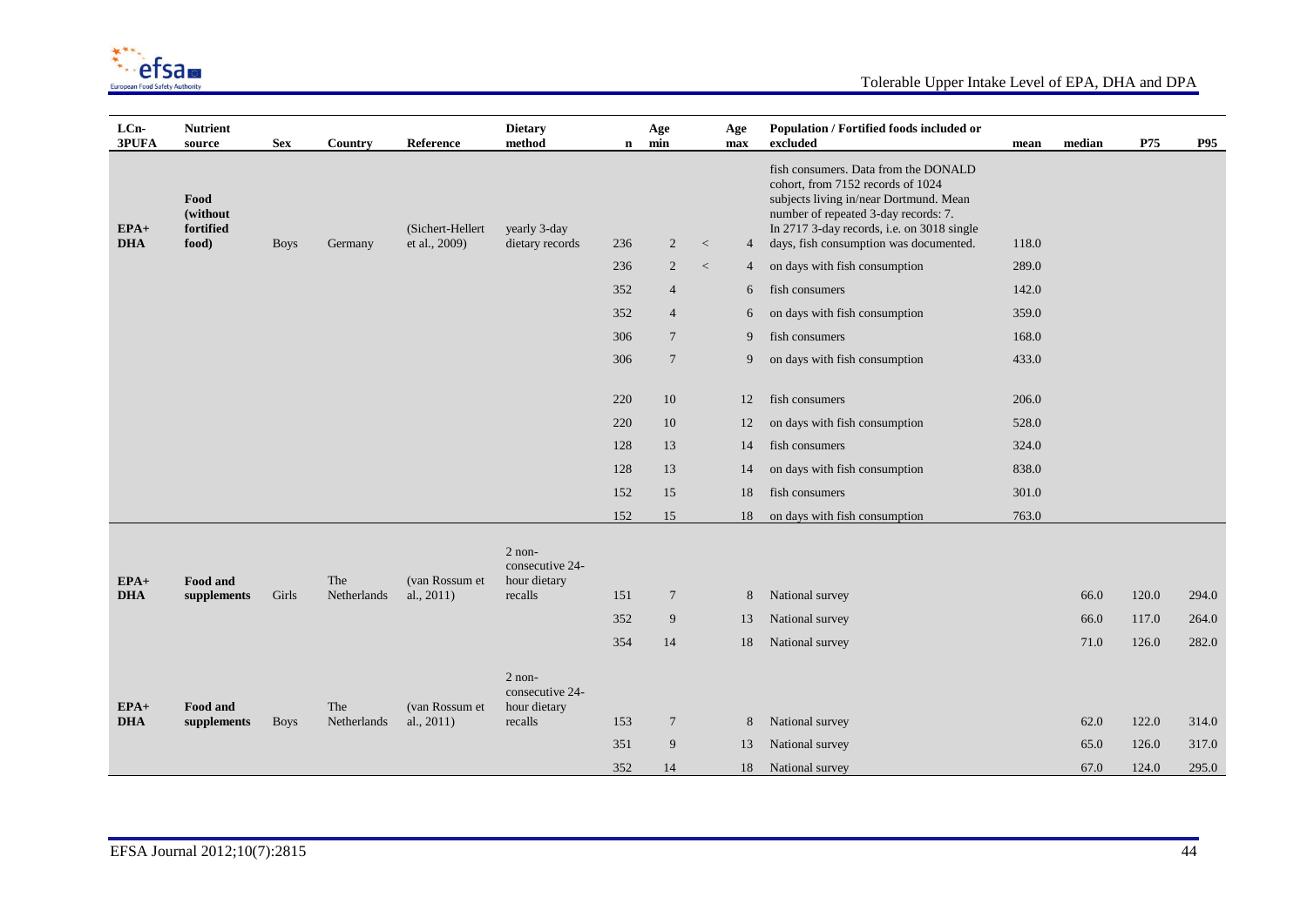

| $LCn-$<br>3PUFA                | <b>Nutrient</b><br>source               | <b>Sex</b>                  | Country | Reference                           | <b>Dietary</b><br>method                     | $\mathbf{n}$         | Age<br>min     | Age<br>max   | Population / Fortified foods included or<br>excluded | mean  | median | P75 | P95     |
|--------------------------------|-----------------------------------------|-----------------------------|---------|-------------------------------------|----------------------------------------------|----------------------|----------------|--------------|------------------------------------------------------|-------|--------|-----|---------|
| $EPA+$<br>$DPA+$<br><b>DHA</b> | Food<br>(without<br>fortified<br>food)  | <b>Boys</b><br>and<br>girls | Norway  | (VKM, 2011)                         | semi-<br>quantitative<br><b>FFQ</b><br>semi- | 1,23                 |                |              | National survey. Non breast-fed children.            | 100.0 |        |     | 400.0   |
|                                |                                         |                             |         |                                     | quantitative<br><b>FFQ</b>                   | 1,72<br>$\mathbf{0}$ | 2              | $\mathbf{2}$ | National survey                                      | 200.0 |        |     | 700.0   |
|                                |                                         |                             |         |                                     | 4-day record                                 | 391                  | $\overline{4}$ | 4            | National survey                                      | 200.0 |        |     | 600.0   |
|                                |                                         |                             |         |                                     | 4-day record                                 | 815<br>1,00          | 9              | 9            | National survey                                      | 200.0 |        |     | 700.0   |
|                                |                                         |                             |         |                                     | 4-day record                                 | 9                    | 13             | 13           | National survey                                      | 200.0 |        |     | 700.0   |
| $EPA+$<br>$DPA+$<br><b>DHA</b> | Food and<br>supplements                 | <b>Boys</b><br>and<br>girls | Norway  | (VKM, 2011)                         | semi-<br>quantitative<br><b>FFQ</b><br>semi- | 1,23<br>-1           |                |              | National survey. Non breast-fed children.            | 400.0 |        |     | 1,400.0 |
|                                |                                         |                             |         |                                     | quantitative<br><b>FFO</b>                   | 1,72<br>$\mathbf{0}$ | 2              | 2            | National survey                                      | 600.0 |        |     | 1,700.0 |
|                                |                                         |                             |         |                                     | 4-day record                                 | 391                  | $\overline{4}$ | 4            | National survey                                      | 400.0 |        |     | 1,400.0 |
|                                |                                         |                             |         |                                     | 4-day record                                 | 815<br>1,00          | 9              | 9            | National survey                                      | 300.0 |        |     | 1,200.0 |
|                                |                                         |                             |         |                                     | 4-day record                                 | 9                    | 13             | 13           | National survey                                      | 300.0 |        |     | 1,100.0 |
| $LCn-3$<br><b>PUFA</b>         | Food<br><i>(including)</i><br>fish oil) | Girls                       | Iceland | (Steingrímsdótti<br>r et al., 2003) | 24-hour recall                               | n.a.                 | 15             | 19           |                                                      | 200.0 |        |     |         |
|                                |                                         | <b>Boys</b>                 | Iceland | (Steingrímsdótti<br>r et al., 2003) | 24-hour recall                               | n.a.                 | 15             | 19           |                                                      | 400.0 |        |     |         |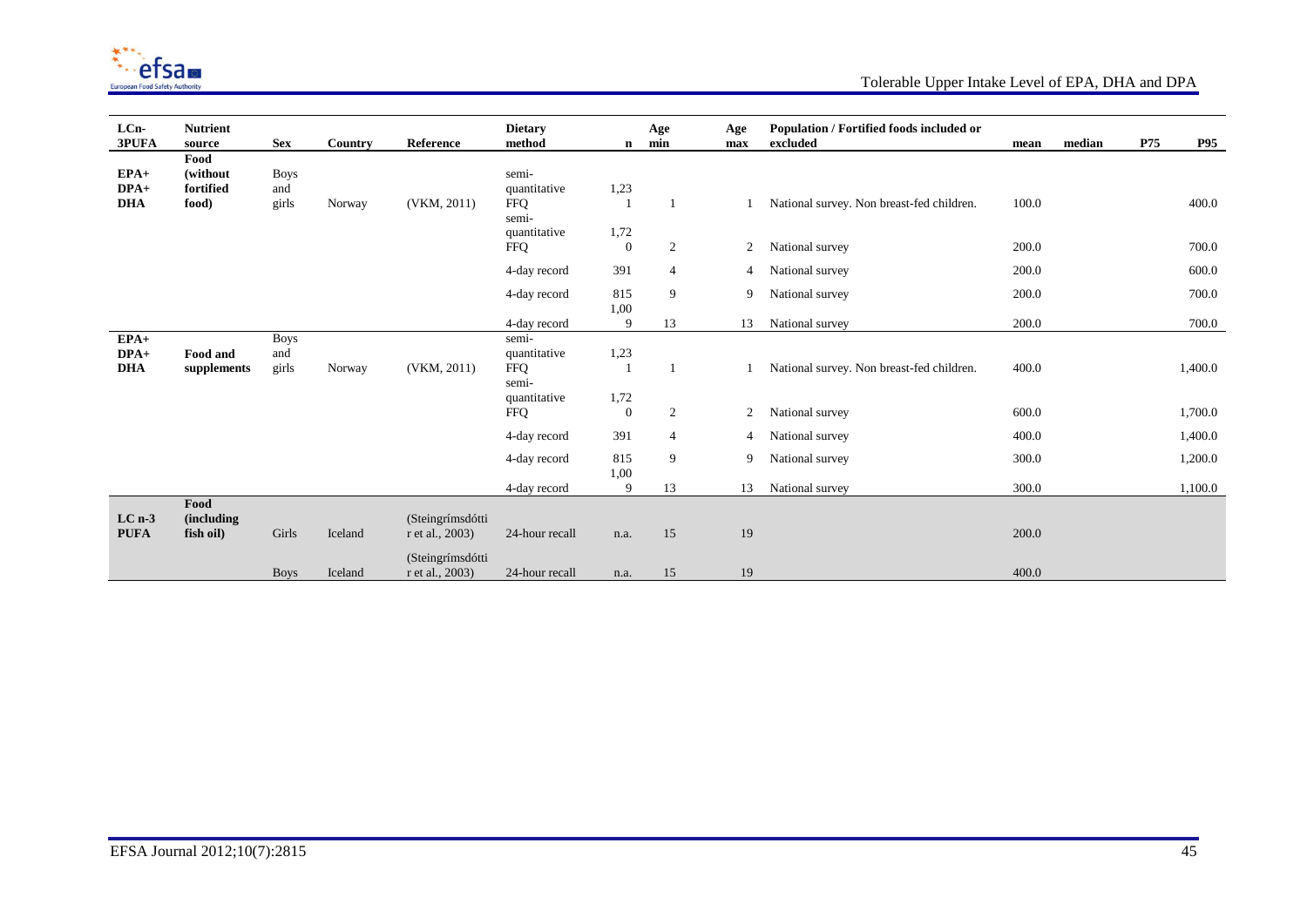

# **C. INTAKE OF LONG-CHAIN n-3 FATTY ACIDS (% E) AMONG CHILDREN**

<span id="page-45-0"></span>

|            |                 |                 |         |             |                |              |     |     |     | <b>Population / Fortified</b> |      |        |            |            |
|------------|-----------------|-----------------|---------|-------------|----------------|--------------|-----|-----|-----|-------------------------------|------|--------|------------|------------|
| $LCn-$     | <b>Nutrient</b> |                 |         |             | <b>Dietary</b> |              | Age | Age |     | foods included or             |      |        |            |            |
| 3PUFA      | source          | <b>Sex</b>      | Country | Reference   | method         | $\mathbf{n}$ | min | max |     | excluded                      | mean | median | <b>P75</b> | <b>P95</b> |
|            |                 |                 |         |             |                |              |     |     |     |                               |      |        |            |            |
|            |                 |                 |         |             |                |              |     |     |     | No consumption of             |      |        |            |            |
|            |                 |                 |         |             | $3$ -day       |              |     |     |     | supplements containing        |      |        |            |            |
|            |                 | <b>Boys</b> and |         | (Sioen et   | record         |              |     |     |     | PUFA. Data collected in       |      |        |            |            |
| <b>EPA</b> | Food            | girls           | Belgium | al., 2007a) | (food)         | 661          | 2.5 |     | 6.5 | Flanders.                     | 0.02 |        | 0.01       |            |
|            |                 |                 |         |             |                |              |     |     |     | Data collected in the         |      |        |            |            |
|            |                 | <b>Boys</b> and |         | (Sioen et   | $7$ -day       |              |     |     |     | region of Ghent in            |      |        |            |            |
|            | n.a.            | girls           | Belgium | al., 2007b) | record         | 341          | 13  |     | 18  | Flanders                      | 0.02 | 0.01   |            | 0.09       |
|            |                 |                 |         |             |                |              |     |     |     |                               |      |        |            |            |
|            |                 |                 |         |             |                |              |     |     |     | No consumption of             |      |        |            |            |
|            |                 |                 |         |             | $3$ -day       |              |     |     |     | supplements containing        |      |        |            |            |
|            |                 | <b>Boys</b> and |         | (Sioen et   | record         |              |     |     |     | PUFA. Data collected in       |      |        |            |            |
| <b>DPA</b> | Food            | girls           | Belgium | al., 2007a) | (food)         | 661          | 2.5 |     | 6.5 | Flanders.                     | 0.01 |        | 0.01       |            |
|            |                 |                 |         |             |                |              |     |     |     | Data collected in the         |      |        |            |            |
|            |                 | <b>Boys and</b> |         | (Sioen et   | $7$ -day       |              |     |     |     | region of Ghent in            |      |        |            |            |
|            | n.a.            | girls           | Belgium | al., 2007b) | record         | 341          | 13  |     | 18  | Flanders                      | 0.01 | 0      |            | 0.03       |
|            |                 |                 |         |             |                |              |     |     |     |                               |      |        |            |            |
|            |                 |                 |         |             |                |              |     |     |     | No consumption of             |      |        |            |            |
|            |                 |                 |         |             | $3$ -day       |              |     |     |     | supplements containing        |      |        |            |            |
|            |                 | <b>Boys</b> and |         | (Sioen et   | record         |              |     |     |     | PUFA. Data collected in       |      |        |            |            |
| <b>DHA</b> | Food            | girls           | Belgium | al., 2007a) | (food)         | 661          | 2.5 |     | 6.5 | Flanders.                     | 0.03 |        | 0.03       |            |
|            |                 |                 |         |             |                |              |     |     |     | Data collected in the         |      |        |            |            |
|            |                 | <b>Boys and</b> |         | (Sioen et   | $7$ -day       |              |     |     |     | region of Ghent in            |      |        |            |            |
|            | n.a.            | girls           | Belgium | al., 2007b) | record         | 341          | 13  |     | 18  | Flanders                      | 0.05 | 0.03   |            | 0.15       |
|            |                 |                 |         |             |                |              |     |     |     | Data collected in the         |      |        |            |            |
| $EPA+$     |                 | <b>Boys</b> and |         | (Sioen et   | 7-day          |              |     |     |     | region of Ghent in            |      |        |            |            |
| <b>DHA</b> | n.a.            | girls           | Belgium | al., 2007b) | record         | 341          | 13  |     | 18  | Flanders                      | 0.07 | 0.04   |            | 0.26       |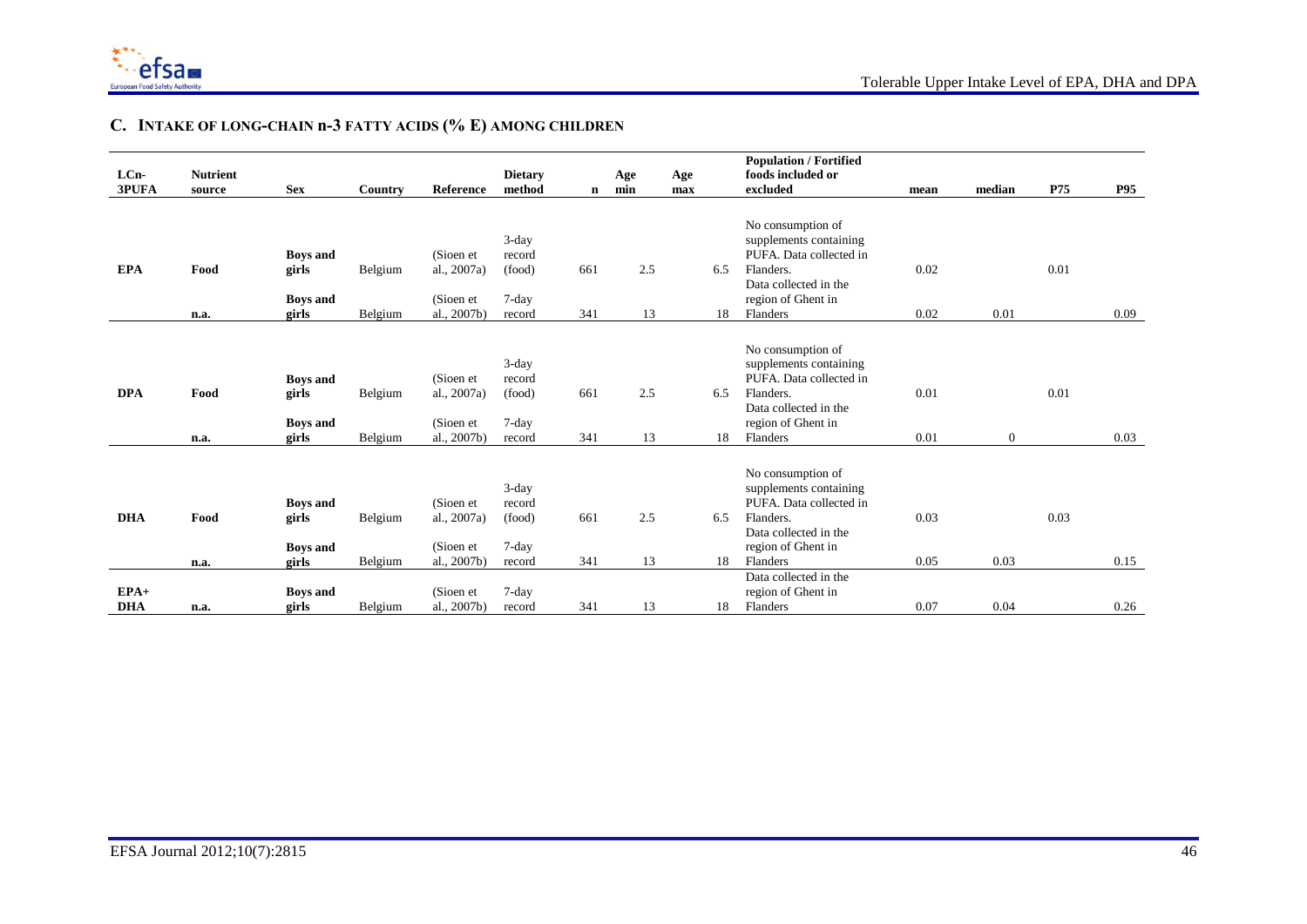

# <span id="page-46-0"></span>**GLOSSARY AND ABBREVIATIONS**

| AA           | Arachidonic acid                                                                              |
|--------------|-----------------------------------------------------------------------------------------------|
| <b>ADHD</b>  | Attention-deficit hyperactivity disorder                                                      |
| <b>ALA</b>   | $\alpha$ -linoleic acid                                                                       |
| <b>ANSES</b> | Agence nationale de sécurité sanitaire de l'alimentation, de l'environnement et du<br>travail |
| ASA          | Acetylsalicylic acid                                                                          |
| AT           | Antithrombin                                                                                  |
| AV           | Anisidine value                                                                               |
| <b>BfR</b>   | Bundesinstitut fur Risikobewertung                                                            |
| <b>CHD</b>   | Coronary heart disease                                                                        |
| <b>CRP</b>   | C-reactive protein                                                                            |
| <b>CSS</b>   | Conseil Supérieur de la Santé                                                                 |
| <b>CVD</b>   | Cardiovascular disease                                                                        |
| $D-A-CH$     | Deutschland-Austria-Confoederatio Helvetica                                                   |
| <b>DHA</b>   | Docosahexaenoic acid                                                                          |
| DoH          | Department of Health                                                                          |
| <b>DPA</b>   | Docosapentaenoic acid                                                                         |
| EPA          | Eicosapentaenoic acid                                                                         |
| FA           | <b>Fatty Acid</b>                                                                             |
| <b>FAO</b>   | Food and Agriculture Organization                                                             |
| <b>FDA</b>   | Food and Drug Administration                                                                  |
| <b>GOED</b>  | Global Organisation for EPA and DHA Omega-3s                                                  |
| <b>GRAS</b>  | Generally recognised as safe                                                                  |
| HbA1c        | Glycated haemoglobin                                                                          |
| <b>HDL</b>   | High density lipoprotein                                                                      |
| hs-CRP       | High-sensitivity C-reactive Protein                                                           |
| <b>INR</b>   | International normalised ratio                                                                |